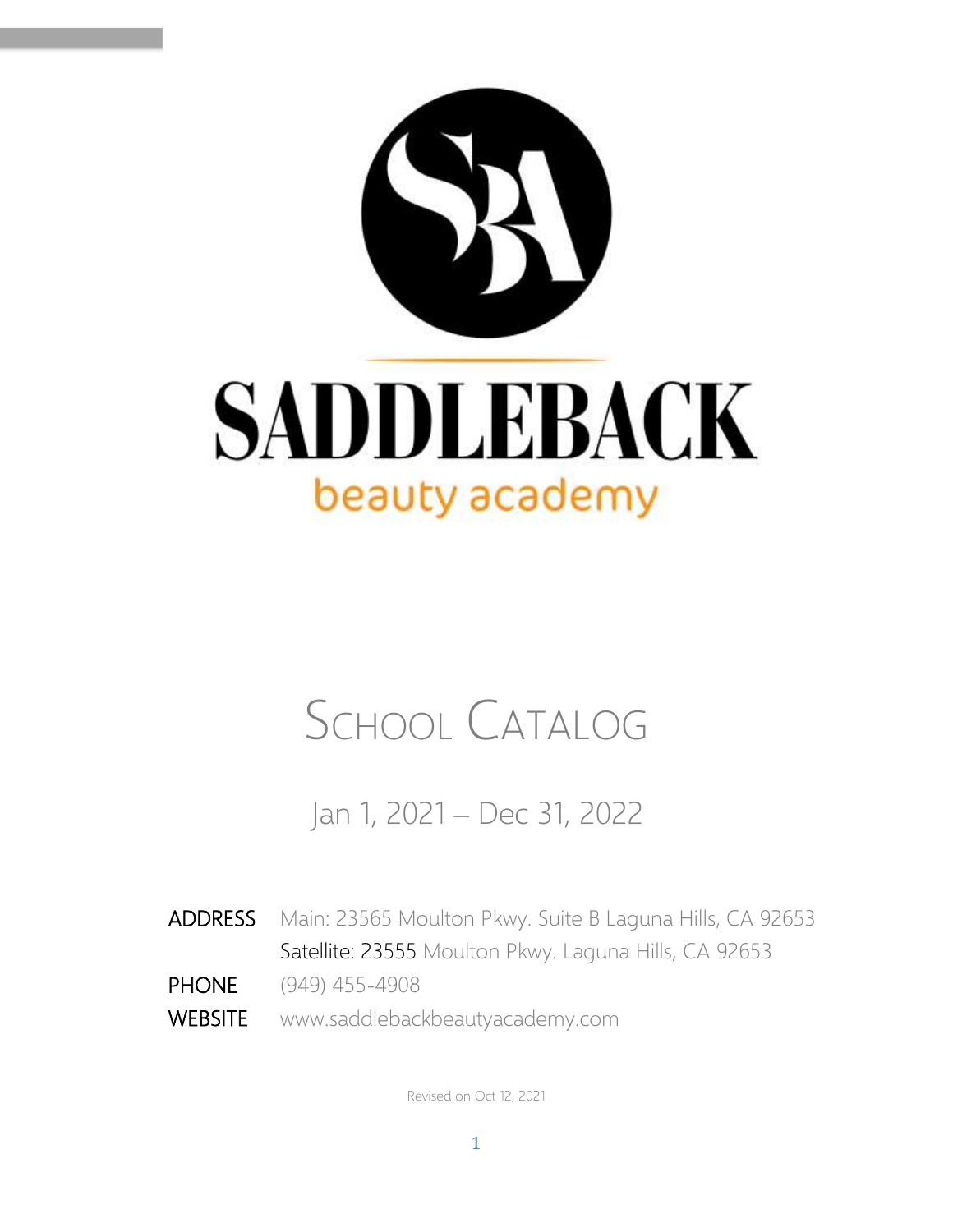# **TABLE OF CONTENTS**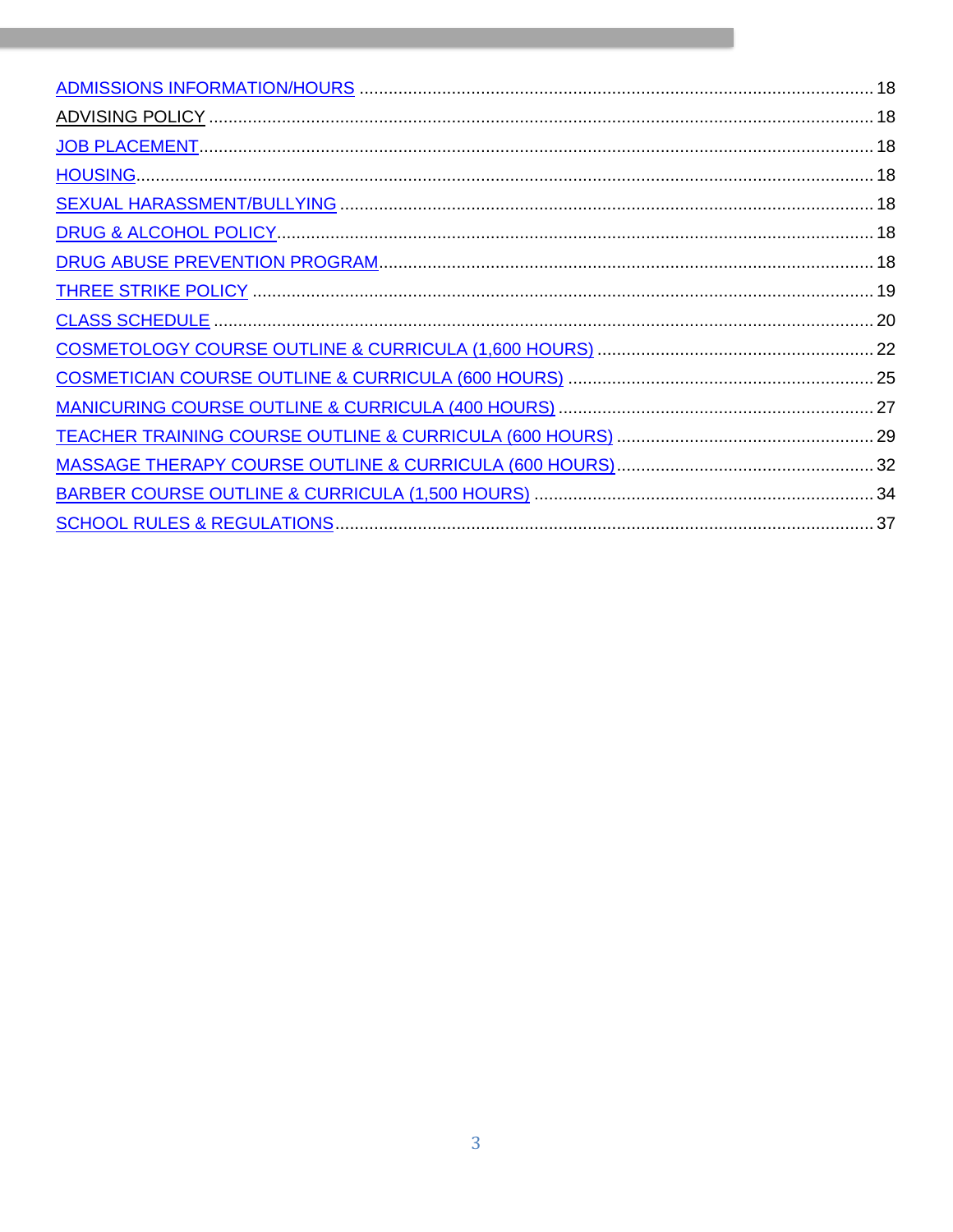# <span id="page-3-0"></span>**WELCOME TO SADDLEBACK BEAUTY ACADEMY**

We are pleased to welcome you to Saddleback Beauty Academy (SBA)! It is our pleasure to be your partner to success in an industry that is rapidly booming. We thank you for choosing us as your provider for education and professional training.

Here at Saddleback Beauty Academy, we ensure the highest level of quality and expertise in the industry of beauty. Our main goal is to be the stepping stone for you to become a professional leader in the beauty industry. It is important that our staff is of high echelon to provide the best quality training and guidance for you. You will have the benefit of utilizing top quality products and state-of-the-art equipment to become the top within this dynamic industry. Top-tier training and education is indispensable in the dynamic industry of beauty. You will become an expert on all topics related to beauty. However, your success will blossom from your work and dedication here at Saddleback Beauty Academy and beyond. Our program is tailored to help you develop the mindset and skills of to become a successful professional.

We expect you to follow the same route as your dreams of becoming a professional by employing strong work ethics, respecting others, and staying accountable while focused on your path. We want to provide you, the student, with all the necessary resources for success. From our relationship with industry professionals and high-quality educators, our program is designed to specifically help you exceed at what you want most.

Saddleback Beauty Academy's mission is to empower, inspire, and educate future beauty connoisseurs to make an impact on others and the world through the power of beauty and health.

The staff and faculty at Saddleback Beauty Academy are excited to welcome you to our school and the wonderful world of beauty.

Sincerely,

Kayla Takano, President/Owner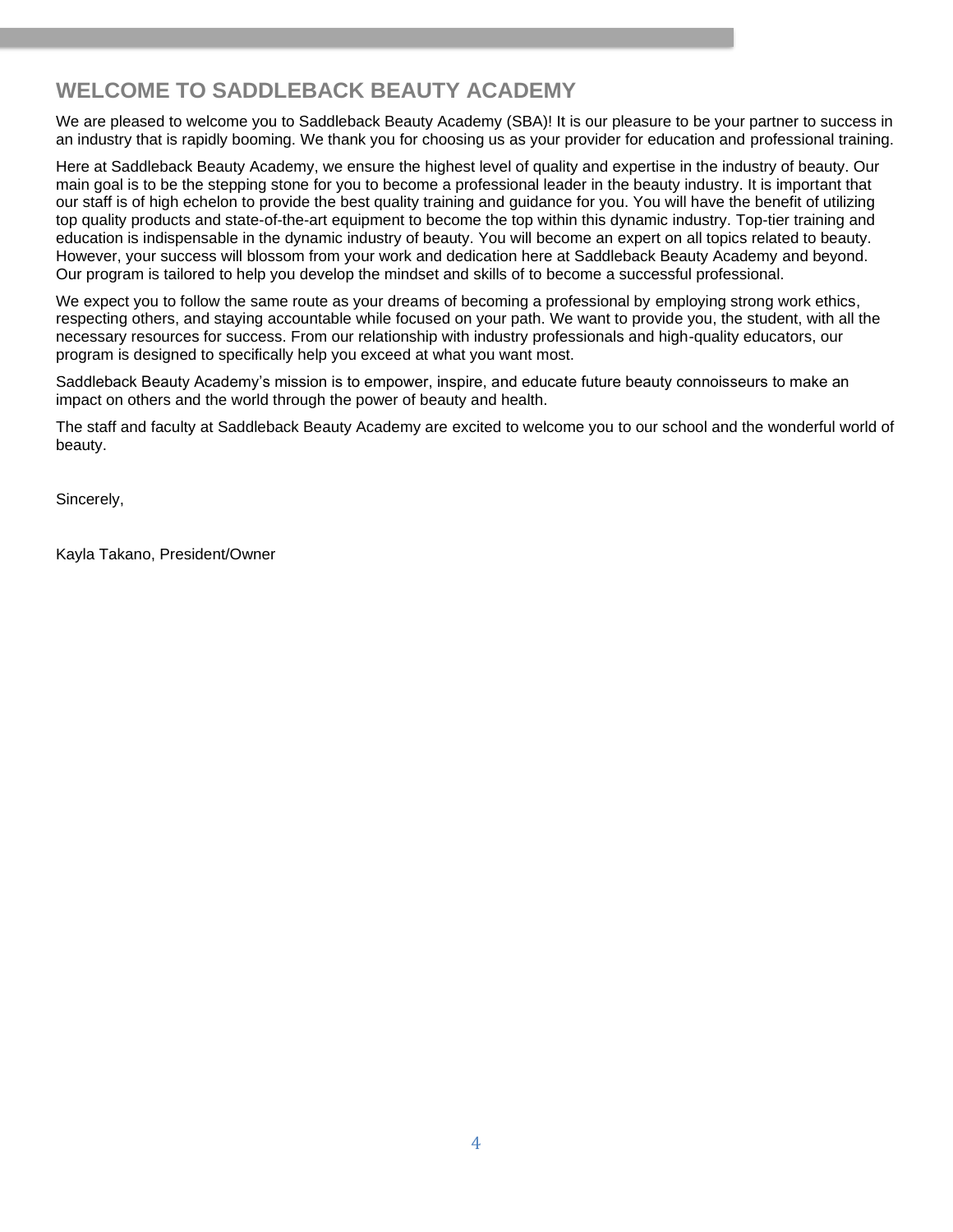# <span id="page-4-0"></span>**MISSION STATEMENT**

<span id="page-4-1"></span>Saddleback Beauty Academy's mission is to empower, inspire, and educate future beauty professionals to make an impact on others and the world through the power of beauty and health by preparing the graduates for licensure and successful employment.

### **EDUCATIONAL OBJECTIVES**

At Saddleback Beauty Academy, our objective for our students is to provide all students with the highest level of education and training. Our duty is to provide the proper training and education in the necessary skills and knowledge in order to pass the state licensing exam and become an industry professional. Students will be specially trained in concentrations of their choosing that will provide them the opportunity to become a professional in the industry such as: hair stylist, hair colorist, esthetician, manicurist, and more.

Students will acquire both theory and practical aspects of the beauty industry during their program. Students will also be provided with opportunities of growth by working face-to-face with customers and building clientele. Aside from basic industry skills, students will also be educated on necessary "soft skills" that will ensure success throughout their careers. To become successful, students will also employ various skills outside of the basic techniques in order to develop such as sales, customer service, and empathy.

By the time students graduate from Saddleback Beauty Academy, they will be knowledgeable experts on beauty and will have to proper training to be fully employable and successful.

#### <span id="page-4-2"></span>**FACILITY**

<span id="page-4-3"></span>The design and layout of Saddleback Beauty Academy is meant to create an optimized learning environment for students. The facility consists of 2 partitions:

The first unit (23565 Moulton Pkwy. Suite B, Laguna Hills, CA 92653) is a main unit of approximately 4,700 sq. ft. that includes administrative offices, reception area, salon service areas with work stations, classroom for theory and practical assignments, 2 skin care treatment rooms, library for self-study, computer area for practice tests, laundry and cleaning area, supply room, lunch room, and 3 restrooms. There are exit corridors on both east and west sides of the facility.

The second unit (23555 Moulton Pkwy., Laguna Hills, CA 92653) is a smaller unit that is approximately 1,800 sq. ft. within close proximity of the first unit that includes a classroom for theory, designated practical area, open area for product display, storage areas, and 2 restrooms. The exit corridor is located on the south side of the facility.

#### **ENGLISH/ENGLISH as a SECOND LANGUAGE**

<span id="page-4-4"></span>Our instruction is provided in English only. Students may be required to pass the school admission test in English (Student Aptitude Test by Del Mar Publishing). We do not offer any English language services such as English as a Second Language (ESL), visa services or vouch for student status. Students from Saddleback College must meet Saddleback College's requirements for English proficiency. Students from Saddleback College may have resources for students that may need them regarding English language services.

#### **APPROVAL DISCLOSURE STATEMENT**

Saddleback Beauty Academy located at 23565 Moulton Parkway Suite B, Laguna Hills, CA 92653 is a private institution approved to operate by the Bureau for Private Postsecondary Education. This means that the institution and its operation must comply with the state standards as set forth in the CEC and 5, CCR.

The institution is licensed to teach the following courses/programs:

**Manicuring** (400 Hours): The course of study for students enrolled in Manicuring course shall consist of the four hundred (400) clock hours of the state mandated technical instructional and practical operations covering all practices constituting the art of Manicuring. **Educational Goals:** The course of study is designed to prepare students for the state licensing examination and for profitable employment as a Manicurists and Pedicurists **(**CIP #12.0499, SOC Code 39-5092).

**Cosmetician** (600 Hours): The course of study for students enrolled in Cosmetician course shall consist of six hundred (600) clock hours of the state mandated technical instructional and practical operations covering all practices constituting the art of Skin Care. **Educational Goals:** The Cosmetician course of study is designed to prepare students for the state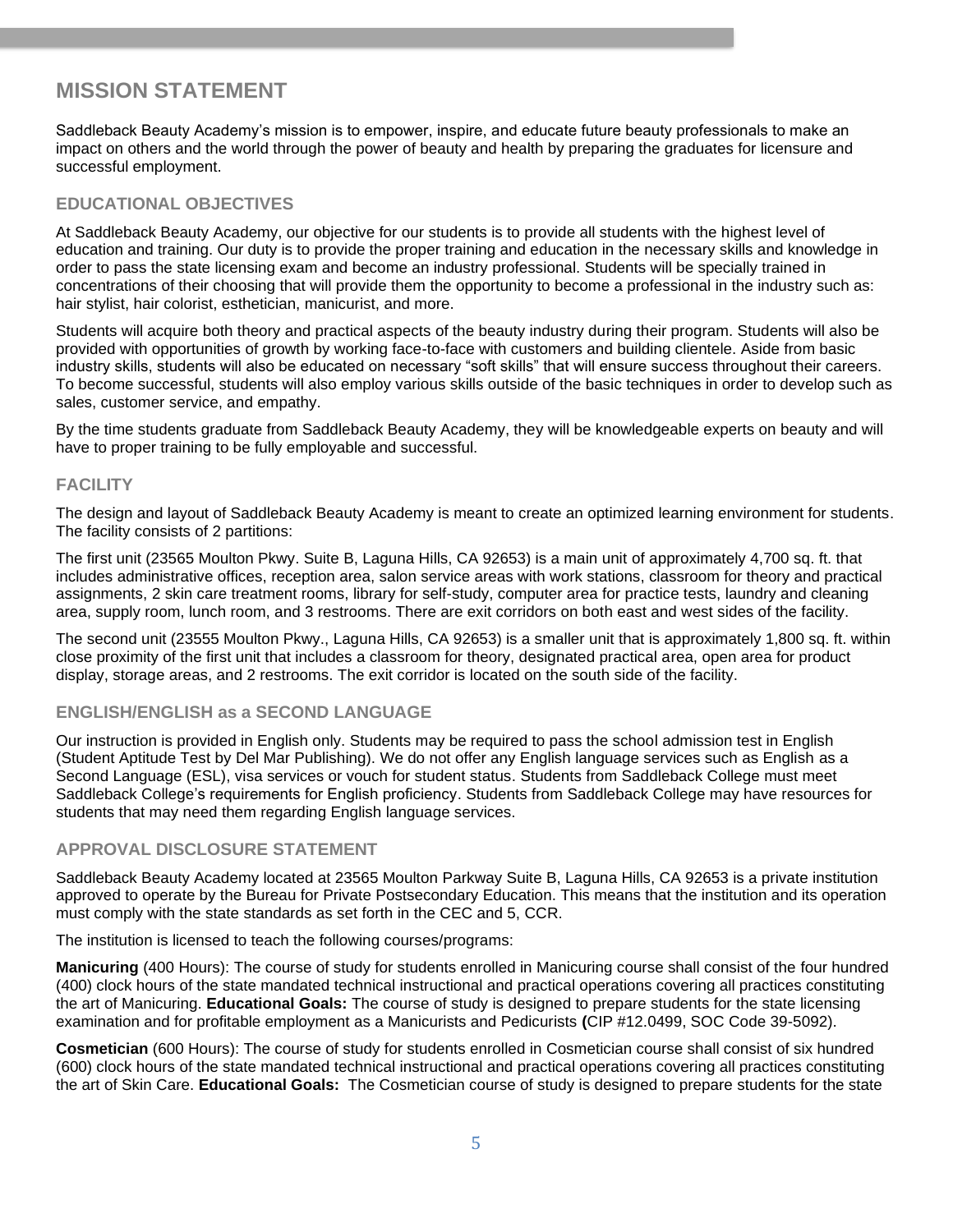licensing examination and for profitable employment as a Skin Care Specialists and Esthetician **(**CIP #12.0406, SOC Code 39-5094).

#### **Cosmetician course is taught at the satellite campus at 23555 Moulton Parkway, Laguna Hills, CA 92653, located next to the main campus.**

**Cosmetology** (1,600 Hours): The course of study for students enrolled in a Cosmetology course shall consist of sixteen hundred (1,600) clock hours of the state mandated technical instructional and practical operations covering all practices constituting the art of cosmetology. **Educational Goals:** The cosmetology course of study is designed to prepare students for the state licensing examination and for profitable employment as a Cosmetologist, Hairdressers and Hairstylists (CIP #12.0403, SOC code-39.5012).

**Barber** (1,500 Hours): The course of study for students enrolled in a Barbering course shall consist of fifteen hundred (1,500) clock hours of the state mandated technical instructional and practical operations covering all practices constituting the art of barber. **Educational Goals:** The Barbering course of study is designed to prepare students for the state licensing examination and for profitable employment as a Barber (CIP # 12.0402, SOC code-39.5012).

**Teacher Training** (600 Hours): The course of study for students enrolled in a Teacher Training course shall consist of six hundred (600) clock hours of instruction in cosmetology arts and sciences teaching principles; student learning styles; professional curricula development; instructional planning; instructional methods and aids; student counseling and career assistance; test development; and classroom/clinic management. **Educational Goals:** The Teacher Training course of study is designed to prepare cosmetologists to teach their specializations in licensed and accredited schools of cosmetology, and to prepare for licensure as instructors (CIP Code 12.0413, SOC Code 25-1194).

**Massage Therapy** (600 Hours)\*: The course of study for students enrolled in a Massage Therapy course shall consist of six hundred (600) clock hours of instruction in Western (Swedish) massage, sports massage, myotherapy/trigger point massage, myofascial release, deep tissue massage, cranio-sacral therapy, reflexology, massage safety and emergency management, client counseling, practice management, applicable regulations, and professional standards and ethics. **Educational Goals:** The Massage Therapy course of study is designed to prepare students to provide relief and improved health and well-being to clients through the application of manual techniques for manipulating skin, muscles, and connective tissues as massage therapists (CIP Code 51.3501, SOC Code 31-9011).

#### **We are accredited by National Accrediting Commission of Career Arts & Sciences (NACCAS), an accrediting agency recognized by the U.S. Department of Education. 3015 Colvin Street, Alexandria, VA 22314 (Phone) 703-600-7600, (Fax) 703-379-2200, Web site: [www.naccas.org](about:blank)**

\* We do not participate in federal and state financial aid programs.

\* We are not approved by the California Massage Therapy Council (CAMTC). Our students will not be eligible to sit for the applicable licensure exam in California or for the National Certification Board for Therapeutic Massage and Bodywork (NCBTMB). Our program may not be recognized for some employment positions including but not limited to in California.

The institution does not have a pending petition in bankruptcy, is not operating as a debtor in possession, has not filed a petition within the preceding five years, and has not had a petition in bankruptcy filed against it within the preceding five years that resulted in reorganization under Chapter 11 of the United States Bankruptcy Code (11 U.S.C. Sec. 1101 et seq.)

As a prospective student, you are encouraged to review this catalog prior to signing an enrollment agreement. You are also encouraged to review the School Performance Fact Sheet, which must be provide to you prior to signing an enrollment agreement.

Any questions a student may have regarding this catalog that have not been satisfactorily answered by the institution may be directed to the Bureau for Private Postsecondary Education at 1747 North Market Blvd,, Suite 225, Sacramento, California 95834 or P.O. Box 980818, West Sacramento, CA 95798-0818, website: www.bppe.ca.gov, (888) 370-7589, (916) 574-8900 or by fax (916) 263-1897.

A student or any member of the public may file a complaint about this institution with the Bureau for Private Postsecondary Education by calling (888) 370-7589 or by completing a complaint form, which can be obtained on the bureau's internet Web site [www.bppe.ca.gov.](about:blank)

Prospective enrollees are encouraged to visit the physical facilities of the school and to discuss personal educational and occupational plans with school personnel prior to enrolling or signing enrollment agreements. All instruction will take place at 23565 Moulton Parkway Suite B & 23555 Moulton Pkwy, Laguna Hills, CA 92653.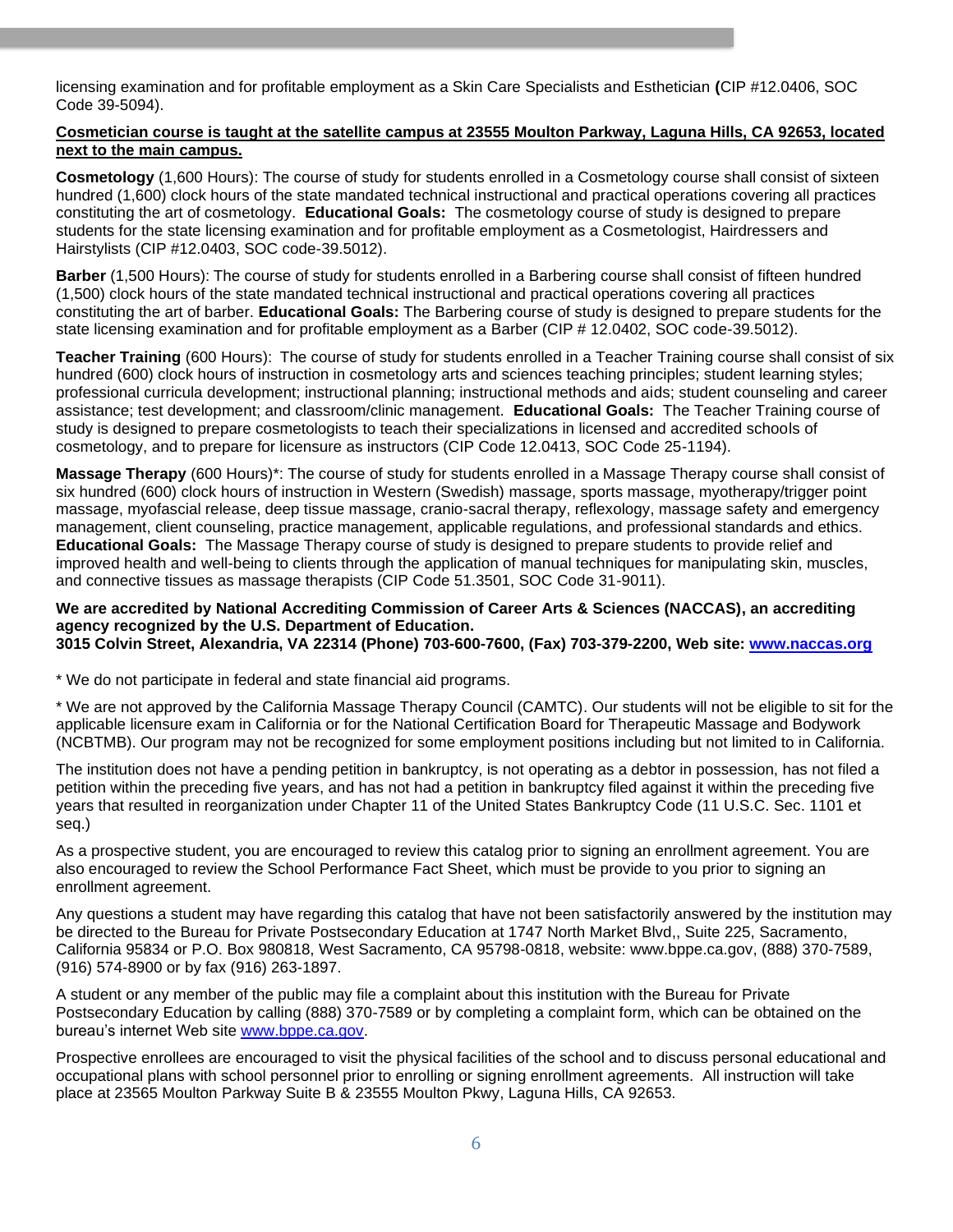# <span id="page-6-0"></span>**ADMINISTRATION & FACULTY**

Saddleback Beauty Academy is currently directed by Kayla Takano at its facility at 23565 Moulton Pkwy. Suite B, Laguna Hills, CA 92653.

Administration:

| Kayla Takano      | President/Director            |
|-------------------|-------------------------------|
| Cindy Cho         | Administrative Director       |
| Alexis Barrera    | Registrar/Administrator       |
| Danny Garcia      | <b>Student Services</b>       |
| Charlotte R. Lord | Admissions, Registrar         |
| Faculty:          |                               |
| Amy Ruth Drake    | Cosmetology Instructor        |
| Michael LeBerthon | Cosmetology Instructor        |
| Raquel Angel      | Cosmetology/Barber Instructor |
| Suzanne Tomlinson | Cosmetician Instructor        |
| Sheba Deva        | Cosmetician Instructor        |
| Pegui Khoudalagis | Cosmetician Instructor/TA     |
| Yolanda Deville   | Cosmetology Instructor        |
| Margarita Vargas  | Cosmetology Instructor        |
| Michelle          | Cosmetology Instructor        |
| Jacquelyn Fanno   | Massage Therapy Instructor    |
| Substitutes:      |                               |

<span id="page-6-1"></span>

Charlotte R. Lord Substitute Instructor

# SCHOOL CALENDAR & STARTING DATES

Saddleback Beauty Academy operates continuously throughout the year except for the following holidays:

- New Year's Eve and New Year's Day
- Memorial Day
- Independence Day
- Labor Day
- Thanksgiving Weekend (Thursday & Friday)
- Winter Holiday (Christmas Eve & Christmas Day)

Since the courses are on an open-entry basis, all prospective students should attend an orientation before the first day of class. The staff member conducting the orientation will provide general information about the course programs along with educational objectives of the course/program. Orientation will take place on an announced date set by the school. The class start date for each program is the first Tuesday of each month except for holidays and holiday eves. For Saddleback College students, start dates will be in accordance with Saddleback College's schedule and will be announced.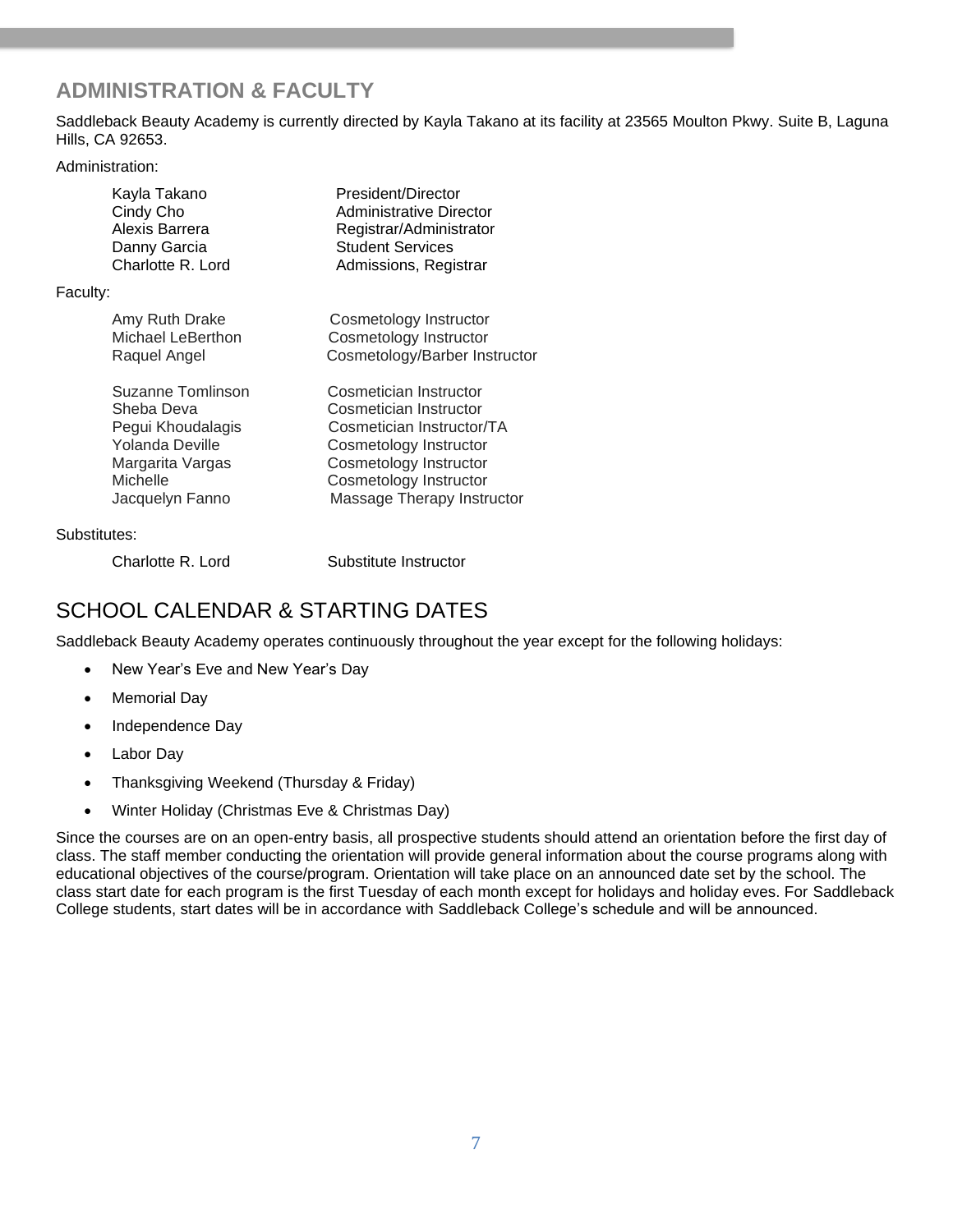### <span id="page-7-0"></span>**ADMISSIONS REQUIREMENTS (ALL PROGRAMS)**

Students are admitted as regular students under the following criteria: All students must have a high school diploma, General Education Development (GED) or its equivalent. Foreign high school diplomas must be both translted and evaluated to certify that the education is at least equivalent to a U.S. High School Diploma.

We do not accept students based on challenge examinations, achievement tests or ability-to-benefit (ATB) tests. Students enrolled under the training agreement with Saddleback College (South Orange County Community College District) must meet the requirements set by Saddleback College Admissions.

### <span id="page-7-1"></span>**CREDIT EVALUATION**

The school will accept credit hours of previous training from another school with a proof of training (POT) and proper transcripts as required by the California State Board of Barbering and Cosmetology. Transferring students will be required to buy a new kit unless they have more than 75% completed hours. If a student is over 60% completed hours there may be a required fee of \$700.00, depending on the case. This will cover kit/supplies (state board mini-kit) to practice for the state board exam. We do not award credit based on prior experiential learning. Acceptance of transfer hours is decided on a case-by-case analysis and the admissions department of the school may decide to accept a maximum of 75% of the student's previous clock hours.

The school has not entered into an articulation or transfer agreement with any other college or university.

Students enrolling in the Teacher Training Program must have a valid California license of the program they are enrolling in and a high school diploma or its recognized equivalent.

#### <span id="page-7-2"></span>**NOTICE CONCERNING TRANSFERABILITY OF CREDITS AND CREDENTIALS EARNED AT OUR INSTITUTION**

The transferability of credits you earn at Saddleback Beauty Academy is at the complete discretion of an institution to which you may seek to transfer. Acceptance of the diploma you earn in the educational program is also at the complete discretion of the institution to which you may seek to transfer. If the diploma that you earn at this institution is not accepted at the institution to which you seek to transfer, you may be required to repeat some or all of your coursework at that institution. For this reason, you should make certain that your attendance at this institution will meet your educational goals. This may include contacting an institution to which you may seek to transfer after attending Saddleback Beauty Academy to determine if your diploma will transfer.

#### <span id="page-7-3"></span>**STATEMENT OF NON-DISCRIMINATION**

Saddleback Beauty Academy does not discriminate on the basis of race, color, religion, sex, age or ethnic origin in its admissions, day-to-day operations, or graduation policies.

### <span id="page-7-4"></span>**DISCLOSURE & MAINTENANCE OF STUDENT RECORDS**

The academy maintains a file for each student who enrolls in the academy for a period of 6 years from the student's date of completion or withdrawal except for the transcripts, which will be retained indefinitely. These student files are kept in locked fireproof cabinets in a file room inside the school administrative office. Only authorized personnel have access to the files. Student data are also entered into RGM school management system on a daily basis to back up students' information in electronic format.

Student's file consists of admission records, academic records, and financial records as one file. Each student's file shall contain all of the following pertinent student records: (1) Written records and transcripts of any formal education or training, testing that are relevant to the student's qualification for admission to the academy or the academy's award of credit or acceptance of transfer credits such as: (A) Verification of high school completion or equivalency (GED, Home School); (B) Records documenting units of credits earned at other institutions that have been accepted and applied by the academy as transfer credits; (2) Personal information regarding a student's age, gender and ethnicity if that information has been voluntarily supplied by the student; (3) Copies of all documents signed by the student, including contracts and instruments of indebtedness; (4) Records of the dates of enrollment and, if applicable, withdrawal from the academy, leaves of absence and graduation; (5) A transcript showing all of the following: (A) The courses that were completed, or were attempted but not completed and dates of completion or withdrawal; (B) Credit for courses earned at other institutions; (C) The name, address, website address and telephone number of the institution. (6) A document showing the total amount of money received from or on behalf of the student and the date or dates on which the money was received; (7) A copy of documents relating to student financial aid that are required to be maintained by law or by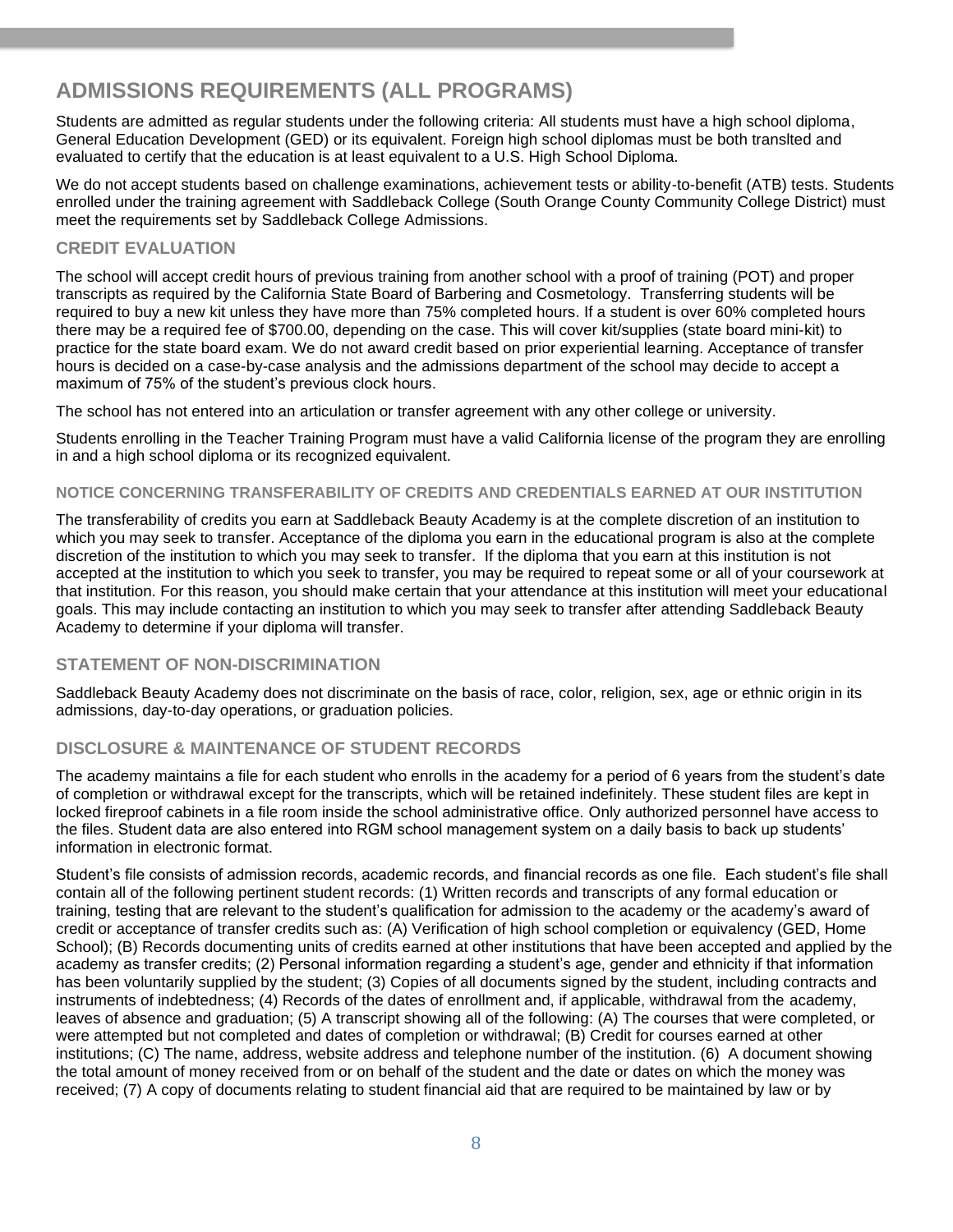guarantee agency; (8) A document specifying the amount of a refund, including the amount refunded for tuition and the amount for other itemized charges, the method of calculating the refund, the date the refund was made, and the name and address of the person or entity the refund was sent; (9) Copies of any official advisory notices or warnings regarding the student's progress; (10) Complaints received from the student.

All students and parents or guardians of dependent minors have the right to inspect information contained in their records. The academy observes the "Right to Privacy Act" and will not release any information of any student without the student's written consent. Government agencies and accrediting agencies, including BPPE, BBC and NACCAS may inspect, review and copy the student's records without the student consent.

The academy maintains, for each student who has been granted a certificate by the academy, permanent records of all of the following: (1) The certificate granted and the date on which that certificate was granted. (2) The courses and units on which the certificate was based. (3) The grades earned by the student in each of those courses.

#### **ORIENTATION**

Orientation takes place at 23565 Moulton Parkway Suite B, Laguna Hills, CA 92653 on the Thursday prior to the first day of class for students not in agreement with Saddleback College. Because the courses offered are on an open-entry basis, all prospective students must attend an orientation before the first day of the class or speak with the administration. The staff member conducting the orientation will provide general information about the course /program the student is interested in along with the educational objectives of the course/program. For specific information please contact any of our school instructors. For Saddleback College agreement students, a separate orientation will be held on a specifically announced date.

#### <span id="page-8-0"></span>**NEW STUDENTS**

New students should arrive 15-30 minutes early on the first day of attendance to receive necessary items for the program and learn how to clock in an out. The students will also be introduced to the staff and students and will be familiarized with the school facility.

#### <span id="page-8-1"></span>**DRESS CODE**

- 1. Students must be in proper uniform within the school facilities at all times while clocked in. (For seniors, either the school uniform or program specified color shirt without branding or design is allowed)
- 2. The current school uniform is the "Saddleback Beauty Academy" Signature T-Shirt (black/white).
- 3. Students must wear proper closed-toed shoes that are not able to be easily removed such as slide sandals.
- 4. Additional clothing items such as sweaters, sweatshirts, and jackets must be uniform color (black/white).
- 5. Students may not wear any articles of clothing with branding, suggestive/provocative, or gory content and images.
- 6. Students may not wear any revealing clothing that would reveal cleavage, midriff, or other body areas that are not within the means of acceptable business casual attire.

Students who do not adhere to the dress code will be required to clock out and will be sent home to change. If applicable, the student may need to purchase an additional uniform from the school to avoid being sent home.

#### <span id="page-8-2"></span>**RE-ENTRY POLICY**

<span id="page-8-3"></span>Students who have withdrawn from Saddleback Beauty Academy may re-enter into the program without the loss of credit hours. The institution reserves the right to evaluate the previous enrollment and to verify that the student was in good standing with the academy before the student is accepted for re-enrollment. If accepted by the academy the student will re-enter in the same progress status as she/he left.

#### **APPLIED EFFORT**

Students must maintain at least a "C" average or 75% in order to graduate. Students must apply themselves with classes, study, and practice while clocked in and have activity recorded on time cards.

Under no circumstances may one student clock in or out for another. This will result in suspension and/or withdrawal. Any student clocked in over 6 hours must clock out for .5-hour lunch.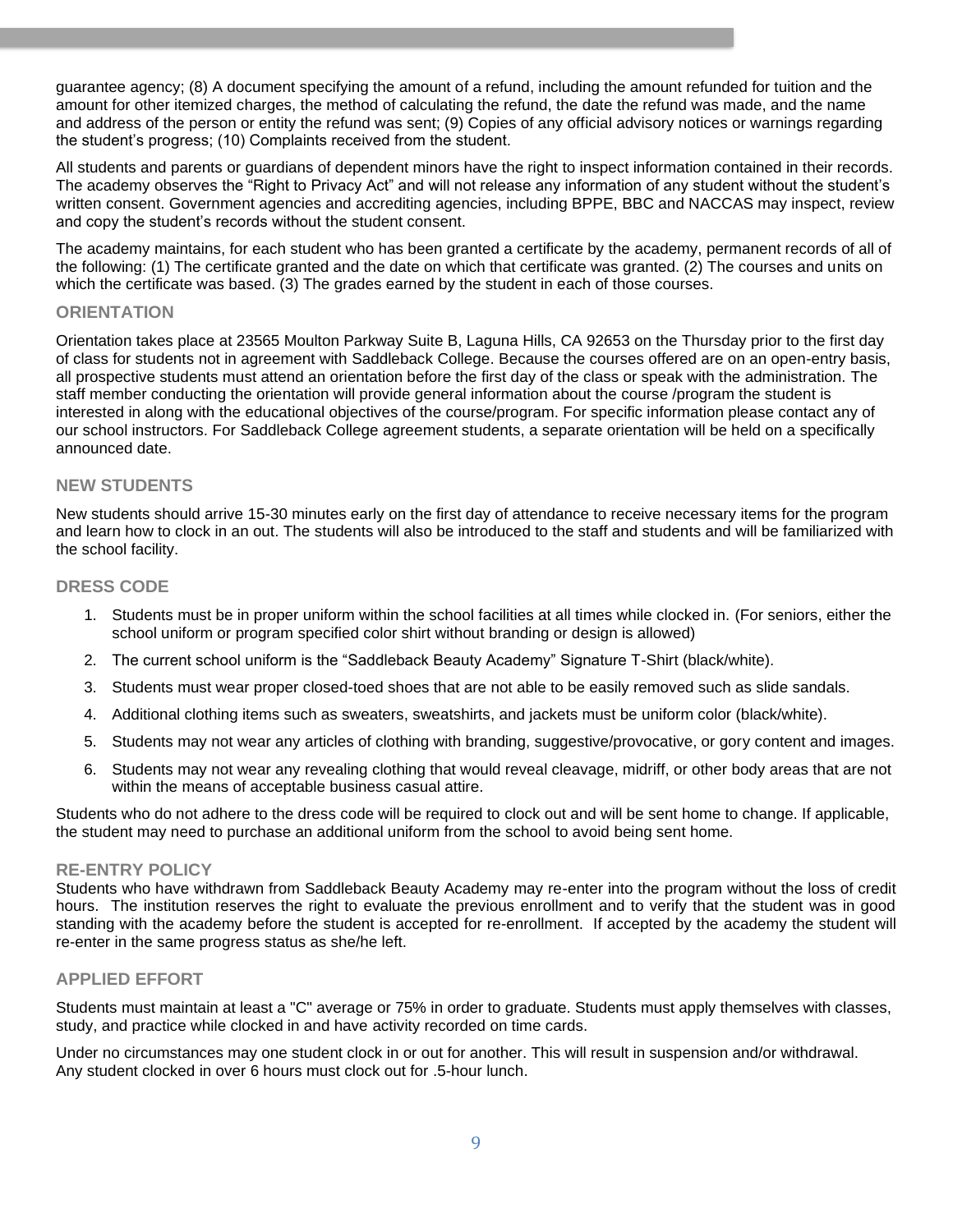# <span id="page-9-0"></span>**FAMILY EDUCATIONAL RIGHTS and PRIVACY ACT (FERPA)**

All information in the student files would be available to any governing state agency, accrediting agency and federal agency during the process of reviewing the school's normal approvals, accreditations, eligibilities, and other matters conducted by those agencies without the specific consent of the student and/or parents.

The Family Educational Rights and Privacy Act (FERPA) (20 U.S.C. § 1232g; 34 CFR Part 99) is a Federal law that protects the privacy of student education records. The law applies to all schools that receive funds under an applicable program of the U.S. Department of Education.

FERPA gives parents certain rights with respect to their children's education records. These rights transfer to the student when he or she reaches the age of 18 or attends a school beyond the high school level. Students to whom the rights have transferred are "eligible students."

• Parents or eligible students have the right to inspect and review the student's education records maintained by the school. Schools are not required to provide copies of records unless, for reasons such as great distance, it is impossible for parents or eligible students to review the records. Schools may charge a fee for copies.

• Parents or eligible students have the right to request that a school correct records which they believe to be inaccurate or misleading. If the school decides not to amend the record, the parent or eligible student then has the right to a formal hearing. After the hearing, if the school still decides not to amend the record, the parent or eligible student has the right to place a statement with the record setting forth his or her view about the contested information.

• Generally, schools must have written permission from the parent or eligible student in order to release any information from a student's education record. However, FERPA allows schools to disclose those records, without consent, to the following parties or under the following conditions (34 CFR § 99.31):

School officials with legitimate educational interest;

Other schools to which a student is transferring;

Specified officials for audit or evaluation purposes;

Appropriate parties in connection with financial aid to a student;

Organizations conducting certain studies for or on behalf of the school;

Accrediting organizations;

To comply with a judicial order or lawfully issued subpoena;

Appropriate officials in cases of health and safety emergencies; and

State and local authorities, within a juvenile justice system, pursuant to specific State law.

Schools may disclose, without consent, "directory" information such as a student's name, address, telephone number, date and place of birth, honors and awards, and dates of attendance. However, schools must tell parents and eligible students about directory information and allow parents and eligible students a reasonable amount of time to request that the school not disclose directory information about them. Schools must notify parents and eligible students annually of their rights under FERPA. The actual means of notification (special letter, inclusion in a PTA bulletin, student handbook, or newspaper article) is left to the discretion of each school.

For additional information, you may call 1-800-USA-LEARN (1-800-872-5327) (voice).

Individuals who use TDD may call 1-800-437-0833.

Or you may contact us at the following address:

Family Policy Compliance Office,

U.S. Department of Education, at

400 Maryland Avenue,

SW Washington, D.C. 20202-8520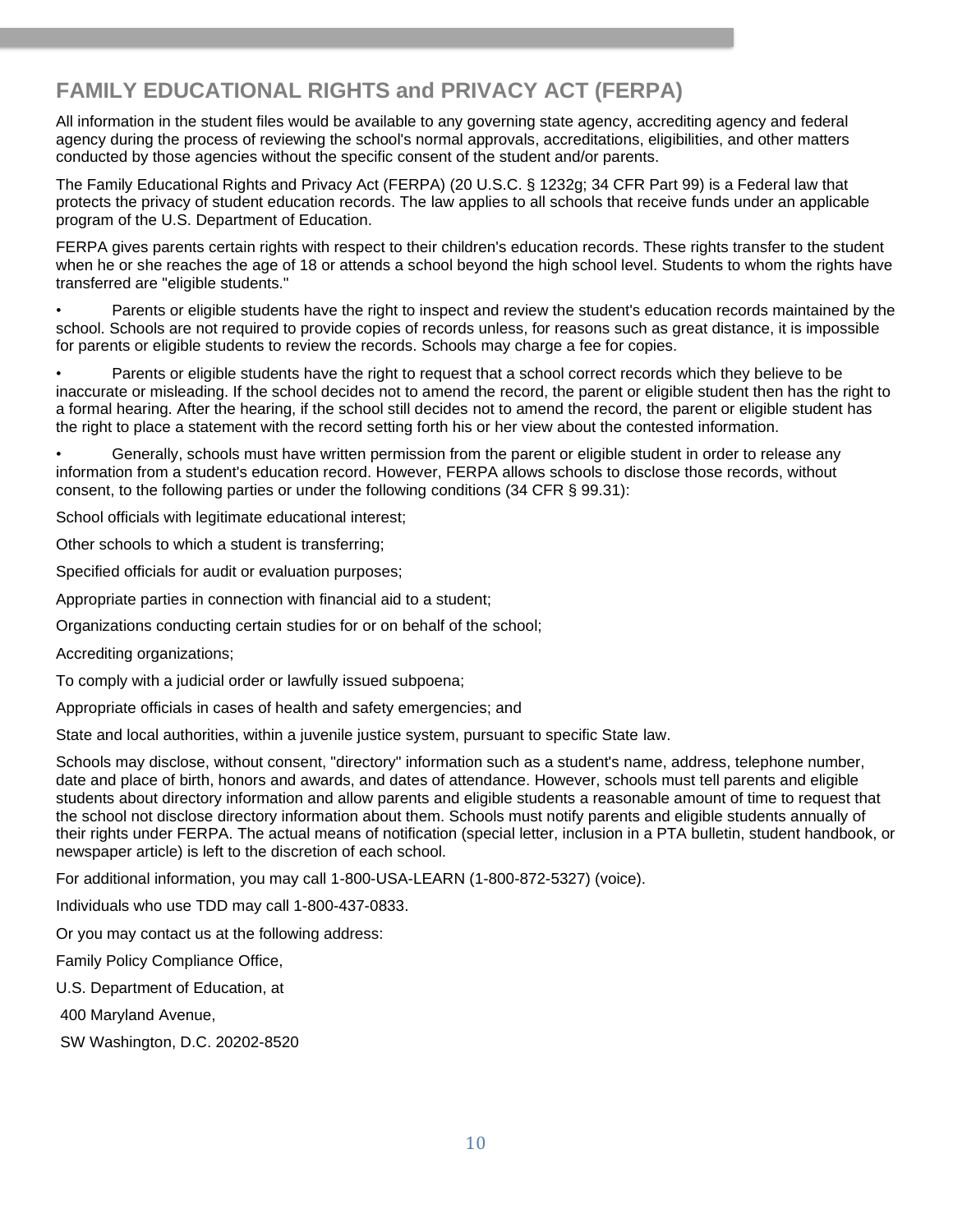# **SATISFACTORY ACADEMIC PROGRESS (SAP) POLICY**

Satisfactory Academic Progress (SAP) Policy is established and applied to every student enrolled in a NACCAS-approved program. The SAP policy is provided to applicants prior to enrollment. The SAP policy is applied consistently to all students enrolled in a specific program and scheduled for a particular category of attendance (part-time/full-time). It is in compliance with all regulations applicable to our school. All students will be evaluated in accordance with the curriculum for each course by a duly qualified instructor.

Evaluations will determine if the student has met the minimum requirements for satisfactory academic progress. The frequency of evaluations ensures that students have had at least one evaluation by midpoint in the course.

**ATTENDANCE PROGRESS EVALUATION:** Students must maintain a cumulative average attendance level of at least two-thirds (2/3) (67%) of the scheduled hours indicated on their enrollment contract. For example, a student scheduled to complete 30 hours per week would have to maintain an average weekly attendance of at least 20 hours per week (2/3 x  $30 = 20$ ).

Regardless of the average level of attendance, students who have two consecutive weeks of absences (14 calendar days), will be dismissed. This standard shall apply to all students except those on an approved Leave of absence (see below). Students who expect to be absent 14 or more days are encouraged to request a leave of absence. In addition to attendance standards relating to Satisfactory Academic Progress, students are also required to adhere to certain other general institutional policies relating to attendance and tardiness. These policies are outlined elsewhere in this catalog.

**ACADEMIC PROGRESS EVALUATIONS**: The evaluations are measured on a standard percentile basis and the percentage equated to a letter grade. In order to maintain SAP, the student must maintain a cumulative academic average of "C" (75%) or better on all tests, work projects (operations) and other required course work until their next scheduled evaluation. Students not meeting these minimum requirements will be placed on academic warning. Students on academic warning are still considered to be making satisfactory academic progress. All students will be provided a copy of their completed SAP evaluation form at the conclusion of each SAP evaluation. The grading system is as follows:

| 90% - 100% | A Excellent | 70% - 74% | D Unsatisfactory |
|------------|-------------|-----------|------------------|
| 80% - 89%  | B Good      | below 70% | - F Fail         |
| 75% - 79%  | C Passing   |           |                  |

**MAXIMUM TIME FRAME**: Students must complete the course within the maximum time, which does not exceed 150% of the course as defined in the enrollment agreement. For example, if the student has contracted to complete the course within 40 weeks, he or she must complete the course within 60 weeks. A student who exceed the 150% maximum time frame will be terminated from the academy. The minimum required cumulative rate of attendance is 67% which corresponds with a maximum time frame of 150%.

**EVALUATION PERIODS:** Students are evaluated for Satisfactory Academic Progress at the following points of **scheduled** hours of completion:

Cosmetology (1600 hours, 1.78 academic years): 400 hours, 800 hours, 1,200 hours, 1,600 hours Barber: (1500 hours, 1.66 academic year) 375 hours, 750 hours, 1,125 hours, 1,500 hours Cosmetician, Teacher Training, Massage Therapy (600 hours, 0.67 academic years): 300 hours, 600 hours Manicuring (400 hours, 0.45 academic years): 200 hours, 400 hours

**SAP EVALUATION:** All evaluations must be completed within seven (7) school business days following the established evaluation points. Students who meet minimum requirements for attendance and academic performance are considered to be making satisfactory academic progress until the next scheduled evaluation. Evaluations will determine if the student has met the minimum requirements for satisfactory academic progress. The frequency of evaluations ensures that students have had at least one evaluation by midpoint in the course.

**ACADEMIC WARING**: Students who fall below the above standards at the Satisfactory Academic Progress evaluation point will be placed on Academic Progress Warning until the next scheduled SAP evaluation point. A student is considered to be making satisfactory progress while on Warning. Students on warning status can reestablish SAP if they meet the college's SAP requirement at the next evaluation point. If the student does not improve either grades and/or attendance by the end of the evaluation point, he or she will be terminated by the academy unless the student appeal of the negative progress determination.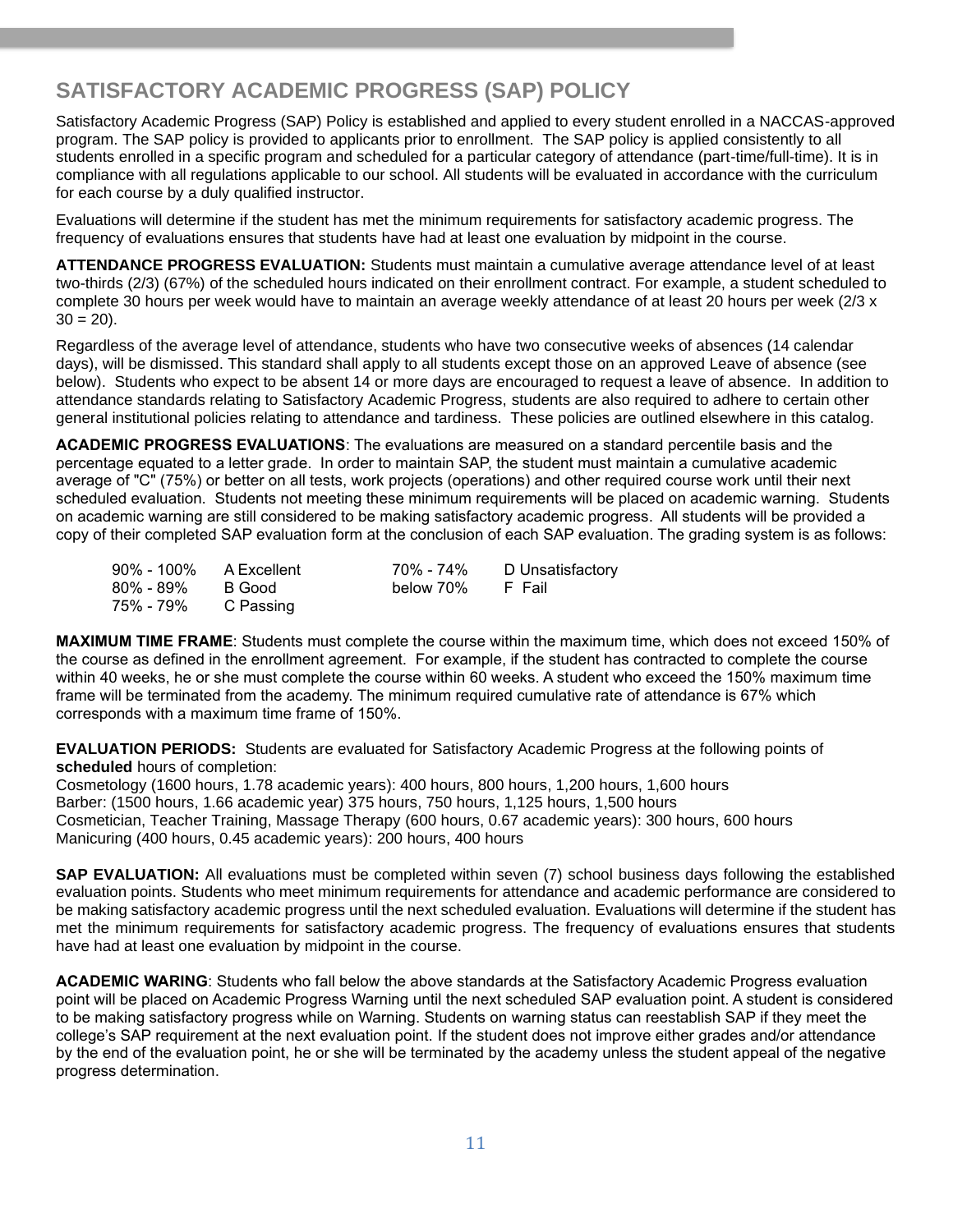**ACADEMIC PROBATION:** Students who fail to meet minimum requirements for attendance or academic performance during the warning period will be placed on probation and considered to be making satisfactory academic progress while during the probationary period, if the student prevails upon appeal of a negative progress determination prior to being placed on probation; and the institution determines that satisfactory academic progress standards can be met by the end of the subsequent evaluation period; or the academy develops an academic plan for the student, if followed, will ensure that the student is able to meet the academy's SAP requirement by a specific point within the maximum timeframe established for the individual student.

Students placed on an academic plan must be able to meet requirements set forth in the academic plan by the next evaluation point. Students who are progressing according to their specific academic plan will be considered making Satisfactory Academic Progress. The student will be advised in writing of the actions required to attain satisfactory academic progress by the next evaluation. If at the end of the probationary period, the student has still not met both the attendance and academic requirements required for satisfactory academic progress or by the academic plan, he/she will be determined as NOT making satisfactory academic progress.

**APPEAL PROCEDURE** If a student is determined to not be making satisfactory academic progress, the student may appeal the determination within ten calendar days. Reasons for which students may appeal a negative progress determination include death of a relative, an injury or illness of the student, or other allowable special or mitigating circumstances. The student must submit a written appeal to the school on the designated form with supporting documentation regarding why the student failed to make satisfactory academic progress and what has changed in the student's situation that will allow the achievement of Satisfactory Academic Progress at the next evaluation point. Appeal documents will be reviewed and a decision will be made and reported to the student within 30 calendar days. The appeal and decision documents will be retained in the student file. If the student prevails upon appeal, the satisfactory academic progress determination will be reversed.

**LEAVE OF ABSENCE:** Occasionally, students may experience extended personal, medical or other problems which make it difficult to attend class. The institution may allow a student under such circumstances to take a Leave of Absence (LOA) from the program for up to 180 days in a 12 month period. All requests for LOA must be submitted in advance in writing, include the reason for the student's request and include the student's signature. The LOA request form must be filled out and the date of leave and return must be stated on the form prior to the officer's approval of the LOA. An institution may grant an LOA to a student who did not provide the request prior to the LOA due to unforeseen circumstances, if the institution documents the reason for its decision and collects the request from the students at a later date. In this example, the beginning date of the approved LOA would be determined by the institution to be the first date the student was unable to attend the institution because of the accident. Do not request a Leave of Absence unless you absolutely need one. To be granted an approved LOA there must be a reasonable expectation that the student will return from the LOA. A student on approved LOA that meets these criteria is not considered withdrawn and therefore no refund calculation is required. Students on LOAs will not be assessed any additional charges of tuition.

Students returning from an authorized LOA will retain all credit for clock hours and work projects completed and will be returned to the academic progress status they held prior to the start of the leave of absence. In addition, students returning from a LOA will have his/her maximum time frame to complete the course and the period covered by the enrollment agreement (contract) extended by the same number of days taken in the leave of absence. Contract addendum will be prepared to reflect the changes, which must be initialed, signed and dated by both the student and a school officer.

Students who fail to return from a LOA will be considered withdrawn. The withdrawal date for the purpose of calculating a refund is always student's last day of attendance prior to the start of the leave and the official determination date will be the expected return date of the leave of absence. The refund calculation will be performed and all refunds due will be issued to the student or appropriate agencies and paid within 45 days of the official determination date.

**RE-ENTRY:** Students who withdraw prior to completion of the course and wish to re-enroll will re-enter in the same progress status as when they left.

**COURSE INCOMPLETES, REPETITIONS AND NONCREDIT REMEDIAL COURSES:** Course incompletes, repetitions and non-credit remedial courses do not apply to this institution. Therefore, these items have no effect upon the school's satisfactory academic progress standards.

**TRANSFER HOURS:** Transfer hours from another institution that are accepted toward the student's education program are counted as both attempted and completed hours for the purpose of determining when the allowable maximum time frame has been exhausted. SAP evaluation periods are based on actual contracted hours at the institution.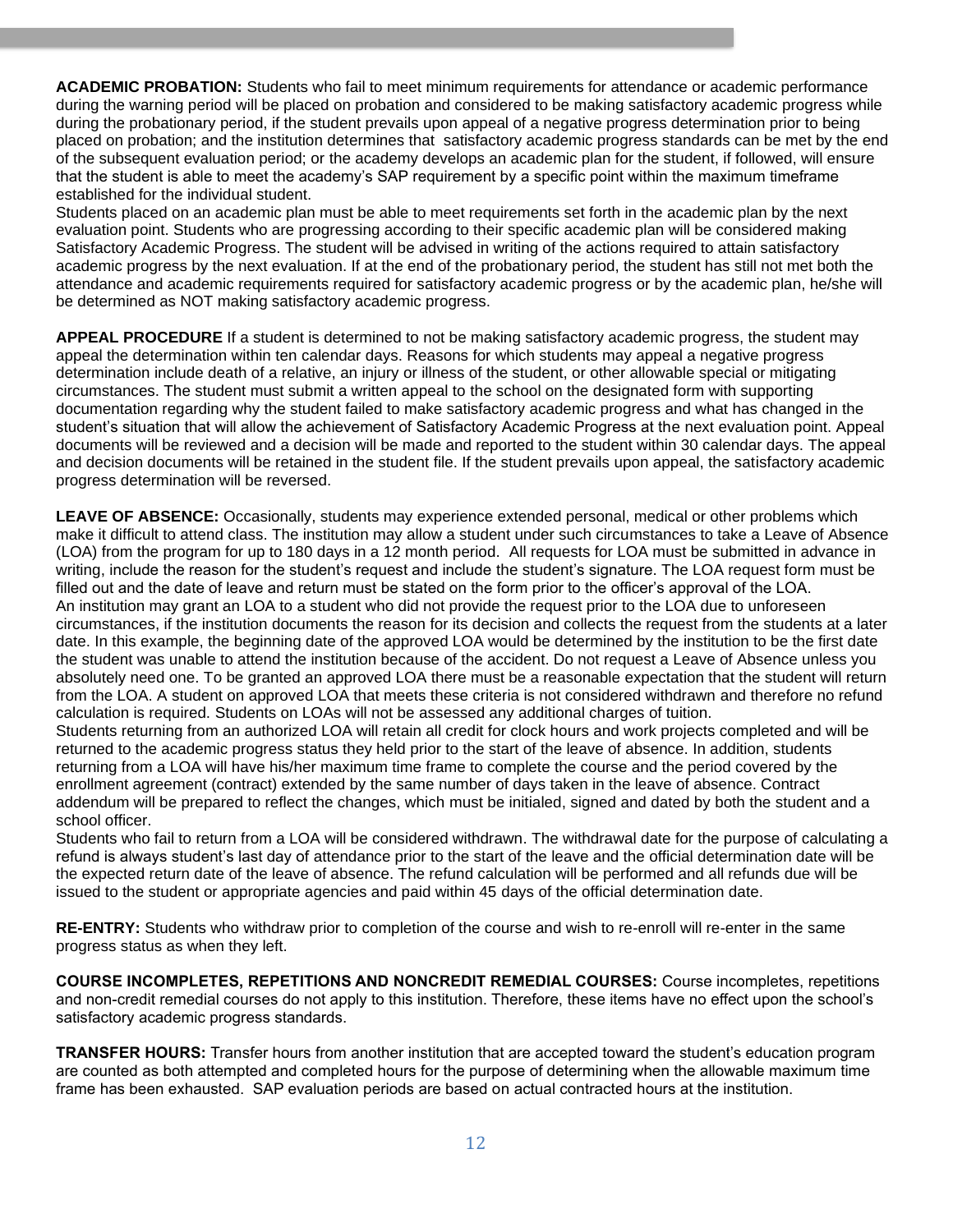### <span id="page-12-0"></span>**TOOLS & EQUIPMENT**

Students will ensure that all property of the school remains on the premises at all times. Students may not remove school property from the premises. Books and working supplies must be paid for before commencing the course and the student is required to have these every day to be ready to work on all assigned work.

Students must treat the school's facilities, equipment, supplies, and property with care and respect. Students that intentionally damage property may be subject to fines as well as being withdrawn from the school.

All students are required to buy scan test sheets prior to taking any tests. Scan test sheets are available for purchase from Saddleback Beauty Academy's administration for \$0.50 per sheet.

#### <span id="page-12-1"></span>**GRADUATION/DIPLOMA REQUIREMENTS**

<span id="page-12-2"></span>When a student has completed the required theory hours and practical operations in the course of study with a GPA of "C" (75%) or better, he or she is awarded a diploma certifying his or her graduation. All tuition, fees and charges must be paid in full prior to the release of final papers.

#### **ATTENDANCE POLICY**

Students are expected to attend class every day that they are contracted to do so. As a professional in the industry, students should hold themselves accountable for having positive attendance. Students may not leave school at any time while they are clocked in nor can they have others clock in for them. Students are either contracted to be part-time (20 hours per week) or full-time (40 hours per week). Students are expected to fulfill their required contracted hours without superfluously exceeding contracted hours or failing to meet contracted hours.

Students must maintain a cumulative average attendance level of at least 2/3 (67%). 27 hours per week (approx. 107 hours per month) out of a typical 40 hours per week/160 hours per month for a full-time student. Students must maintain an average attendance level of at least 2/3 (67%) of the scheduled hours indicated on their enrollment contract. For example, a student scheduled to complete 20 hours per week would have to maintain an average weekly attendance of at least 13.4 hours per week (.67 x 20 = 13.4). Students' attendance will be evaluated during SAP evaluations. SAP evaluations have been detailed on Page 11 and 12.

Students that are absent for more than 14 days without a formal leave of absence are considered to be withdrawn. Students are required to provide valid reason for their absences such as: medical problems, family emergency, etc. Students are not allowed to be absent from class for reasons such as vacations or recreation and must provide a valid reason to have an excused absence.

#### <span id="page-12-3"></span>**TARDY POLICY**

Students should always arrive earlier than the start of class, approx. 8:15 am, for self-study and preparations for the day. Students will have a 7-minute grace period after 8:30 where they will not be penalized for tardiness. However, out of respect for other students and the instructor, students should always clock in on time. Remember, class starts at 8:30, not at 8:37!

8:30 am – Students clock in for theory and for the first half of the day (7-minute grace period begins).

8:38 am – Students will lose an hour (30 minutes lost for part-time) if they clock in at 8:38 am until 8:45 am.

8:46 am – Instructor may dismiss the student for the rest of the day during any time *after* 8:45 am.

Lunch (when applicable) – For those that apply, students are required to take a 30-minute lunch break. For every 5-minute interval that a student clocks in late from lunch, 1 hour will be lost.

Signs will be provided for the students throughout the school facility to remind them to clock in during all parts of the day. Students are responsible for clocking in and clocking out in a punctual fashion. Under no circumstances may an instructor, another student, or another person other than the student clock in for said student.

#### <span id="page-12-4"></span>**MAKE UP HOURS**

In order to make up hours, students must be in good standing with their academics and/or attendance. Students with 80% attendance and above may qualify to make up hours based on the discretion and decision of the Saddleback Beauty Academy administration. Make up hours are on a case-by-case base analysis and students who are not in good standing may not qualify. Saddleback Beauty Academy administration must provide clearance for a student to make up hours or accrue extra hours.

Students that are under 80% attendance that still may qualify and may be exempt are students who have provided valid reason to their absences.

Students are only allowed a maximum of 10 hours per day, which is an extra 2 hours. During this case, students must have been working on a client or doing some form of study. All overtimes must be approved by the Saddleback Beauty Academy administration.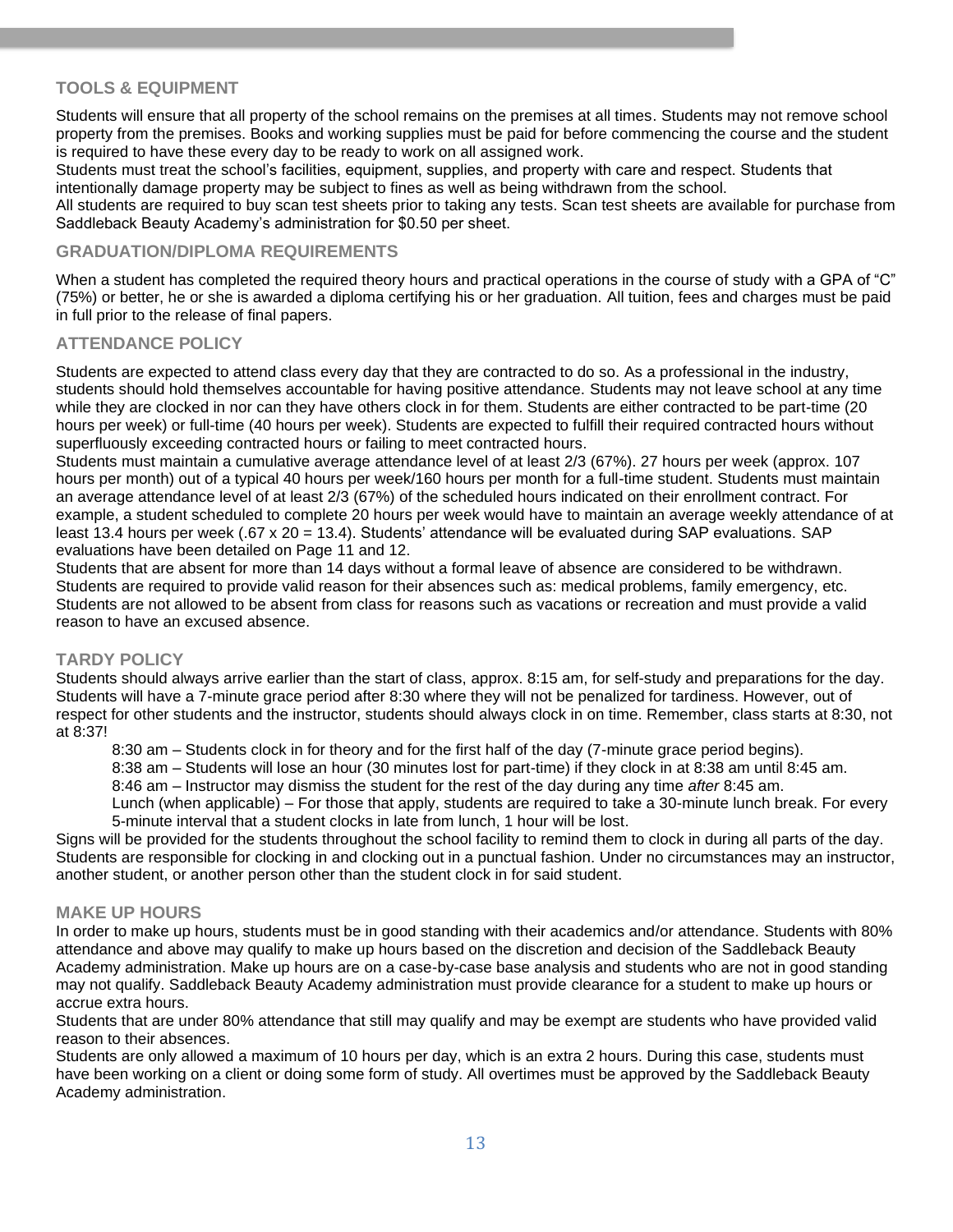### <span id="page-13-0"></span>**MAKE UP WORK**

In the case of necessary absences on days of examinations the student must make up the test within 3 days to keep up with the required grade of 75% to receive their completion transcript. Students must make up failed or missed test and/or incomplete assignments.

### <span id="page-13-1"></span>**TUITION AND FEE SCHEDULE**

| <b>STRF</b><br>Books &<br>Reg.<br>$\text{Fe}^*$<br>Program<br>Fee*<br>Supplies |       | <b>Schedule of Total Charges for a Period of</b><br><b>Attendance</b> |         |          |            | <b>Estimated Schedule</b><br>of Total Charges for |            |                    |                                             |
|--------------------------------------------------------------------------------|-------|-----------------------------------------------------------------------|---------|----------|------------|---------------------------------------------------|------------|--------------------|---------------------------------------------|
|                                                                                |       |                                                                       |         | Tuition  | $1st PP*$  | 2nd PP                                            | 3rd PP     | 4 <sup>th</sup> PP | the entire<br><b>Educational</b><br>Program |
| Cosmetology                                                                    | \$100 | \$8.50                                                                | \$1,950 | \$15,200 | \$4,932.00 | \$4,823.50                                        | \$3,751.50 | \$3,751.50         | \$17,258.50                                 |
| Cosmetician                                                                    | \$100 | \$4.00                                                                | \$1,950 | \$5,700  | \$3,929.00 | \$3,825.00                                        |            |                    | \$7,754.00                                  |
| Manicuring                                                                     | \$100 | \$3.00                                                                | \$1,950 | \$3,800  | \$5,853.00 |                                                   |            |                    | \$5,853.00                                  |
| Massage<br>Therapy                                                             | \$100 | \$4.00                                                                | \$1,950 | \$5,700  | \$3,929.00 | \$3,825.00                                        |            |                    | \$7,754.00                                  |
| Barber                                                                         | \$100 | \$8.00                                                                | \$1,950 | \$14,250 | \$4,968.00 | \$4,860.00                                        | \$3,240.00 | \$3,240.00         | \$16,308.00                                 |
| Teacher<br>Training                                                            | \$100 | \$3.00                                                                | \$500   | \$5,700  | \$3,203.00 | \$3,100.00                                        |            |                    | \$6,303.00                                  |

Institutional Charges by Payment Period and Estimated Payments

\***Registration Fee & STRF Fee:** Non-Refundable, \***PP** is for Payment Period.

Students must purchase kit from a source designated by school (please see school rules and regulations concerning proper uniforms). The prices listed above are for students that are not part of the Saddleback College agreement.

**COLLECTION OF TUITION:** Students are expected to contribute from their own family resources toward the student's cost of attendance. At the student's option, the academy may accept payment in full for tuition and fees after the student has been accepted and enrolled and the date of the first class session is disclosed on the enrollment agreement for Manicuring course. For students enrolled in Cosmetology, Cosmetician, Teacher Training and massage Therapy courses, the academy charges tuition proportionately according to the payment periods, which shall not exceed more than one term or four months of advance payment of tuition at a time. All school charges must be paid in full before graduation. The academy accepts cash, check, debit/credit card and money order.

#### **THE ACADEMY RESERVES THE RIGHT TO CHANGE THE TUITION AND FEES WITHOUT PRIOR NOTICE WHEN NECESSARY. ANY CHANGE WILL NOT AFFECT STUDENTS WHO ARE ALREADY ATTENDING.**

**RIGHT TO WITHHOLD PROOF OF TRAINING FOR NON-PAYMENT OF TUITION:** An institution may withhold a student's Proof of Training (POT) if the student is in default on a student tuition contract.

The Academy does **not** use collection correspondence such as banks, collection agencies, lawyers or any other third parties representing the college.

The Academy does **not** sell or discount promissory notes or contracts to third parties.

### **EXTRA INSTRUCTIONAL CHARGES**

There will be a fee of \$9.50 for any additional instructional hours needed to complete the program when a student graduates after the on-time graduation date. The student will only be charged for extra instruction for hours of instruction occurring after the completion of all hours paid for under the original contract.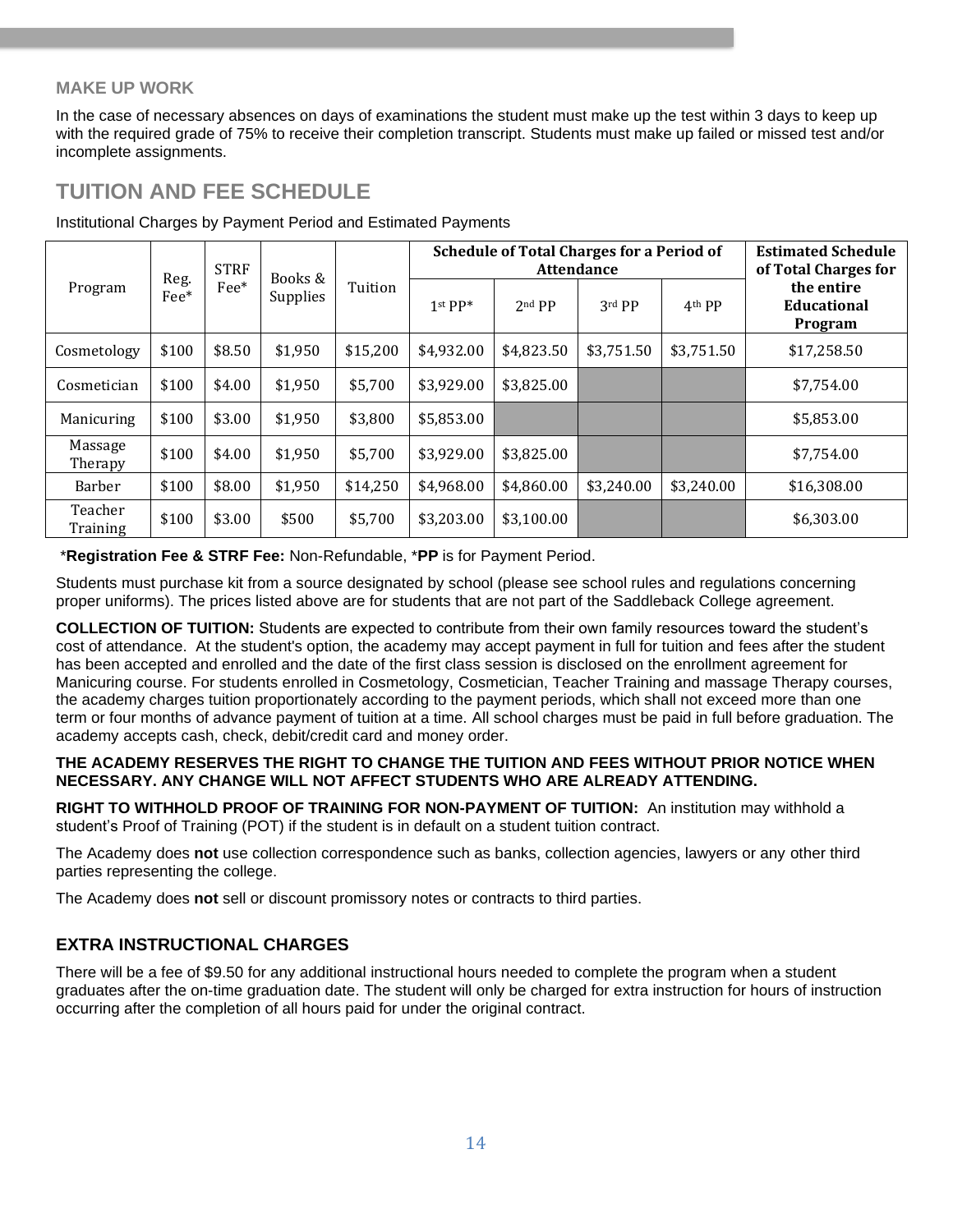### **WITHDRAWAL and REFUND POLICY**

Saddleback Beauty Academy's withdrawal and refund policy applies to all terminations for any reason, by either party, including student decision, course or program cancellation, or school closure. The academy's withdrawal and refund policy complies with all federal and state regulatory agencies such as UDSE, BPPE etc.

STUDENT'S RIGHT TO CANCEL: The student or legal guardian has the right to cancel the enrollment agreement and obtain a refund of charges paid except a \$100.00 non-refundable registration fee through attendance at the **first class session** (**first day of classes**), or the **seventh day after enrollment** (**seven days from date when enrollment agreement was signed**), whichever is **later**.

CANCELLATION: shall occur when the student or the legal guardian gives signed written notice of cancellation at the institution's address. You can do this by mail, hand delivery, or telegram. The written notice of cancellation, if sent by mail, is effective when it is deposited in the mail properly addressed with prepaid postage. The written notice of cancellation need not take any particular form, however expressed; it is effective if it shows that you no longer wish to be bound by the enrollment agreement. On the first day of class, you will be given two notices of cancellation forms for your use if you decide to cancel, however, you can use any written notice that you may wish. You do not cancel the contract by just not attending classes.

DETERMINATION OF WITHDRAWAL FROM SCHOOL: The withdrawal date shall be the last date of recorded attendance. The student would be determined to have withdrawn from school on the earliest of:

The date you notify the Registrar office of your intent to withdraw. Only the Registrar office would be authorized to accept a notification of your intent to withdraw.

The date the school terminates your enrollment due to academic failure or for violation of its rules and policies stated in the catalog.

The date you fail to attend classes for a two-week period (14 days) and fail to inform the school that you are not withdrawing. (Unofficial withdrawal) The academy monitors attendance at least once in every fourteen (14) days.

The date you failed to return as scheduled from an approved leave of absence. The withdrawal date shall be the last date of recorded attendance. The date of the determination of withdrawal will be the scheduled date of return from LOA. If a student on an approved LOA notifies the college that he or she will not be returning, the date of withdrawal determination is the earlier of the scheduled date of return from LOA or the date the student notifies the academy that the student will not return.

**REFUND POLICY**: After the cancellation period, the institution provides a pro rata refund of ALL funds paid for tuition charges to students who have completed 60 percent or less of the period of attendance. Once more then 60 percent of the enrollment period in the entire course has incurred (**including absences**), there will be no refund to the student.

A registration fee of \$ 100.00 and STRF fee is a non-refundable item.

If you cancel the agreement within cancellation period, the school will refund any money that you paid, less any deduction for registration fee and unreturned books/supplies/uniform. If you withdraw from school after the cancellation period, the refund policy described above will apply. The academy will perform refund calculation within 6 weeks of official withdrawal. If the amount that you have paid is more than the amount that you owe for the time you attended, then a refund will be made within 45 days of the official withdrawal determination date. If the amount that you owe is more than the amount that you have already paid, then you will have to arrange with the institution to pay that balance. Official withdrawal date is on the student's notification or school's determination.

**Hypothetical refund example in accordance with California Education Code §94920:** Assume that a student, upon enrollment in a 400-hour course, pays \$3,800.00 for tuition, \$100.00 for registration, and \$1,950.00 for books/supplies as specified in the enrollment agreement and withdraws after completing 200 scheduled hours without returning the book/supplies he/she obtained. The prorate refund to the student would be \$1,900.00 based on the calculation stated below.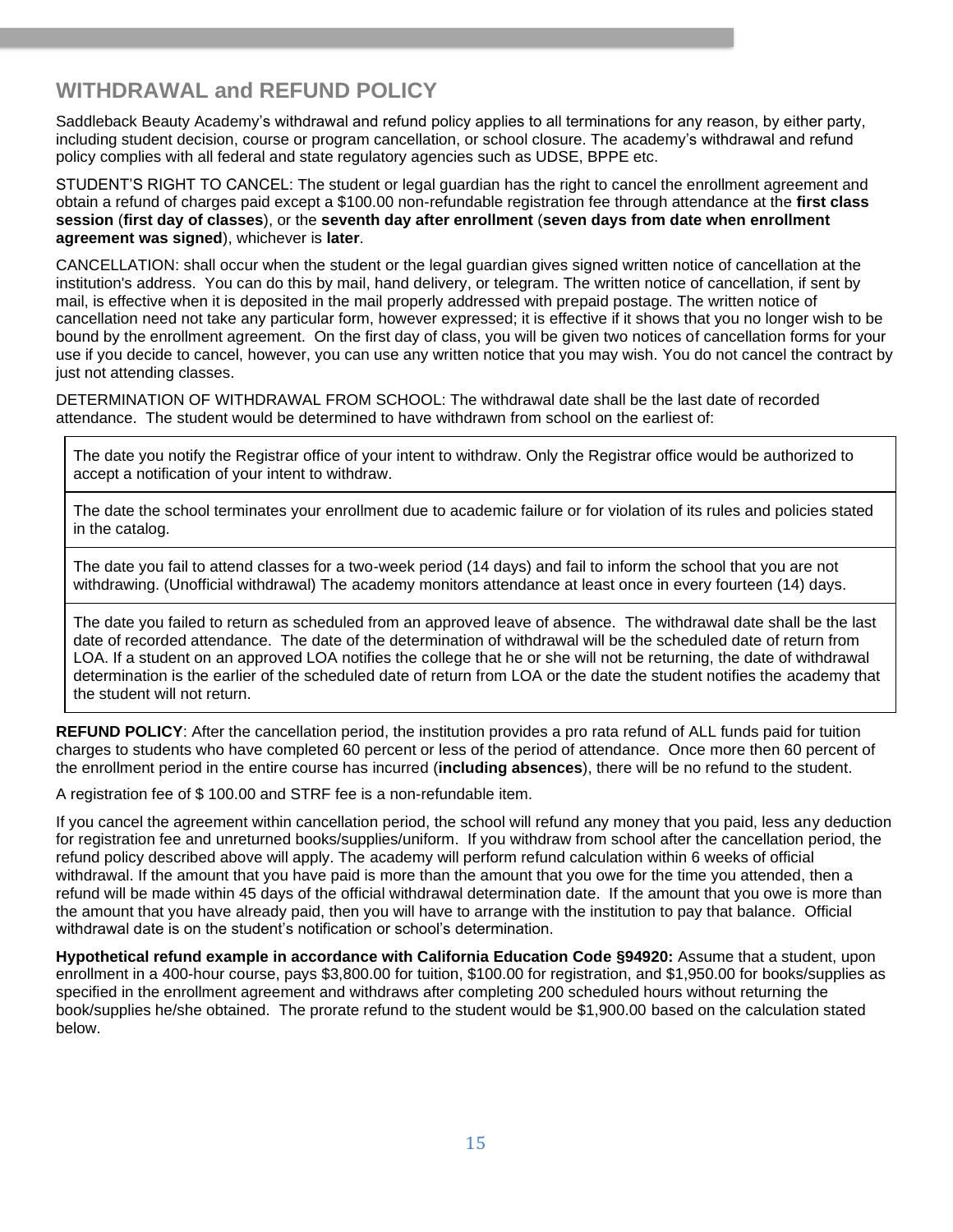| Hourly     | Hours   | Hours Paid  | Calculation | Refund      | Final refund calculation            |  |
|------------|---------|-------------|-------------|-------------|-------------------------------------|--|
| Cost of    | Tuition | for but not | of earned   | calculation |                                     |  |
| Tuition    | Paid    | received    | tuition     | of tuition  |                                     |  |
| \$3,800.00 | \$3,800 | 400         | 200         | 200         | $$3,800.00 + $100.00 + $1,950.00$   |  |
| 400 hours  | \$9.50  | (200)       | X \$9.50    | X \$9.50    | $($1,900.00 + $100.00 + $1,950.00)$ |  |
| \$9.50     | 400     | 200         | \$1.900.00  | \$1.900.00  | Total Refund amount: \$1,900.00     |  |

#### **If you have received federal student financial aid funds, you are entitled to a refund of moneys not paid from federal student financial aid program funds.**

Rejected Enrollment**:** All funds paid except a non-refundable registration fee will be returned if the student is rejected for enrollment.

Course Cancellation**:** If a course is canceled subsequent to a student's enrollment and before instruction in the course has begun, the school shall at its option: 1. Provide a full refund of all money paid; or 2. Provide for completion of the course at schools in the neighborhood.

School Closure**:** If the school closes subsequent to a student's enrollment and before instruction in the course has begun, the school shall at its option: 1. Provide a pro-rata refund of all money paid; or 2. Provide for the prompt completion of the course at schools in the neighborhood with no additional charge. 3. BBC will notify students individually of the availability of these arrangements or teach-out plans and advertise them as such. 4. Submit the list of all students who were enrolled at the time of closure including the amount of each pro-rata refund to all relevant agencies and dispose school records in accordance with state laws.

#### **If you obtain a loan to pay for an educational program, you will have the responsibility to repay the full amount of the loan plus interest, less the amount of any refund.**

If you default on a federal or state loan, both the following may occur: (1) The federal or state government or a loan guarantee agency may take action against the student, including applying any income tax refund to which the person is entitled to reduce the balance owed on the loan. (2) The student may not be eligible for any other federal student financial aid at another institution or other government financial assistance until the loan is repaid.

# <span id="page-15-0"></span>**STUDENT TUITION RECOVERY FUND (STRF)**

The State of California established the Student Tuition Recovery Fund (STRF) to relieve or mitigate economic loss suffered by a student in an educational program at a qualifying institution, who is or was a California resident while enrolled, or was enrolled in a residency program, if the student enrolled in the institution, prepaid tuition, and suffered an economic loss. Unless relieved of the obligation to do so, you must pay the state-imposed assessment for the STRF, or it must be repaid on your behalf, if you are a student in an educational program, who is a California resident, or are enrolled in a residency program, and prepay all or part of your tuition.

You are not eligible for protection from the STRF and you are not required to pay the STRF assessment, if you are not a California resident, or are not enrolled in a residency program.

It is important that you keep copies of your enrollment agreement, financial aid documents, receipts, or any other information that documents the amount paid to the school. Questions regarding the STRF may be directed to the Bureau for Private Postsecondary Education, 2535 Capitol Oaks Drive, Suite 400, Sacramento, CA 95833, (916) 431-6959 or (888) 370-7589.

To be eligible for STRF, you must be a California resident or enrolled in a residency program, prepaid tuition, paid or deemed to have paid the STRF assessment, and suffered an economic loss as a result of any of the following:

- 1. The institution, a location of the institution, or an educational program offered by the institution was closed or discontinued, and you did not choose to participate in a teach-out plan approved by the Bureau or did not complete a chosen teach-out plan approved by the Bureau.
- 2. You were enrolled at an institution or a location of the institution within the 120 day period before the closure of the institution or location of the institution, or were enrolled in an educational program within the 120 day period before the program was discontinued.
- 3. You were enrolled at an institution or a location of the institution more than 120 days before the closure of the institution or location of the institution, in an educational program offered by the institution as to which the Bureau determined there was a significant decline in the quality or value of the program more than 120 days before closure.
- 4. The institution has been ordered to pay a refund by the Bureau but has failed to do so.
- 5. The institution has failed to pay or reimburse loan proceeds under a federal student loan program as required by law, or has failed to pay or reimburse proceeds received by the institution in excess of tuition and other costs.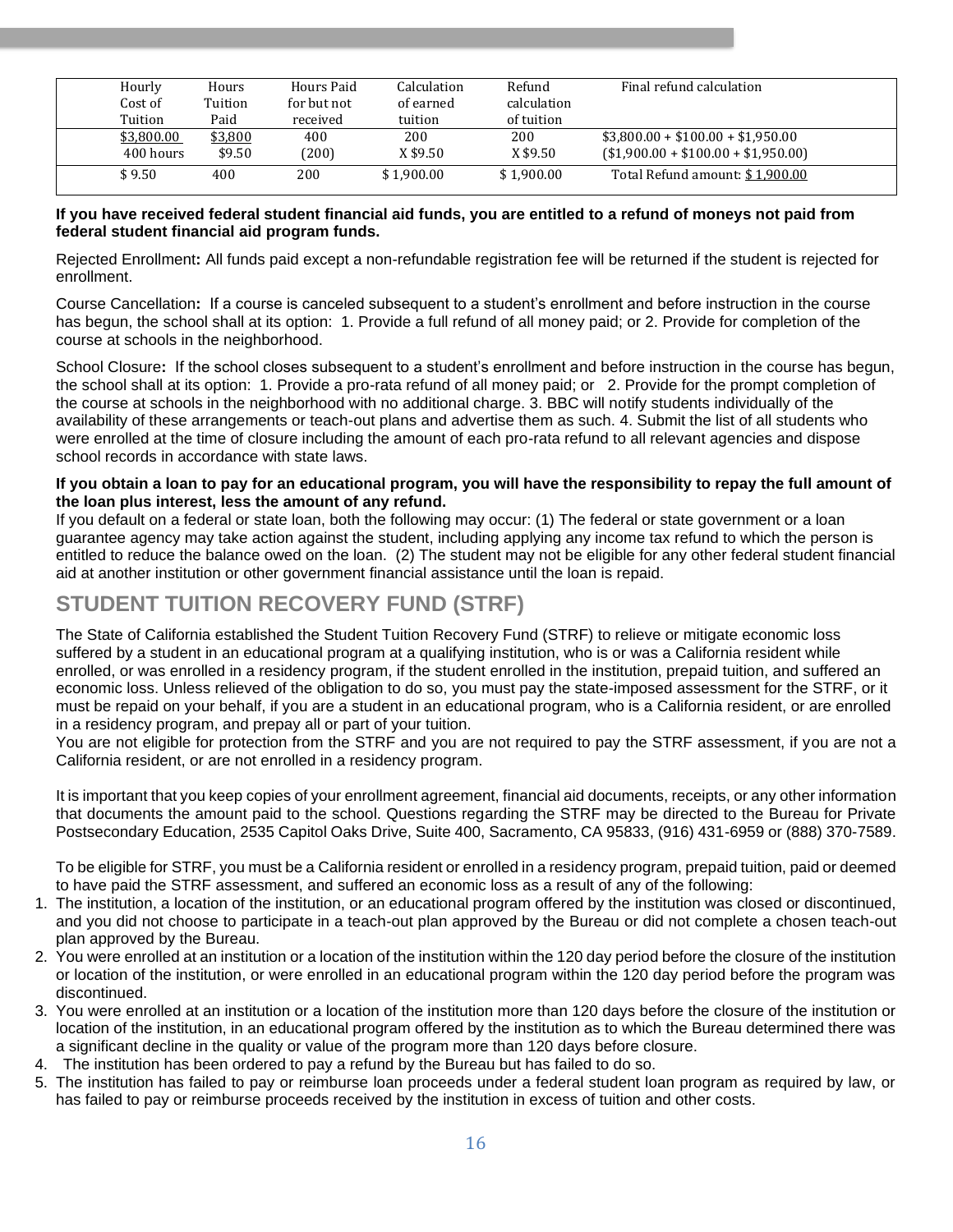- 6. You have been awarded restitution, a refund, or other monetary award by an arbitrator or court, based on a violation of this chapter by an institution or representative of an institution, but have been unable to collect the award from the institution.
- 7. You sought legal counsel that resulted in the cancellation of one or more of your student loans and have an invoice for services rendered and evidence of the cancellation of the student loan or loans.

To qualify for STRF reimbursement, the application must be received within four (4) years from the date of the action or event that made the student eligible for recovery from STRF.

A student whose loan is revived by a loan holder or debt collector after a period of noncollection may, at any time, file a written application for recovery from STRF for the debt that would have otherwise been eligible for recovery. If it has been more than four (4) years since the action or event that made the student eligible, the student must have filed a written application for recovery within the original four (4) year period, unless the period has been extended by another act of law.

However, no claim can be paid to any student without a social security number or a taxpayer identification number.

Effective February 8, 2021, the Student Tuition Recovery Fund (STRF) assessment rate changed from zero (\$0) per one thousand dollars (\$1,000) of institutional charges to fifty cents (\$.50) per one thousand dollars (\$1,000) of institutional charges. (5, CCR Section 76120)

#### **GRIEVANCES/COMPLAINTS**

All complaints will be taken seriously. They are to be addressed first to your instructor in a calm and courteous manner. If the matter is not resolved, it should then be taken directly to the School Administrator. If the student feels that the complaint is of a serious nature, it should be put in writing and submitted to your instructor and the school administrator. Please detail the exact nature of the problem, citing specific concerns. The complaint will then be resolved as quickly and as fairly as possible.

Persons seeking to resolve problems or complaints should first contact the instructor in charge. Requests for further action may be made to the Chief Executive Officer (CEO), Ms. Kayla Takano.

Unresolved complaints may be directed to:

Bureau for Private Postsecondary Education 1747 North Market, Suite 225 Sacramento, CA 95834 (916) 574-8900 or by fax (916) 263-1897

Board of Barbering and Cosmetology P.O. Box 94426 Sacramento, CA 94244 (800) 952-5210

#### <span id="page-16-0"></span>**LIBRARY DESCRIPTION/POLICY/PROCEDURE**

<span id="page-16-1"></span>Our library contains many books and instructional videos. We have books and videos covering topics ranging from physiology & anatomy to hair styling and design, nail design, beard design, massage therapy techniques, treating diverse skin care, mindful teaching techniques and makeup etcetera. These items may be checked out by presenting your California driver's license or a state issued identification card to your instructor to hold until you return them. If there is a need to borrow any books for use away from the school, prior arrangements must be made with the school director. No videos are to be taken from the school premises.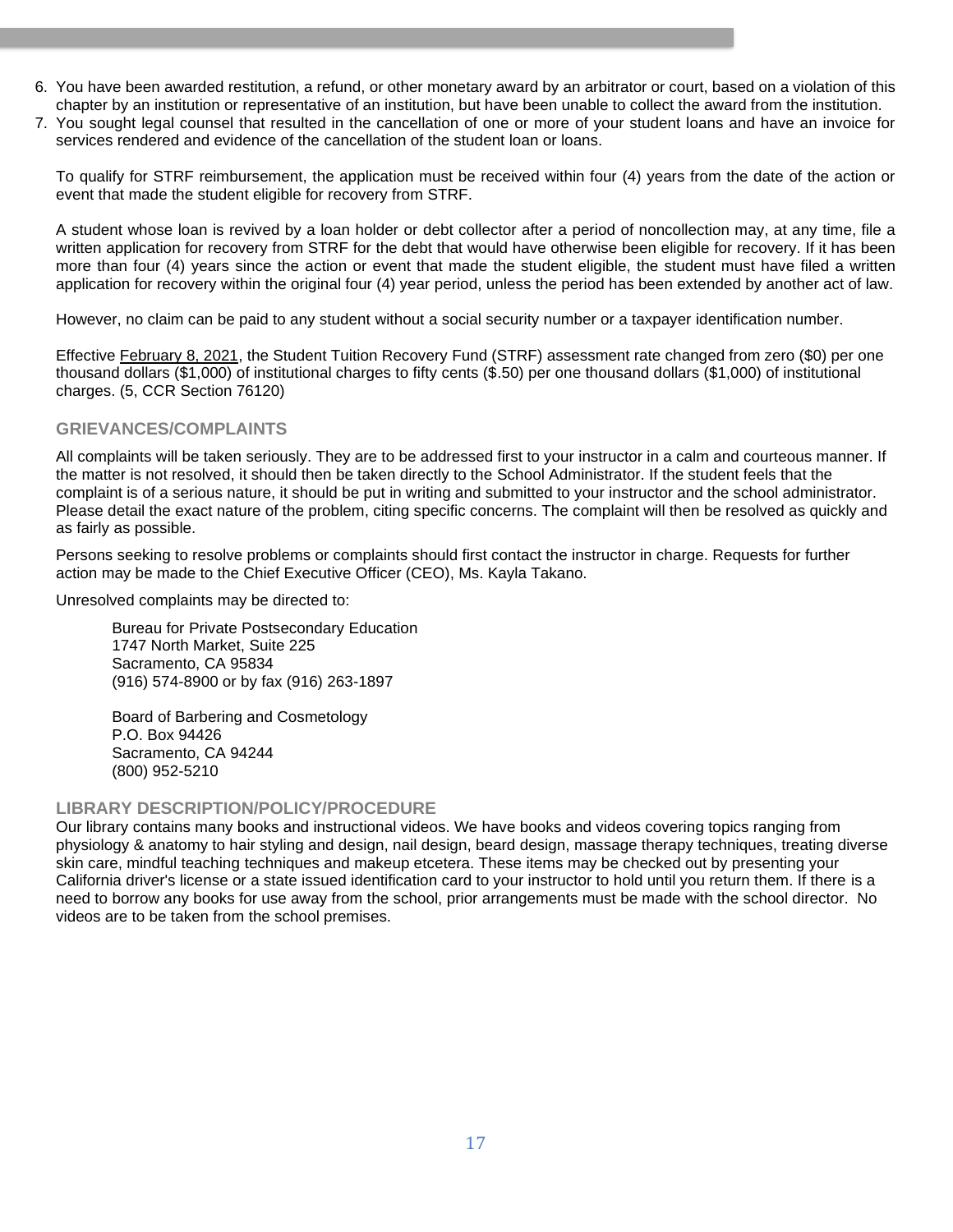#### **ADMISSIONS INFORMATION/HOURS**

Applicants for admission may secure enrollment information on Tuesday-Saturday during the following hours:

| Tuesday - Thursday | 10:00 AM - 3:00 PM |
|--------------------|--------------------|
| Friday – Saturday  | 10:00 AM- 4:00 PM  |

Because the courses offered are on an open-entry basis, all prospective students may enroll on the first Tuesday of each week. Classes begin the first Tuesday of each month except holidays and holiday eves. For specific information please contact the school administrators.

#### <span id="page-17-0"></span>**ADVISING POLICY**

Students will be advised on an individual basis for matters pertaining to education and professional growth. The students are to be advised for academic progress as needed and or at the time of their periodic evaluations. The type of advice will vary according to each student's evaluation. The student's strengths and weaknesses are assessed. In cases of unsatisfactory progress, a formal advising session must be documented on the schools advising form. A plan for improvement will be made which is understood and agreed to by the students. A copy of the report is filed in the student's personal files and is available for review by the student and or guardian where applicable upon request.

#### **JOB PLACEMENT**

Job placement assistance is provided to graduates and students at no additional charge. Upon graduation, student's name is recorded in student register and the process of follow-up begins. When students take the licensing examination, it is recorded as a pass or fail. Students are encouraged to return for placement assistance by reviewing the listings of salons seeking employees and the requirements, salary, and other pertinent information. Students are sent on interviews and the results of these interviews are recorded in the student register. The school may show prospective students this register upon request. The academy assists students in placements as often as needed; however, **the academy does not guarantee employment to any student**.

#### **HOUSING**

The academy does **not** have a dormitory facility under its control, **nor** does it offer any housing service for students. There are rooms available for rent near the academy in Laguna Hills area. The monthly rent starts around \$1,000 for onebedroom apartments located within 10 mile radius of the academy.

#### <span id="page-17-1"></span>**SEXUAL HARASSMENT/BULLYING**

Saddleback Beauty Academy is a zero-tolerance zone for sexual harassment and bullying at all times. Any incident of harassment or bullying should be immediately reported to an instructor and/or to a school administrator.

Harassment and bullying are not tolerated at Saddleback Beauty Academy. Saddleback Beauty Academy strives to provide a positive and uplifting environment for all the students, staff, and patrons. Any acts deemed as harassment or bullying may be treated with disenrollment of a student.

#### <span id="page-17-2"></span>**DRUG & ALCOHOL POLICY**

Under no circumstances can a student consume drugs or alcohol and may not be under the influence of any said substance while on campus and/or clock in. Students are forbidden from smoking within 15 feet of all entryways of the school facilities.

<span id="page-17-3"></span>A Drug & Alcohol Abuse Policy sheet will be provided for the students to review in the enrollment packet. Students must adhere to the policy.

#### **DRUG ABUSE PREVENTION PROGRAM**

<span id="page-17-4"></span>The Academy makes the following information available to its students, staff and instructors. Any individual associated with the Academy who is seeking information, counseling or assistance concerning Drug Abuse Prevention may call or visit the individual/agency provided to you in the school enrollment application.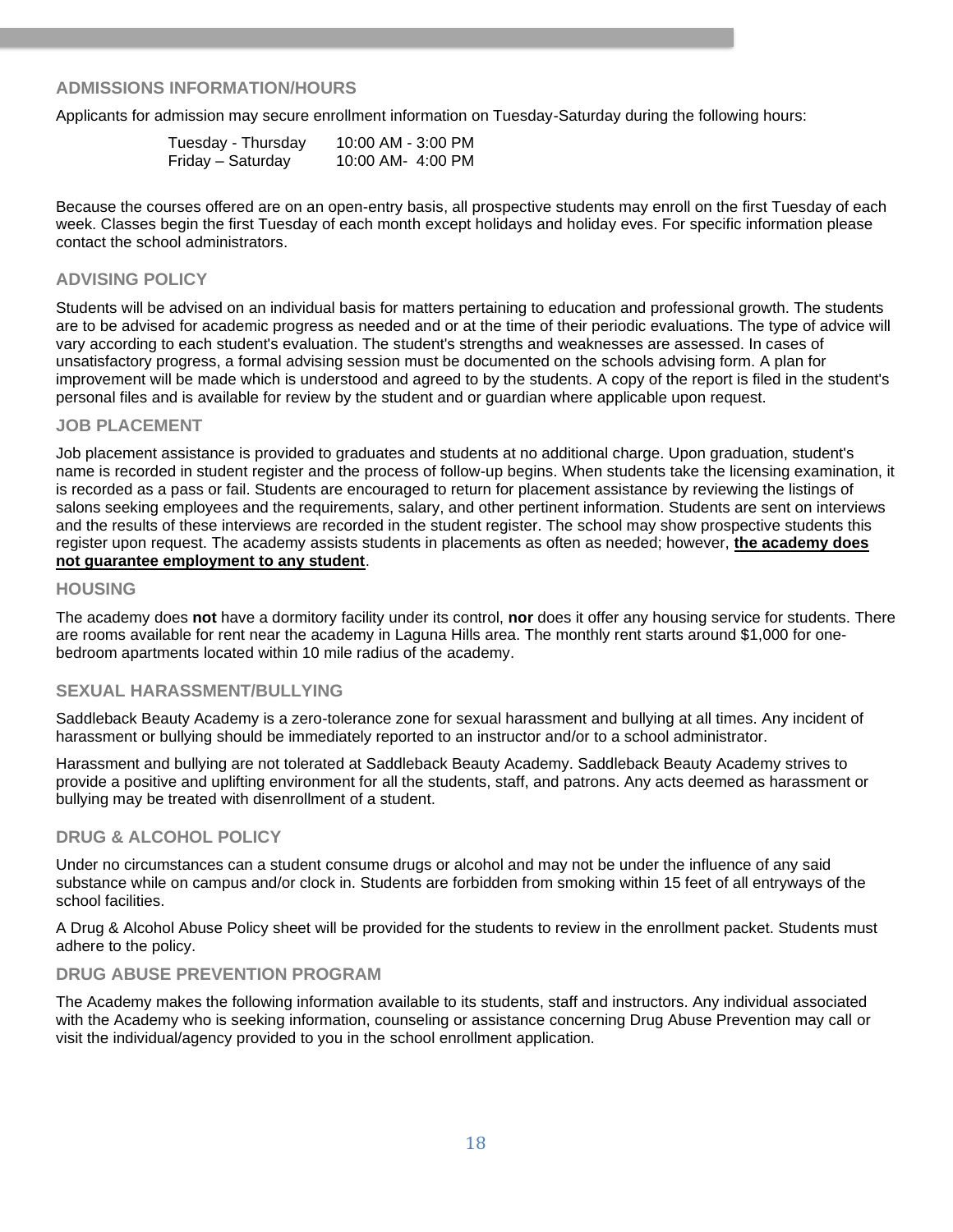### **THREE STRIKE POLICY**

The Three Strike Policy is a disciplinary system that Saddleback Beauty Academy will utilize to uphold standards for all its students. Students should have no problem adhering to the school rules and regulations. For such students, this Three Strike Policy should never apply.

The Three Strike Policy gives students three chances before disciplinary action is taken. The Three Strike Policy consists of three "write ups" which may also act as a verbal warning. Students will be informed of their standing within the Three Strike Policy and will be notified if and when further disciplinary action is required.

Reasons for receiving strike for the Three Strike Policy include, but not limited to (see below for strikes and dismissals):

- 1. Personal use of cellphone during school hours/clocked in without permission
- 2. Removal of time card or school supplies/equipment from school premises
- 3. Light disrespectful behavior towards faculty, peers, administration, and/or clients
- 4. Taking prolonged breaks/lunches
- 5. Any other instances that go against the student policies located in the 'School Rules & Regulations' section of the School Catalog (Pgs. 35-37)

#### **Three Strike Policy Strikes:**

- $\mathbf{I}$ .  $1<sup>st</sup>$  Strike: Written up for  $1<sup>st</sup>$  strike and verbal warning (dismissal depending on case).
- II.  $2<sup>nd</sup> Strike: Written up for  $2<sup>nd</sup>$  strike and verbal warning (dismissal depending on case).$
- III. 3<sup>rd</sup> Strike: Written up for 3<sup>rd</sup> strike, written notice/warning, and sent home regardless of case. Written notice/warning will inform of disciplinary action following the 3<sup>rd</sup> strike. For Saddleback College Students, Saddleback College will be notified.
- IV. Post-3<sup>rd</sup> Strike Disciplinary Action
	- a. Saddleback College Student will be required to visit a Saddleback College counselor and is suspended from school until they have met with a counselor and have received clearance to attend class again. When student returns, they will be placed on academic probation under which they can and will be dropped if student fails to adhere to school policy.
	- b. For private-pay students, student will be suspended for 1 full school week and will be placed on academic probation under which they can and will be dropped if student fails to adhere to school policy.

Along with receiving a strike, students may be sent home for any of the following reasons:

- 1. Tardiness without valid reasoning
- 2. Not adhering to school dress code policy (case-by-case, may be loaned a shirt if it is just the shirt)
- 3. Disrespectful, disruptive, volatile, or hostile behavior that may be considered a threat, sexual harassment, or bullying towards faculty, peers, administration, and/or clients.
- 4. Refusal to participate in assigned schoolwork (refusal to work on client without validity)
- 5. Leaving campus while clocked in or unable to be found (hours will be revoked and voided)

<span id="page-18-0"></span>Keep in mind that dismissals will affect a student's positive attendance and if students fail to meet positive attendance, they will be placed on academic probation.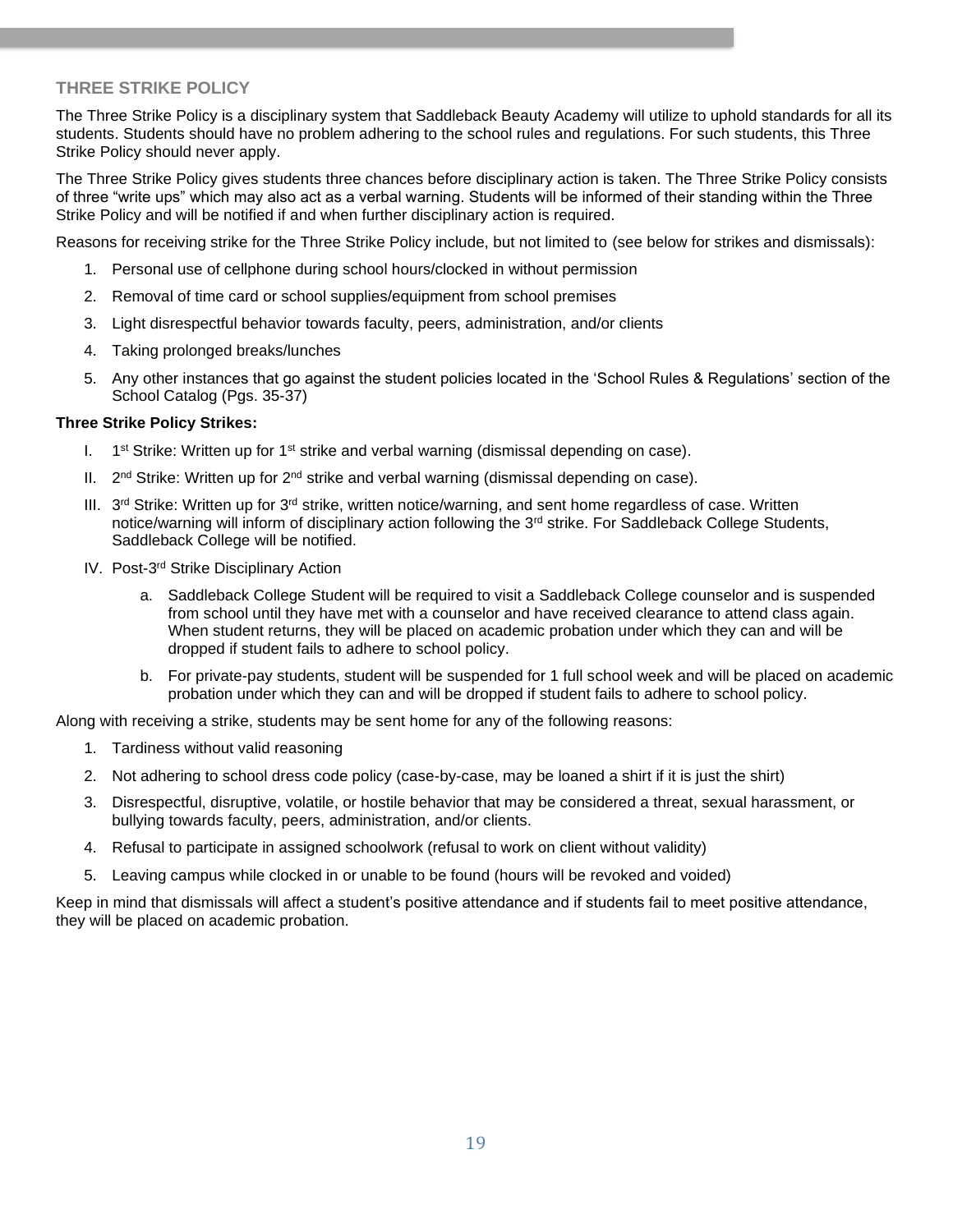# **CLASS SCHEDULE**

The Academy makes the following information available to its students, staff and instructors. Any individual associated with the Academy who is seeking information, counseling or assistance concerning Drug Abuse Prevention may call or visit the individual/agency provided to you in the school enrollment application

Classes start first (1) Tuesday of the month

| 1. Full time                                          | Tuesday -Saturday | 8:30 am to 5:00 pm                      |
|-------------------------------------------------------|-------------------|-----------------------------------------|
| 2. $\frac{3}{4}$ Time                                 | Tuesday-Saturday  | 8:30 am to 3:00 pm                      |
| 3. Part Time                                          |                   | Tuesday, Wednesday, Thursday & Saturday |
|                                                       |                   | 8:30 am to 12:30 pm                     |
|                                                       |                   | 1:00 pm to 5 pm                         |
|                                                       |                   | 6:00 pm to 10:00 pm                     |
|                                                       | Saturday          | 8:30 am to 5:00 pm                      |
| DAY CLASS SCHEDULES (Full-Time and 3⁄4 Time Students) |                   | A.M.-15 Min. Break                      |

P.M.-15 Min. Break -Lunch time may vary

#### FRESHMAN

Tuesday – Friday

| 8:15 am - 8:30 am                   | Self Study.                                              |
|-------------------------------------|----------------------------------------------------------|
| $8:30$ am $-9:45$ am                | Theory of required subjects.                             |
| $9:45$ am $-10:00$ am               | Break                                                    |
| 10:00 am - 12:00 pm                 | Class on Practical subjects & student practice.          |
| 12:00 pm - 12:30 pm                 | Lunch                                                    |
| 12:30 pm - 3:00 pm                  | Student practice (second phase).                         |
| $3:30 \text{ pm} - 5:00 \text{ pm}$ | Cleaning and preparation of equipment for following day. |

#### **Saturday**

| $8:15$ am $-8:30$ am                | Self Study.                                              |
|-------------------------------------|----------------------------------------------------------|
| $8:30$ am $-9:45$ am                | Demo or Supplement Class                                 |
| $9:45$ am $-12:00$ pm               | Patron services - apply practical operations             |
| 12:00 pm - 12:30 pm                 | Lunch (or when practical)                                |
| 12:30 pm - 3:00 pm                  | Patron services - apply practical operations.            |
| $3:30 \text{ pm} - 5:00 \text{ pm}$ | Cleaning and preparation of equipment for following day. |

### **SENIOR**

| Tuesday | Friday |
|---------|--------|
|---------|--------|

| 8:15 pm - 8:30 am                   | Self Study.                                   |
|-------------------------------------|-----------------------------------------------|
| $8:30 \text{ pm} - 9:45 \text{ am}$ | Theory of required subjects.                  |
| $9:45$ pm $-10:00$ am               | <b>Break</b>                                  |
| 10:00 pm - 12:00 pm                 | Patron services - apply practical operations. |
| 12:00 pm - 12:30 pm                 | Lunch                                         |
| 12:30 pm - 3:00 pm                  | Patron services - apply practical operations. |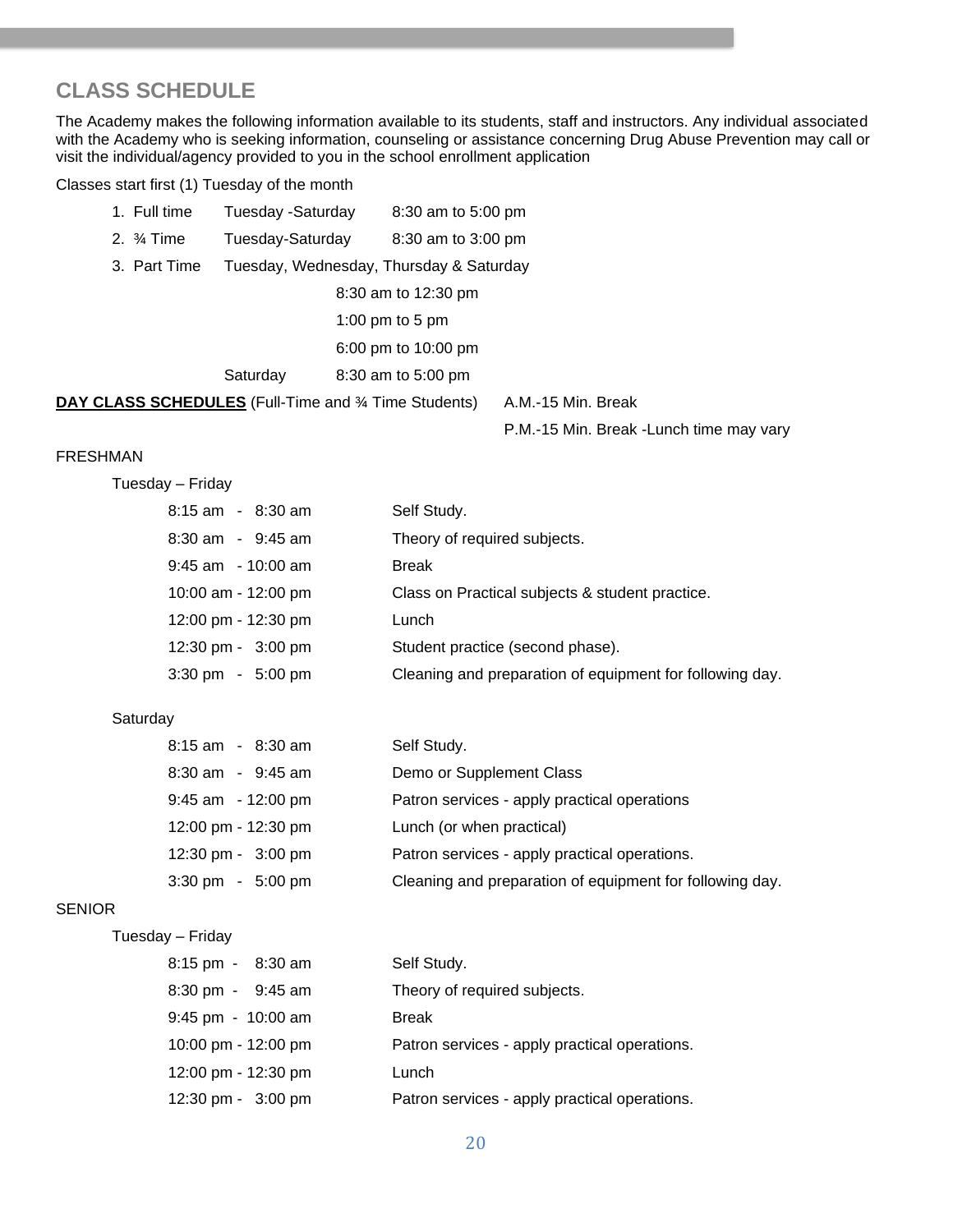| 3:30 pm |  | $5:00$ pm |  |
|---------|--|-----------|--|
|---------|--|-----------|--|

3:30 pm - 5:00 pm Cleaning and preparation of equipment for following day.

### **Saturday**

| $8:15$ am - $8:30$ am               | Self Study.                                              |
|-------------------------------------|----------------------------------------------------------|
| $8:45$ am - $9:45$ am               | Demo or Supplement Class                                 |
| $9:45$ am $-12:00$ pm               | Patron services - apply practical operations             |
| 12:00 pm - 12:30 pm                 | Lunch (or when practical)                                |
| 12:30 pm - 3:00 pm                  | Patron services - apply practical operations.            |
| $3:30 \text{ pm} - 5:00 \text{ pm}$ | Cleaning and preparation of equipment for following day. |

### **EVENING CLASS SCHEDULES** (Part-Time)

### FRESHMAN

| Tuesday - Thursday                  |                                                         |
|-------------------------------------|---------------------------------------------------------|
| $5:00 \text{ pm} - 6:00 \text{ pm}$ | Self Study                                              |
| $6:00 \text{ pm} - 7:00 \text{ pm}$ | Theory of required subjects.                            |
| 7:00 pm - 9:30 pm                   | Practical assignments on subjects.                      |
| $9:30$ pm - $10:00$ pm              | Preparation of equipment & time card for following day. |
| <b>Break</b>                        | 15 minutes break when practical.                        |

### SENIOR

| Tuesday - Thursday |  |
|--------------------|--|
|--------------------|--|

| $5:00 \text{ pm} - 6:00 \text{ pm}$ | Self Study                                               |
|-------------------------------------|----------------------------------------------------------|
| $6:00 \text{ pm} - 7:00 \text{ pm}$ | Theory of required subjects.                             |
| 7:00 pm - 9:30 pm                   | Practical assignments/client services.                   |
| $9:30$ pm - $10:00$ pm              | Preparation of equipment & time cards for following day. |
| Break                               | 15 minutes break when practical.                         |

### **Saturday**

| 8:15 pm - 8:30 am                   | Self Study.                                   |
|-------------------------------------|-----------------------------------------------|
| 8:30 pm - 9:45 am                   | Demo or Supplement Class                      |
| $9:45$ pm - 10:00 am                | Patron services - apply practical operations  |
| 12:00 pm - 12:30 pm                 | Lunch (or when practical)                     |
| 12:30 pm - 3:00 pm                  | Patron services - apply practical operations. |
| $3:30 \text{ pm} - 5:00 \text{ pm}$ | Preparation of equipment for following week   |

<span id="page-20-0"></span>

| Morning Break   | 15 minutes - when practical |
|-----------------|-----------------------------|
| Lunch           | 30 minutes - when practical |
| Afternoon Break | 15 minutes - when practical |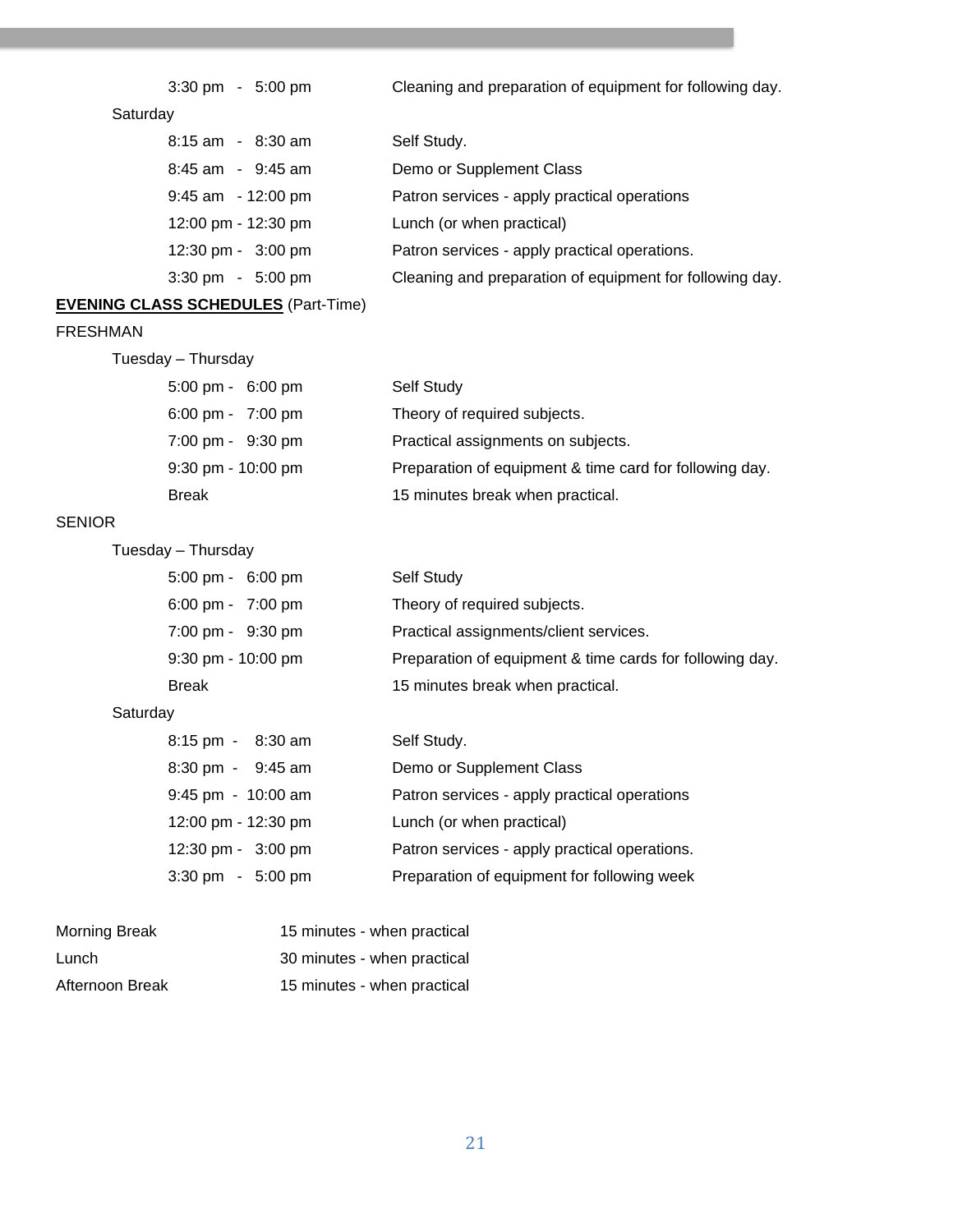# **COSMETOLOGY COURSE OUTLINE & CURRICULA (1,600 HOURS)**

#### COSMETOLOGY CURRICULUM DESCRIPTION

Completing 1600 hours of applied effort and the following technical and operational requirements, a student will have learned the art and science of cosmetology and be qualified as a hairstylist, permanent wave, coloring, make-up, skin care or manicuring specialist.

Successful graduates will have the knowledge and skills needed to pass the required state board examination for licensure. You must be licensed to practice this profession.

#### COURSE PURPOSE/GOALS

Knowledge of State Board Rules and Regulations, laws, and other administrative requirements of cosmetology professional salon management.

Assimilation of knowledge in hair chemistry, principles of electricity as they apply to Cosmetology and principles of hair design and styling, hair goods, scientific skin care, hair change, and hair color.

Demonstrations by students that they have met all of the state behavioral objectives prescribed for the course preparatory to state licensor examinations.

#### COURSE MATERIALS

#### **Required texts and/or materials**:

"Standard Textbook of Cosmetology" - Milady Publishing Corporation, 3839 White Plains Road, Bronx, New York, 10467, updated edition.

Any additional ones of the following - from Cosmetology Colleges of Beauty.

"Beauty Manual - Sullivan" - The Sullivan Publishing Co., (all updated editions). "The Van Dean Manual" - Milady Publishing Corporation, or

"Keystone Manual" - Keystone Publications, or

"Prentice Hall Textbook of Cosmetology" or

"Professions - Cosmetologists" - (approximately \$25.00 each)

#### **Recommended readings and/or materials**:

"Gould Medical Dictionary" - 2nd edition, M. Graw Hill Co.

"Gray's Anatomy"

"Dolan's Illustrated Medical Dictionary"

Basic Cosmetology kit at student's expense

#### MAJOR SEGMENTS OF COURSE CONTENT:

Required by the State Board of Barbering and Cosmetology in preparation to take the licensing exam:

| <b>SUBJECT</b>                       | Hours of Technical Instruction | Minimum Number of Practical Operations |
|--------------------------------------|--------------------------------|----------------------------------------|
| Cos. Act. Rules & Reg's, Law         | 20                             |                                        |
| Knowledge - use & safety/Product     | 50                             |                                        |
| <b>Cosmetology Chemistry</b>         | 20                             |                                        |
| Health & Safety/Hazardous Substances | 45                             |                                        |
| Products, Tools - use & Safety       |                                |                                        |
| Preparation of technical instruction | 15                             |                                        |
| Electricity                          | 25                             |                                        |
| Disinfection/Sanitation              | 20                             | 20                                     |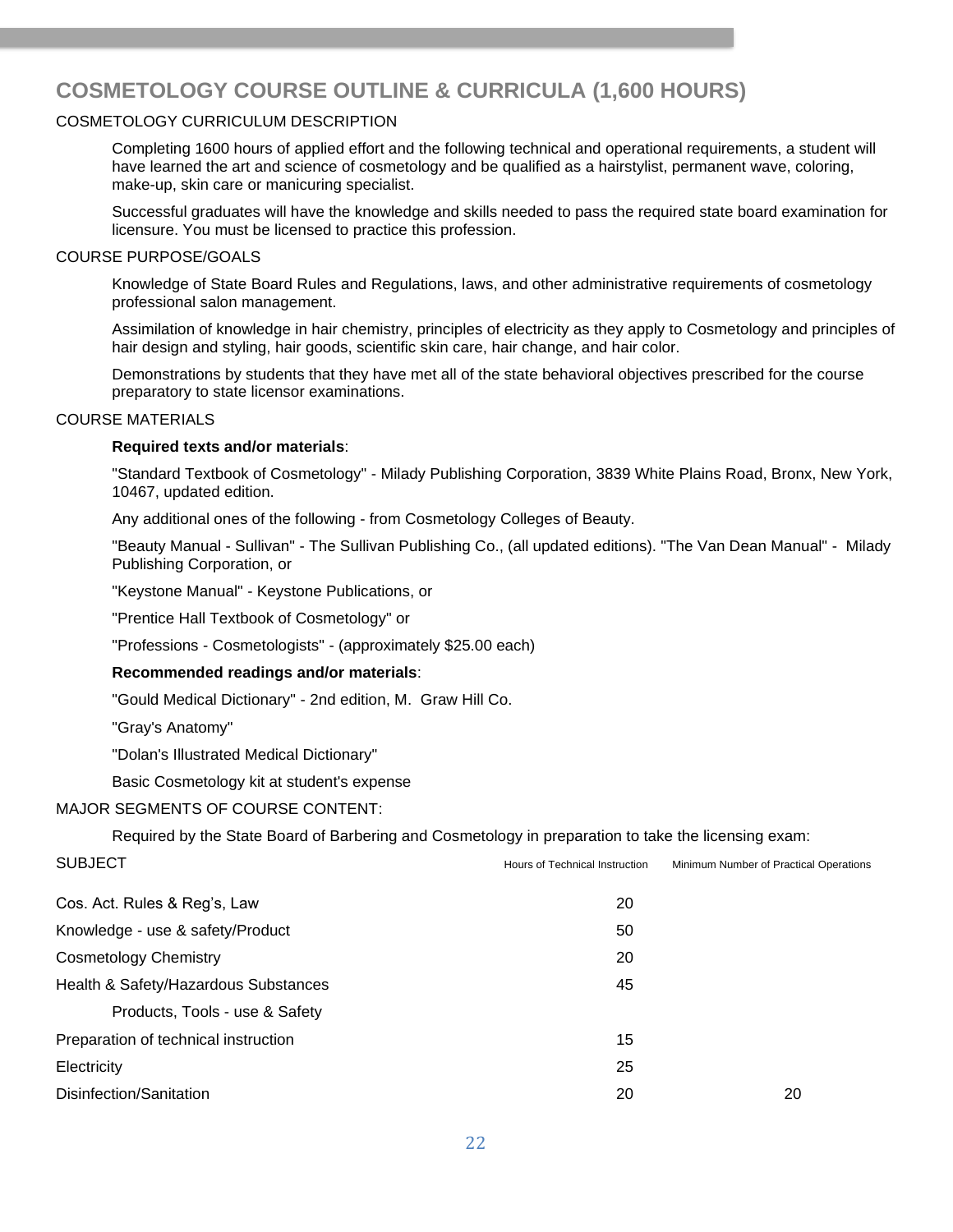| Bacteriology/Chemistry/Anatomy                            | 15  |               |
|-----------------------------------------------------------|-----|---------------|
| Wet Hairstyling pin curls comb out                        | 65  | 60            |
| Thermal Hairstyling, Press & Curl                         | 20  | 60            |
| <b>Permanent Waving</b>                                   | 20  | 50            |
| <b>Chemical Straightening</b>                             | 20  | 55            |
| <b>Hair Cutting</b>                                       | 20  | 80            |
| <b>Hair Coloring</b>                                      | 30  | 25            |
| Bleaching                                                 | 30  | 25            |
| Scalp & Hair Treatments                                   | 5   | 60            |
| Facial-manual                                             | 15  | 10            |
| Facial-electrical                                         | 10  | 15            |
| Chemical Skin Peel, Pack, Mask & Scrub                    | 10  | 240           |
| Eyebrow Arching & Hair Removal                            | 15  | 15            |
| Make up                                                   | 10  | 15            |
| Water & Oil Manicuring                                    | 10  | 15            |
| Complete Pedicure                                         | 10  | 10            |
| <b>Artificial Nails</b>                                   | 10  | 30            |
| Liquid& Powder Brush-on                                   | 10  | 30 Artificial |
| Nail tip                                                  | 10  | 30 Nails      |
| Nail wraps& Repairs                                       | 10  | 30 Tips       |
| <b>Additional Training Salon</b>                          | 40  |               |
| Business Ethics, Salon Management                         | 25  |               |
| Including career & employment information                 |     |               |
| including professionalism, professional ethics,           |     |               |
| effective communication and human relations,              |     |               |
| compensation packages and payroll deductions.             |     |               |
| licensing requirements, regulations, and                  |     |               |
| fundamentals of business management                       |     |               |
| <b>Obtaining Employment</b>                               | 5   |               |
| <b>Consumer Safety</b>                                    | 5   |               |
| Preparation for Employment including:                     | 15  |               |
| Professionalism, Application/Resume                       |     |               |
| Development, Interview                                    |     |               |
| Preparation and Job search skills                         |     |               |
| Laws, Regulation, Health and Safety                       | 20  |               |
| Laboratory to Include Instruction:                        | 790 |               |
| Basic operating rules tools and equipment, Station set-up |     |               |
| and operation, Mannequin care and handling, Hair design,  |     |               |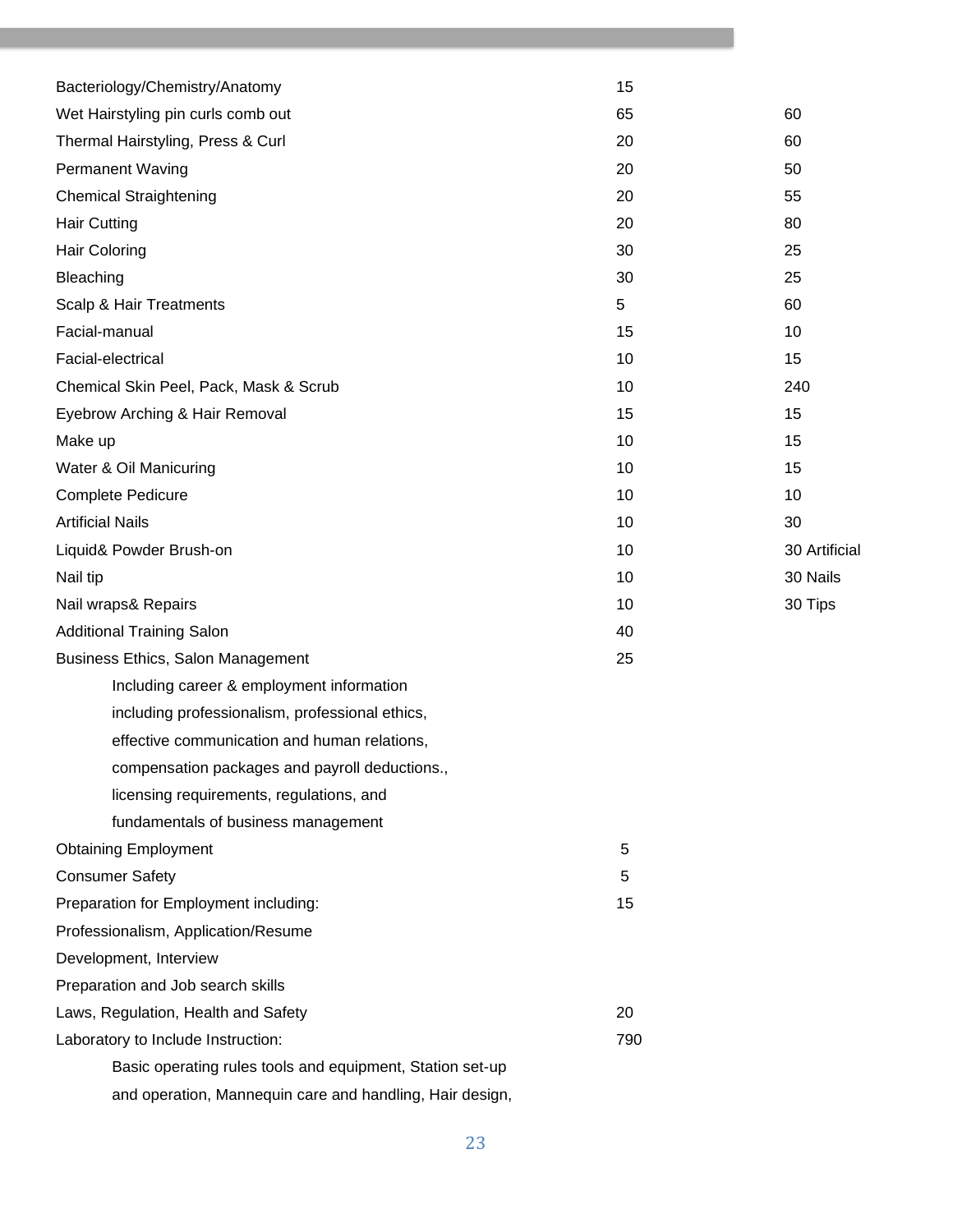Patron relations and salesmanship, hair-shaping, cutting and

styling, waving, combing, and brushing, shampooing, care of scalp

and hair, Manicures and pedicures, scientific skin care, chemical

hair changing, hair coloring, wigs and other hair-goods, removal

of hair, special makeup applications, and procedures.

Advanced - acrylic nails, wraps and tips.

#### Activities or Assignments:

List activities and hours for each (must include reading and writing activities (40 weeks of instruction)).

| 2.0 hours per week practical assignment: | 80 |  |
|------------------------------------------|----|--|
| 2.0 hours per week writing assignments:  | 80 |  |

**Total Hours: 1600 Hours**

#### COURSE FORMAT/METHODS EMPLOYED TO HELP THE STUDENT LEARN

Lectures and discussions, demonstrations, guest lectures and experts, audio and visual instructional aids. All actual on-the-floor performance/practice will be done with instructor supervision. Students are eligible to work in the clinic after successfully completing 25% of their program hours and the required practical and written tests.

#### GRADING PROCEDURES/STANDARDS OF ACHIEVEMENT

List graded activities, identifying those incorporating critical thinking skills.

Written objective examinations.

Practical demonstrations and evaluation of student performance. Successful completion of mock board.

Completion of written exams and demonstrations with at least 75%

Under supervision of the instructor, students will be able to transfer concepts of theory to practical demonstrations with clients.

#### GRADUATION REQUIREMENTS

When a student has completed the required theory hours and practical operations in Cosmetology with a GPA of "C" (75%) or better, he or she is awarded a diploma certifying his or her graduation.

Students are assisted in completing the necessary documents to file for the appropriate Barbering and Cosmetology Examination.

There is **no** requirement for final test/exam or internship or externship.

#### LICENSING REQUIREMENTS

Applicant must be 17 years of age or older and have completed the 10th Grade, 1600 hours in an approved School and passing of a California State or National Interstate Council (NIC) Written and Practical examinations with a minimum score of 75 (out of 100).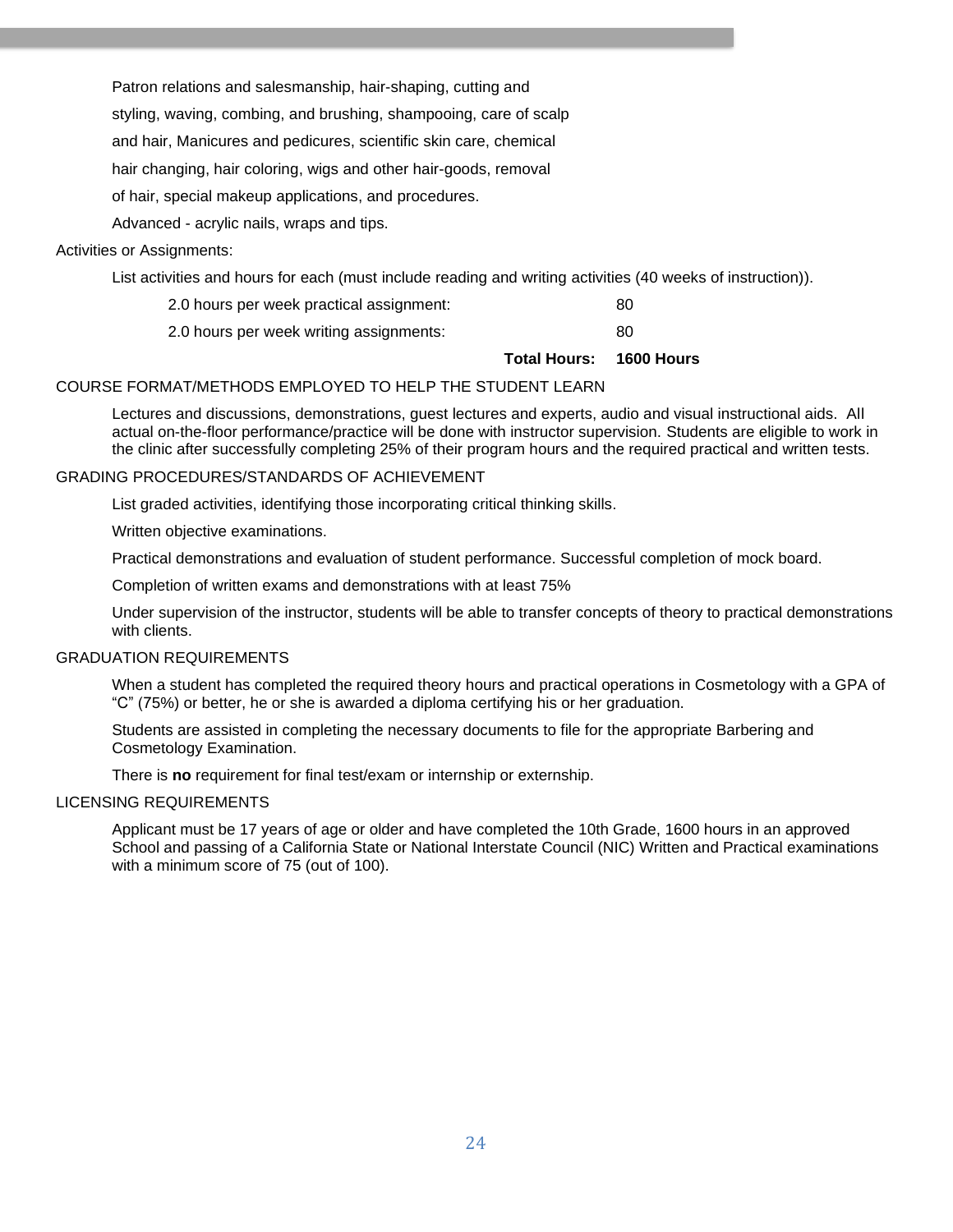# <span id="page-24-0"></span>**COSMETICIAN COURSE OUTLINE & CURRICULA (600 HOURS)**

#### COSMETICIAN CURRICULUM/DESCRIPTION

This 600-hour program shall consist of technical instruction and practical operations covering all practices of a cosmetician.

Successful graduates will have the knowledge and skills needed to pass the required State Board Examination for licensure. You must be licensed in order to practice this profession.

#### COURSE GOALS

All phases of skin care - including manual and electrical facials; use of cosmetic preparations; daytime, evening, fantasy, and theatrical make up.

Knowledge of product chemistry for safety and patron protection.

Business practices and professional ethics in skin care

Successful graduates will have the knowledge and skills needed to pass the State Board Examination for licensure, and to secure employment as cosmetician.

#### COURSE MATERIALS

Required texts and/or materials.

Cosmetician Kit at student expense.

Instructor handouts.

Recommended readings and/or materials.

Dermascope - magazine.

#### MAJOR SEGMENTS OF COURSE CONTENT:

Required by the State Board of Barbering and Cosmetology in preparation to take the licensing exam:

| SUBJECT:                                              | Hours of Technical Instruction | Minimum Number of Practical Operations |
|-------------------------------------------------------|--------------------------------|----------------------------------------|
| Cosmetology Act & Board Rules & Regulations           | 10                             |                                        |
| Product knowledge, use & safety                       | 30                             |                                        |
| Chemistry, Anatomy, Bacteriology/Biology              | 15                             |                                        |
| Health & Safety (HIV/AIDS & Hepatitis B) MSDS         | 40                             |                                        |
| Tools & equipment use & safety                        | 40                             |                                        |
| Electricity                                           | 10                             |                                        |
| Disinfection & Sanitation                             | 10                             | 10                                     |
| Facials-Manual/Clean/Massage                          | 10                             | 20                                     |
| <b>Facials-Electrical</b>                             | 10                             | 20                                     |
| Chemical Skin Peel, Packs, Masks & Scrub              | 40                             | 20                                     |
| Eyebrow Arching, Hair Removal, Tweeze & Wax           | 50                             | 25                                     |
| Make-Up, including skin analysis & corrective make-up | 25                             | 20                                     |
| Preparation for Employment including:                 | 15                             |                                        |
| Professionalism, Application/Resume                   |                                |                                        |
| Development, Interview                                |                                |                                        |
| Preparation and Job search skills                     |                                |                                        |
| Laws, Regulation, Health and Safety                   |                                |                                        |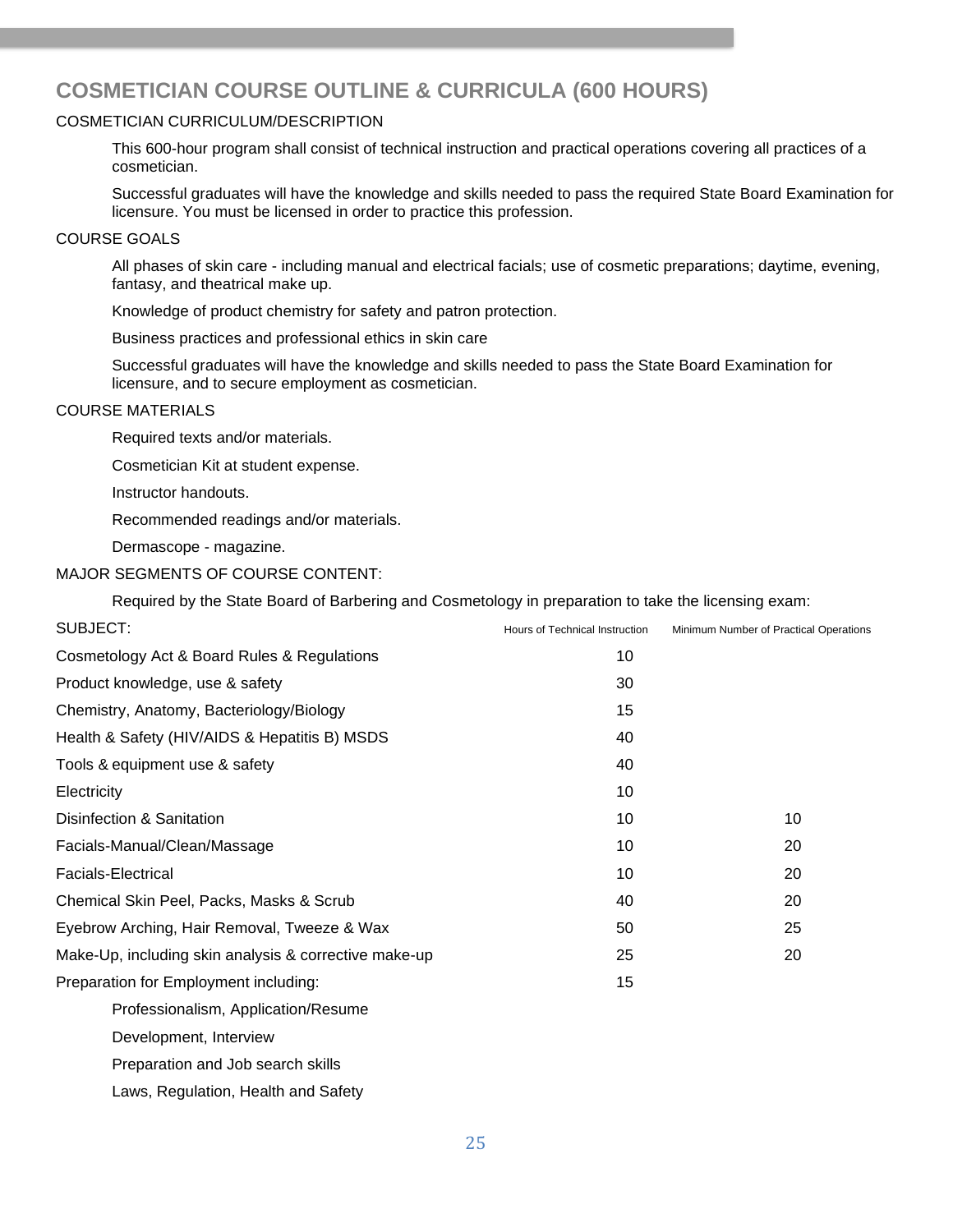Additional Training: 60 10

Including training in: professional ethics, personal hygiene, good grooming, salesmanship, normal clean-up duties keeping records, modeling, desk and reception, payroll deductions, obtaining employment, preparation of employment application, consumer safety, effective communication, human relations, compensation packages, licensing requirements and regulations, business management.

Laboratory to Include Instruction: 175

Basic operating rules tools and equipment, Station set-up and operation, Mannequin care and handling, Performance, Patron relations and Salesmanship, Scientific manipulation, Manual Facial including cleansing packs, masks, Electrical facial the use of electrical modalities, dermal lights, Chemical facial includes chemical skin peels, Removal of hair, Eyebrow shaping and hair removal, waxing, tweezing, Special makeup applications and procedures, Advanced nail technology.

Activities or Assignments:

Activities and hours for each (must include reading and writing activities).

| 2.0 hr. per week reading assignments | 30  |
|--------------------------------------|-----|
| 2.0 hr. per week writing assignments | -30 |

**Total Hours: 600 hours**

### COURSE FORMAT/METHODS EMPLOYED TO HELP THE STUDENT LEARN

Lectures and discussions, demonstrations, guest lectures and experts, audio and visual instructional aids. All actual on-the-floor performance/practice will be done with instructor supervision. Students are eligible to work in the clinic after successfully completing 25% of their program hours and the required practical and written tests.

#### GRADING PROCEDURES/STANDARDS OF ACHIEVEMENT

List graded activities, identifying those incorporating critical thinking skills.

Written objective examinations.

Practical demonstrations and evaluation of student performance. Successful completion of mock board.

Completion of written exams and demonstrations with at least 75%

Under supervision of the instructor, students will be able to transfer concepts of theory to practical demonstrations with clients.

#### GRADUATION REQUIREMENTS

When a student has completed the required theory hours and practical operations in Cosmetician with a GPA of "C" (75%) or better, he or she is awarded a diploma certifying his or her graduation.

Students are assisted in completing the necessary documents to file for the appropriate Barbering and Cosmetology Examination.

There is **no** requirement for final test/exam or internship or externship.

#### LICENSING REQUIREMENTS

Applicant must be 17 years of age or older and have completed the 10th Grade, 600 hours in an approved School and passing of a California State or National Interstate Council (NIC) Written and Practical examinations with a minimum score of 75 (out of 100).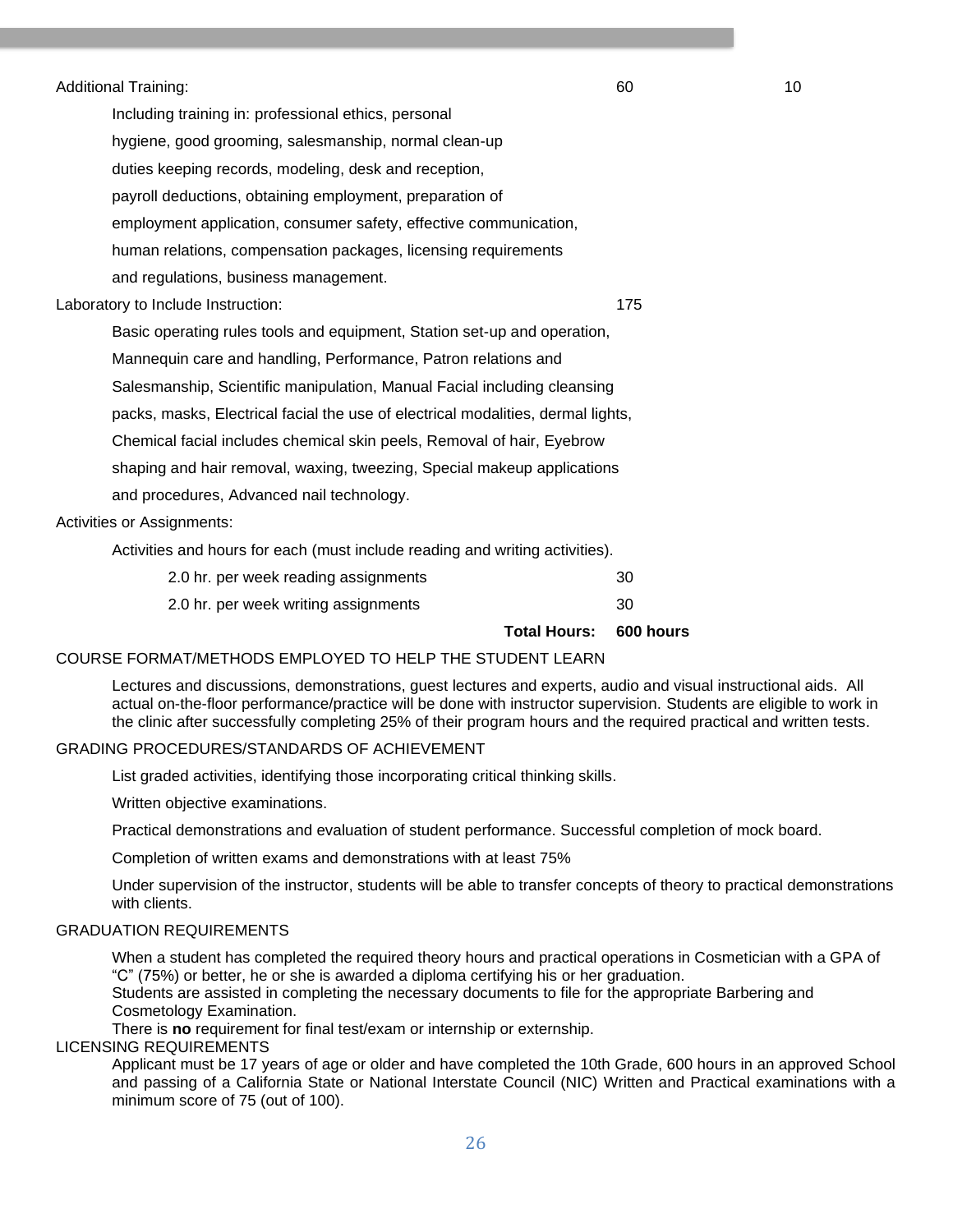# <span id="page-26-0"></span>**MANICURING COURSE OUTLINE & CURRICULA (400 HOURS)**

#### MANICURING CURRICULUM DESCRIPTION

400 hours broken down into the art and science of manicuring will teach the student to perform the skills, methods and techniques of beautifying the hands through manicuring, applying artificial nails, nail wrapping and massaging. He/ She will also improve the health and appearance of the feet with pedicure. Successful graduates will have the knowledge and skills needed to pass the required state board examination for licensure. You must be licensed to practice this profession.

#### COURSE PURPOSE/GOALS

All phases of artificial nails - including nail tips, nail wraps and acrylics.

Knowledge of product chemistry for safety and patron protection

Business practices and professional ethics in nail care.

Successful graduates will have the knowledge and skills needed to pass the State Board Examination for licensor and to secure employment as a manicurist.

#### COURSE MATERIALS

Milady' s Standard Nail Technology.

Manicuring Performance Criteria.

Manicuring kit at student expense.

Instructor handouts.

Recommended readings and/or materials:

"Mainly Manicuring"- monthly periodical

#### MAJOR SEGMENTS OF COURSE CONTENT:

Required by the State Board of Barbering and Cosmetology in preparation to take the licensing exam:

| <b>SUBJECT</b>                                                                               | Hours of Technical Instruction | Minimum Number of Practical Operations |
|----------------------------------------------------------------------------------------------|--------------------------------|----------------------------------------|
| Cosmetology Act & Board Rules & Regulations                                                  |                                |                                        |
| and Product knowledge and safety                                                             | 10                             |                                        |
| <b>Cosmetology Chemistry</b>                                                                 | 10                             |                                        |
| Health & Safety, Hazardous Substances, HIV/AIDS                                              |                                |                                        |
| and tools & equipment, use and safety                                                        | 50                             |                                        |
| Bacteriology, Biology, Anatomy, Physiology                                                   | 10                             |                                        |
| Disinfection/Sanitation Preparation                                                          | 20                             | 10                                     |
| Water & Oil Manicures                                                                        | 30                             | 40                                     |
| Pedicures/Foot & Ankle Massage                                                               | 30                             | 20                                     |
| <b>Artificial Nails</b>                                                                      | 10                             |                                        |
| Liquid & Powder Brush - on                                                                   | 15                             | 80 nails                               |
| <b>Nail Tips</b>                                                                             | 10                             | 60 nails                               |
| Nail Wraps & Repairs                                                                         | 15                             | 40 nails                               |
| Preparation for Employment including:                                                        | 15                             |                                        |
| Professionalism, Application/Resume Development, Interview Preparation and Job search skills |                                |                                        |
|                                                                                              |                                |                                        |

Laws, Regulation, Health and Safety 10 and 10 and 10 and 10 and 10 and 10 and 10 and 10 and 10 and 10 and 10 and 10 and 10 and 10 and 10 and 10 and 10 and 10 and 10 and 10 and 10 and 10 and 10 and 10 and 10 and 10 and 10 a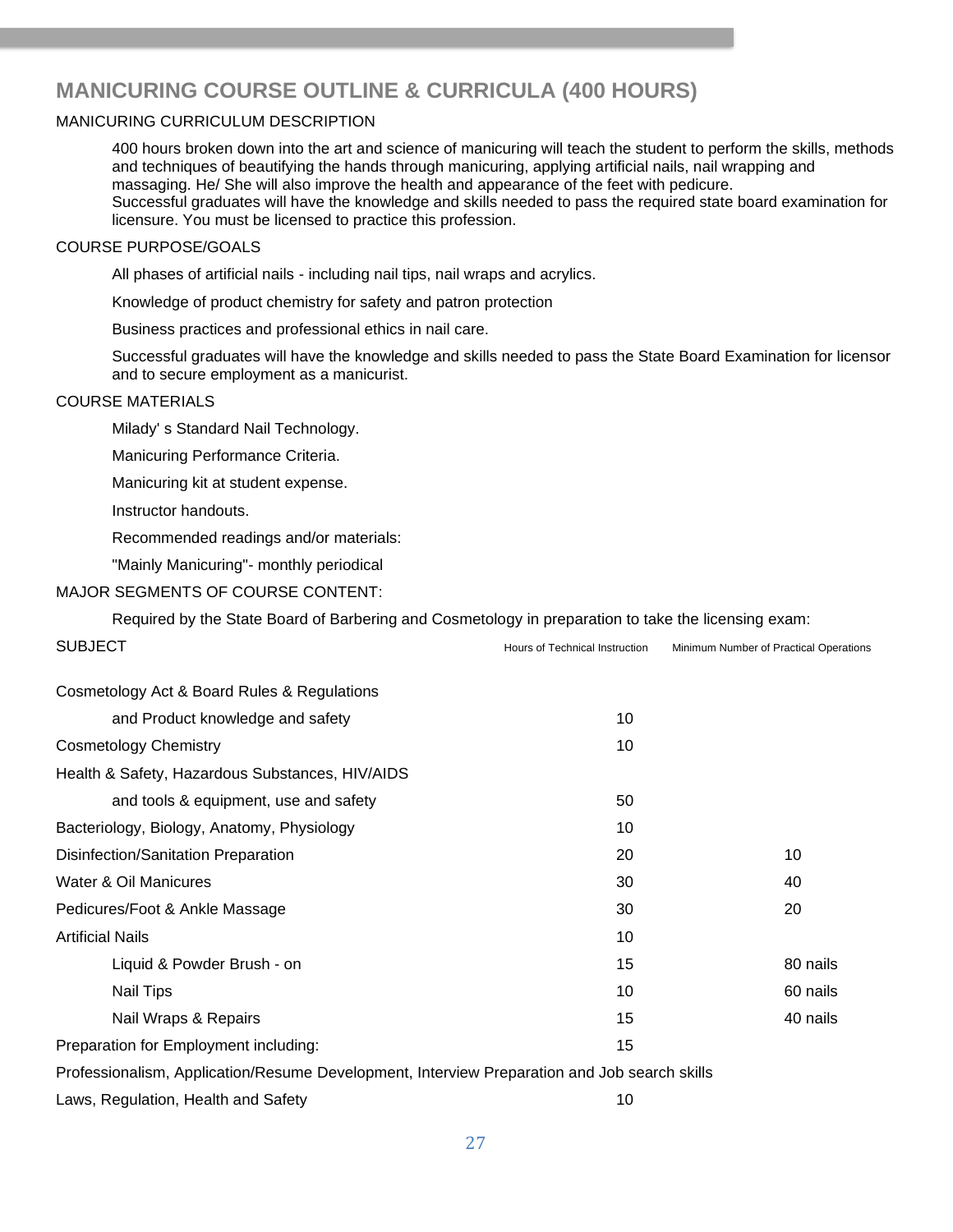| Additional training |  |
|---------------------|--|
|---------------------|--|

Including training in: professional ethics, personal hygiene, good grooming, salesmanship, normal clean-up duties, keeping records, modeling, desk and reception, payroll deductions, compensation packages, obtaining employment, preparation of employment application, consumer safety, licensing requirements, business management.

Laboratory to Include Instruction: 100

Basic operating rules tools and equipment. station set-up and operation, Mannequin care and handling, Performance, Patron relations and salesmanship, Scientific hand and arm massage, Water and oil manicures including hand and arm massage complete pedicure including foot and ankle massage, Artificial nails, including liquid gel, and powder brush-on, nails tips, nails tips, nails wraps and nail repairs, shaping and hair removal, waxing, tweezing, Special makeup applications, and procedures. Advanced nail technology.

Activities or Assignments:

Activities and hours for each (must include reading and writing activities).

| 2.0 hours per week reading assignments: | -20 |
|-----------------------------------------|-----|
| 2.0 hours per week writing assignments: | -20 |

**Total Hours: 400 Hours** 

### COURSE FORMAT/METHODS EMPLOYED TO HELP THE STUDENT LEARN

Lectures and discussions, demonstrations, guest lectures and experts, audio and visual instructional aids. All actual on-the-floor performance/practice will be done with instructor supervision. Students are eligible to work in the clinic after successfully completing 25% of their program hours and the required practical and written tests.

#### GRADING PROCEDURES/STANDARDS OF ACHIEVEMENT

List graded activities, identifying those incorporating critical thinking skills.

Written objective examinations.

Practical demonstrations and evaluation of student performance. Successful completion of mock board.

Completion of written exams and demonstrations with at least 75%

Under supervision of the instructor, students will be able to transfer concepts of theory to practical demonstrations with clients.

#### GRADUATION REQUIREMENTS

When a student has completed the required theory hours and practical operations in Manicuring with a GPA of "C" (75%) or better, he or she is awarded a diploma certifying his or her graduation.

Students are assisted in completing the necessary documents to file for the appropriate Barbering and Cosmetology Examination.

There is **no** requirement for final test/exam or internship or externship.

#### LICENSING REQUIREMENTS

Applicant must be 17 years of age or older and have completed the 10th Grade, 400 hours in an approved School and passing of a California State or National Interstate Council (NIC) Written and Practical examinations with a minimum score of 75 (out of 100).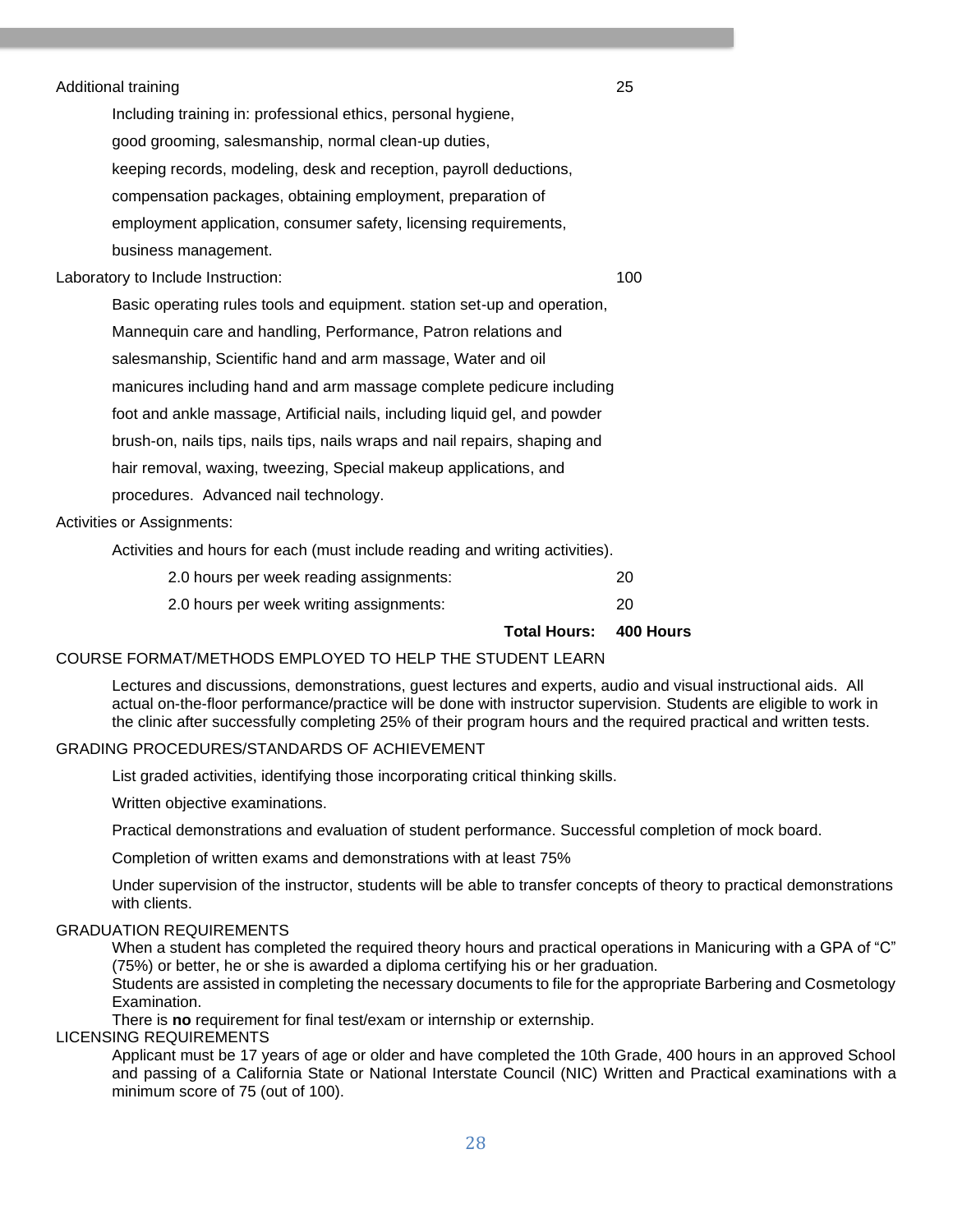# <span id="page-28-0"></span>**TEACHER TRAINING COURSE OUTLINE & CURRICULA (600 HOURS)**

#### TEACHER TRAINING CURRICULUM DESCRIPTION

600 clock hours will enable the trainee to achieve an education in application of the learning process; utilize instructional techniques appropriate to each student's needs and develop skills necessary to counsel and guide students. Upon receiving a teaching license, he/she will be qualified to teach students at all levels of hairstyling, permanent waving, coloring, make-up, skin care and manicuring.

#### COURSE PURPOSE/GOAL

Upon successful completion of this course, the student will:

- a. Know the procedures of the various operations required by the State Board of Cosmetology.
- b. Be familiar with the terminology used in Cosmetology.
- c. Obtain experience by understanding the function of teaching by participating in a class room environment.
- d. Assess and present his/her teaching competencies and characteristics in terms of standardized tests and passing the State Board of Cosmetology Teachers examination.

Professional or Vocational:

- 1. Successful graduates will have the knowledge and skill needed to pass the State Board Examination for licensor.
- 2. Prepare the student for a successful teaching career in Cosmetology.
- 3. To give the student background in the knowledge and techniques of teaching.
- 4. To furnish the student with experience in practicing teaching skills.
- 5. To foster ideals of establishing and practicing professional ethics.

#### GENERAL EDUCATION

- 1. Develop professional and ethical attitude.
- 2. Develop student-teacher problem solving techniques.
- 3. To impart knowledge and understanding of good citizenship.
- 4. To provide knowledge of the laws pertaining to beauty culture.
- 5. Develop sanitary and safe work habits and attitudes necessary in the practice of beauty culture.
- 6. To provide experiences of an occupational nature in the practice of beauty culture so that learning, evaluating and appreciation takes place.
- 7. To develop and encourage the establishment of methodical habits.
- 8. To provide experience which are valuable in creating harmonious relationships with others.

#### COURSE MATERIALS

"Teaching your occupation to others" - Bott, P. 1987. Elmsford, N.Y. National Publishers.

Milady' s Standard textbook of cosmetology - Rossbach, C 1991. Tarrytown, NY, Milady Publishing Company

Cosmetology teachers Training Manual

Workbook for the Cosmetology Teachers Manual

Standard Exam Review for Cosmetology Teachers

Cosmetology Act

State Board Rules/Regulations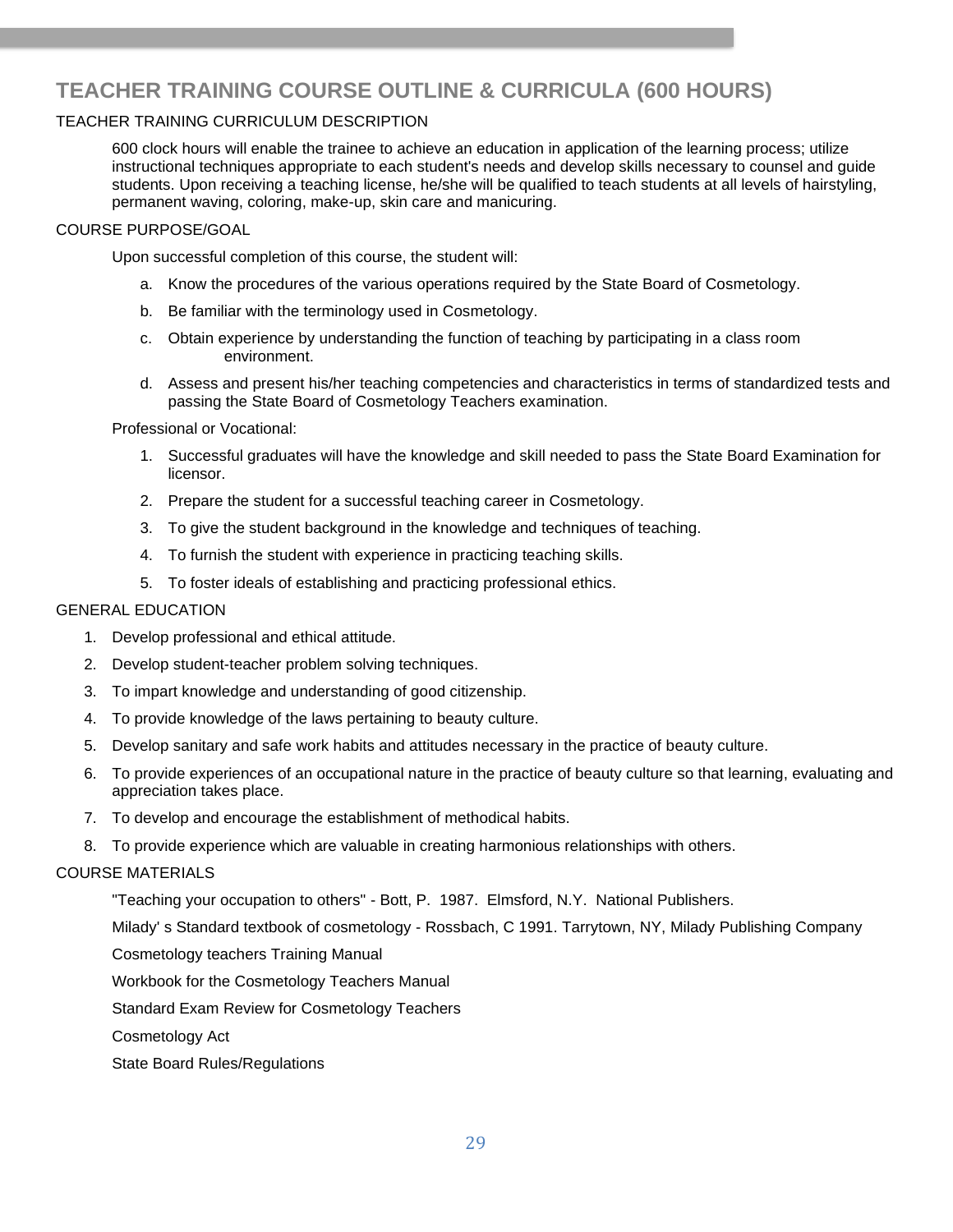### MAJOR SEGMENTS OF COURSE CONTENT

As outlined in section 916.14 in the cosmetology rules and regulations; there is to be 150 hours of THEORY and 450 hours of PRACTICAL operations, i.e. instructing students. They are to be broken down as follows:

| SUBJECT                                                             | Hours of Technical Instruction | Minimum Number of Practical Operations |
|---------------------------------------------------------------------|--------------------------------|----------------------------------------|
| Cosmetology Act and Rules/Regulations.                              | 10                             |                                        |
| Preparatory instruction. These are hours devoted                    | 40                             |                                        |
| to teaching techniques, lesson planning, methods of                 |                                |                                        |
| instruction, syllabus and evaluation of instructions.               |                                |                                        |
| This will include instruction in:                                   |                                |                                        |
| Review of the content of the course in cosmetology                  |                                |                                        |
| arts and sciences for which the student is training as              |                                |                                        |
| an instructor.                                                      |                                |                                        |
| Principles of teaching/learning/teaching methodology                |                                |                                        |
| lesson plan development<br>$\bullet$                                |                                |                                        |
| student motivation and learning<br>$\bullet$                        |                                |                                        |
| presentation techniques<br>$\bullet$                                |                                |                                        |
| Assessment of student learning                                      |                                |                                        |
| evaluation of overall progress<br>$\bullet$                         |                                |                                        |
| development and use of testing/measurement instruments<br>$\bullet$ |                                |                                        |
| Academic advising: providing feedback and                           |                                |                                        |
| orientation to students about progress in the course                |                                |                                        |
| course development and review                                       |                                |                                        |
| Administrative responsibilities                                     |                                |                                        |
| records management<br>$\bullet$                                     |                                |                                        |
| applicable organizational and regulatory requirements               |                                |                                        |
| Career and employment information                                   |                                |                                        |
| professional ethics<br>$\bullet$                                    |                                |                                        |
| effective communication and human relations                         |                                |                                        |
| compensation packages and payroll deductions                        |                                |                                        |
| licensing requirements and regulations                              |                                |                                        |
| fundamentals of business management                                 |                                |                                        |
| Preparation for Employment including:                               | 15                             |                                        |
| Professionalism, Application/Resume                                 |                                |                                        |
| Development, Interview                                              |                                |                                        |
| Preparation and Job search skills                                   |                                |                                        |
| Laws, Regulations, Health and Safety                                |                                |                                        |
| <b>Practical Operations</b>                                         |                                |                                        |
|                                                                     |                                |                                        |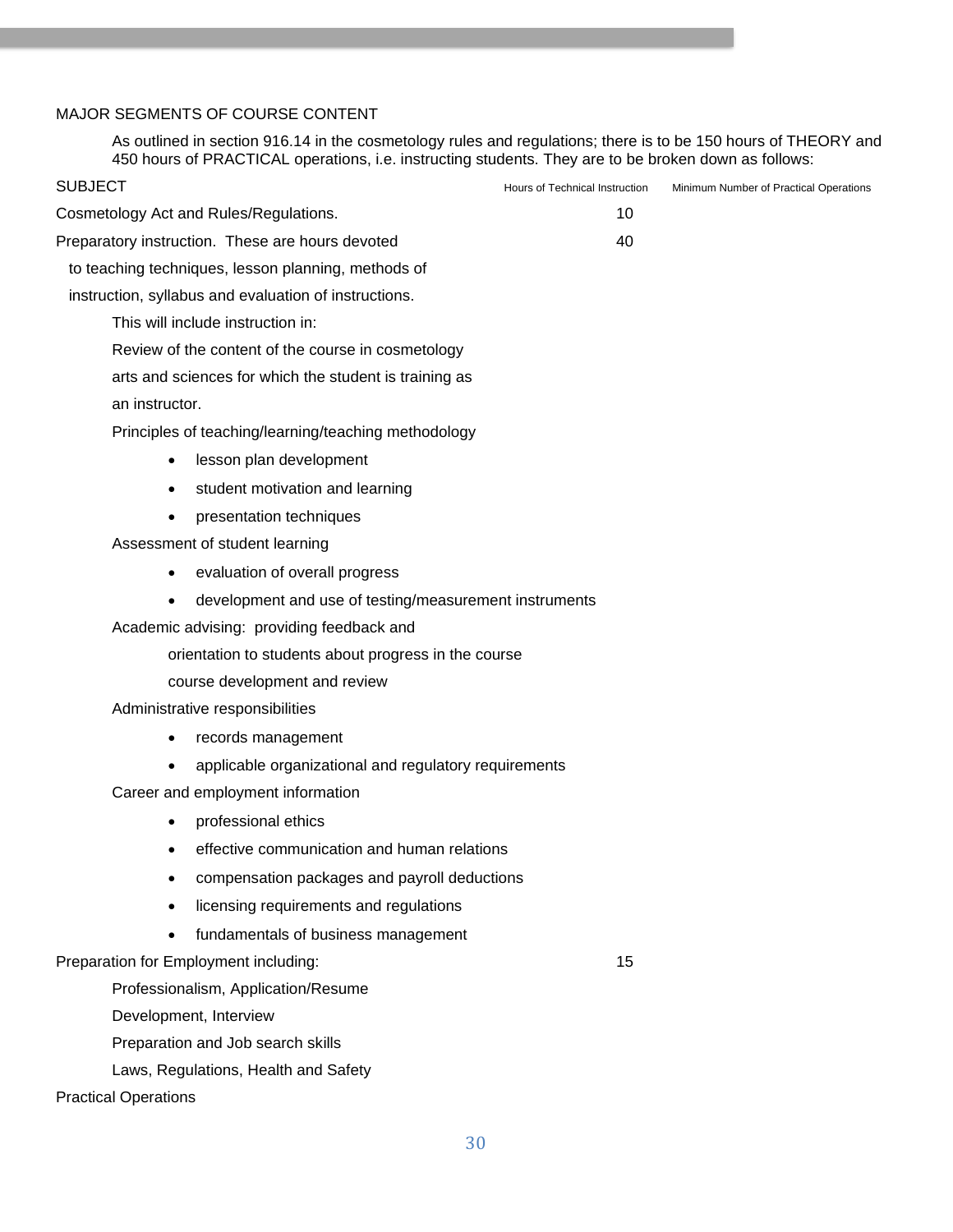| <b>Total Hours:</b>                                                | <b>600 hours</b> |
|--------------------------------------------------------------------|------------------|
| Demonstration, and Testing of students                             | 85               |
| D. Introduction of yourself to students, Presentation to students, |                  |
| for laboratory work on live persons or mannequins.                 | 300              |
| C. Hours of supervising and training students. These hours are     |                  |
| demonstrations. (30 minutes class room lectures.)                  | 100              |
| B. Hours conducting classroom technical instruction and            |                  |
| record keeping and school operations.                              | 50               |
| A. Preparatory instruction. These hours are used for student       |                  |

#### COURSE FORMAT/METHODS EMPLOYED TO HELP THE STUDENT LEARN

One hour lecture, three hours of laboratory per week. The lecture section consists of demonstrations in teaching with the student participating in both lectures of related information and practical trade demonstrations. The laboratory period involves the student in the teaching of practical operations. The total course includes 600 hours which equals approximately one semester.

#### GENERAL POLICIES

The director of the school and teacher in charge of the Teacher Training program have the responsibility for establishing and maintaining high standards of performance, enforcing efficiency of operation and discipline, including the right to increase, decrease, or rotate class assignments and schedules; and to formulate curriculum, methods and modes of instruction: to promote, demote, discharge or discipline for cause.

#### GRADING PROCEDURES/STANDARDS OF ACHIEVEMENT

Observation and evaluation of the following:

- Lecture
- **Demonstrations**
- Written Lesson Plans
- Homework Assignments
- Workbook Assignments
- Test/Quizzes
- Cooperation and control while in the classroom
- Your relations of rapport
- Your dress and grooming code

List graded activities, identifying those incorporating critical thinking skills.

#### GRADUATION REQUIREMENTS

When a student has completed the required theory hours and practical operations in Teacher Training with a GPA of "C" (75%) or better, he or she is awarded a diploma certifying his or her graduation.

Students are assisted in completing the necessary documents to file for the appropriate Barbering and Cosmetology Examination.

There is **no** requirement for final test/exam or internship or externship.

#### LICENSING REQUIREMENTS

*Effective January 1, 2005 the California Board of Barbering and Cosmetology will no longer have the authority to issue new or renewal licenses for barber instructor or cosmetology instructors. Therefore, the Instructor Trainee course is no longer necessary to obtain an instructor's license.*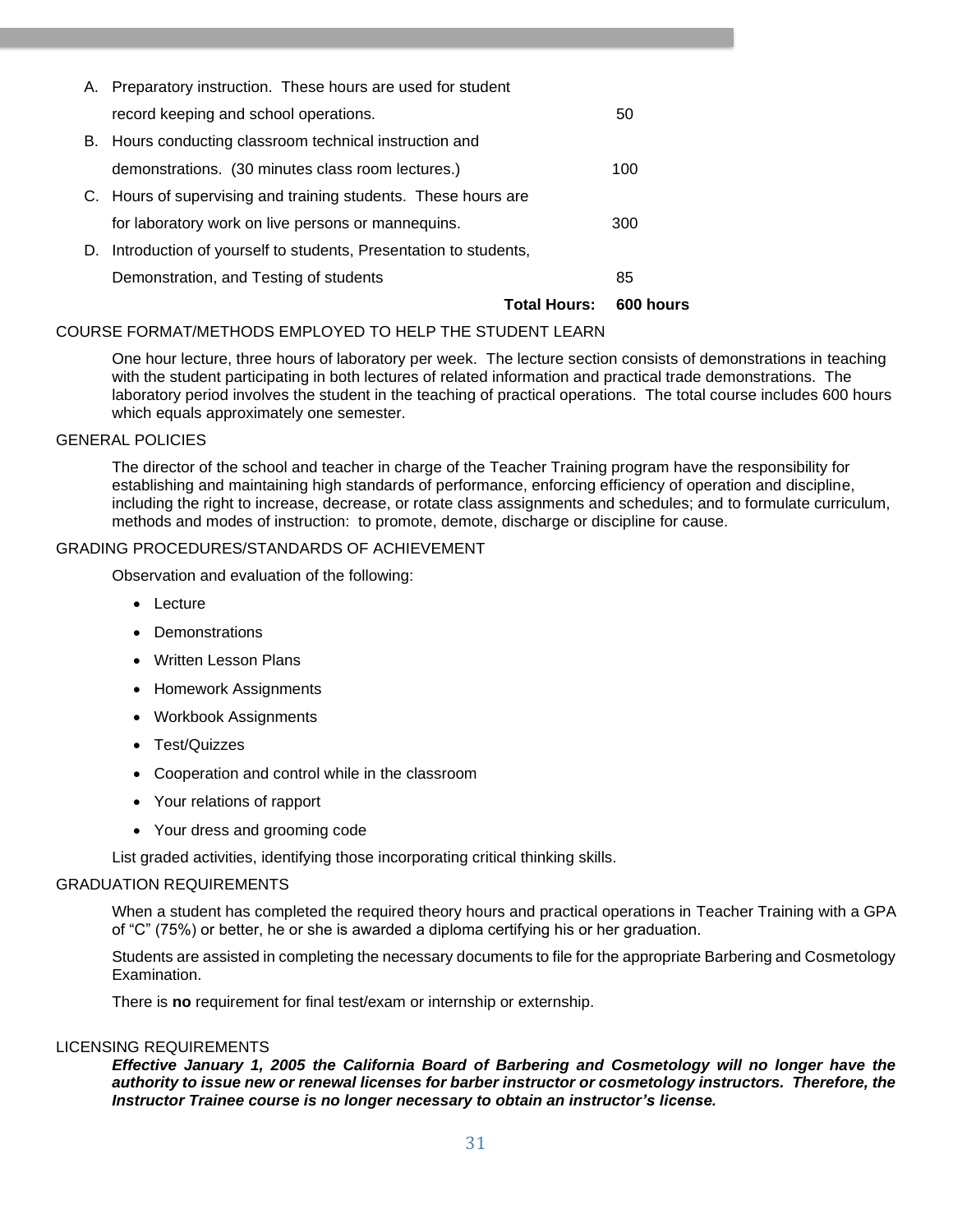### **MASSAGE THERAPY COURSE OUTLINE & CURRICULA (600 HOURS)**

#### MASSAGE THERAPY CURRICULUM DESCRIPTION

Completing 600 hours of applied effort and the following technical and operational requirements, a student will have learned the art and science of Massage Therapy and be qualified as a massage therapist. This career is designed for men or women who are interested in a professional level position.

#### COURSE PURPOSE/GOALS

Knowledge of State Board Rules and Regulations, laws, and other administrative requirements of massage therapy and massage salon management.

Assimilation of knowledge in the principles of massage techniques (both American and Swedish).

Demonstrations by students that they have met all of the state behavioral objectives prescribed for the course preparatory to state licensor examinations.

#### COURSE MATERIALS

Theory and Practical of Therapeutic Massage,

Practical Handbook for Massage Therapy

#### MAJOR SEGMENTS OF COURSE CONTENT

| <b>SUBJECT</b>                                                     | Hours of Technical Instruction | Minimum Number of Practical Operations |
|--------------------------------------------------------------------|--------------------------------|----------------------------------------|
| Laws, Rules & Regulations                                          | 10                             |                                        |
| Health and Safety/Hazardous Substances - products tools and        | 55                             |                                        |
| Products tool and equipment, use and safety                        | 15                             |                                        |
| <b>Disinfection and Sanitation</b>                                 | 10                             | 5                                      |
| History, Anatomy and Physiology, Chemistry, Bacteriology,          | 20                             |                                        |
| Biology                                                            | 10                             |                                        |
| Ethics, Nutrition, Principles & Techniques                         | 15                             |                                        |
| <b>Muscles &amp; Nerves</b>                                        | 20                             |                                        |
| <b>Trigger points of Massage</b>                                   | 10                             |                                        |
| Other systems                                                      | 10                             |                                        |
| <b>Traditional massage</b>                                         | 10                             | 20                                     |
| Swedish massage                                                    | 10                             | 25                                     |
| <b>Current American Techniques</b>                                 | 10                             | 25                                     |
| Shiatsu Routine and sixteen movements                              | 20                             | 75                                     |
| Aroma Therapy                                                      | 5                              | 10                                     |
| Patterns of Ki                                                     | 15                             |                                        |
| The Front, Back and Side Channels                                  | 20                             | 35                                     |
| Introduction of other systems of Massage and Bodyworks             | 10                             | 25                                     |
| Sports Massage, Study of pre-event and post event massage,         | 40                             | 100                                    |
| training massage, injury care, nerve innovations, range of motion, |                                |                                        |
| structural kinesiology, muscle testing and PNF stretching          |                                |                                        |
| Introduction to Holistic Theory                                    | 20                             | 10                                     |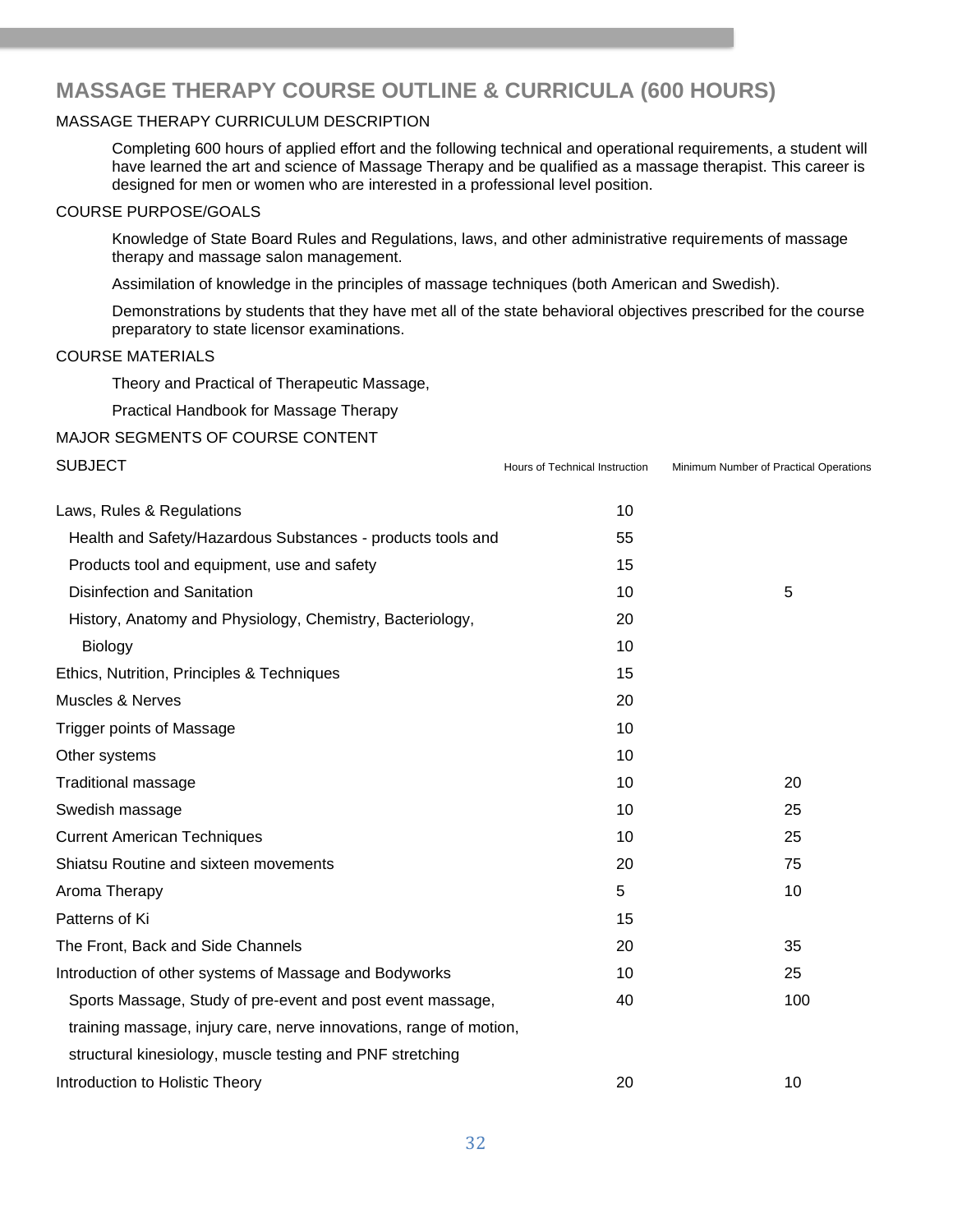| Career and employment information - professional ethics, effective          |    |
|-----------------------------------------------------------------------------|----|
| communication and human relations, compensation packages and                |    |
| payroll deductions, licensing requirements and regulations,                 |    |
| fundamentals of business management.                                        |    |
| Preparation for Employment including:                                       | 15 |
| Professionalism, Application/Resume                                         |    |
| Development, Interview                                                      |    |
| Preparation and Job search skills                                           |    |
| Laws, Regulations, Health and Safety                                        |    |
| Laboratory to Include Instruction:                                          |    |
| Basic operating rules, Tools & equipment, Station set-up and operation,     |    |
| Patron Relations, Under the supervision of instructors the student will     |    |
| be taken through the major segments to course content.                      |    |
| <b>ACTIVITIES OR ASSIGNMENTS REQUIRED:</b>                                  |    |
| Activities and hours for each (must include reading and writing activities. |    |
| 2.0 hours per week reading assignments:                                     | 30 |
| 2.0 hours per week writing assignments.                                     | 30 |

Total Hours: 600 Hours

#### COURSE FORMAT/METHODS EMPLOYED TO HELP THE STUDENT LEARN

Lectures and discussions, demonstrations, guest lectures and experts, audio and visual instructional aids. All actual on-the-floor performance/practice will be done with instructor supervision. Students are eligible to work in the clinic after successfully completing 25% of their program hours and the required practical and written tests.

#### GRADING PROCEDURES/STANDARDS OF ACHIEVEMENT

List graded activities, identifying those incorporating critical thinking skills.

Written objective examinations.

Practical demonstrations and evaluation of student performance. Successful completion of mock board.

Completion of written exams and demonstrations with at least 75%

Under supervision of the instructor, students will be able to transfer concepts of theory to practical demonstrations with clients.

#### GRADUATION REQUIREMENTS

When a student has completed the required theory hours and practical operations in Massage Therapy with a GPA of "C" (75%) or better, he or she is awarded a diploma certifying his or her graduation. There is **no** requirement for final test/exam or internship or externship.

#### LICENSING REQUIREMENTS

A Massage Therapist certificate will be granted by California Associate Massage Therapy Counsel (CAMTC) only after the student has successfully completed and graduated from the course and passed the Federation of State Massage Therapy Boards (FSMTB) Massage & Bodywork Licensing Examination (MBLEx) with an overall average of 70%.

\* We are not approved by the California Massage Therapy Council (CAMTC) and our students will not be eligible to sit for the applicable licensure exam in California. Our program may not be recognized for some employment positions including but not limited to in California. Our students will not be eligible to sit for the National Certification Board for Therapeutic Massage and Bodywork (NCBTMB).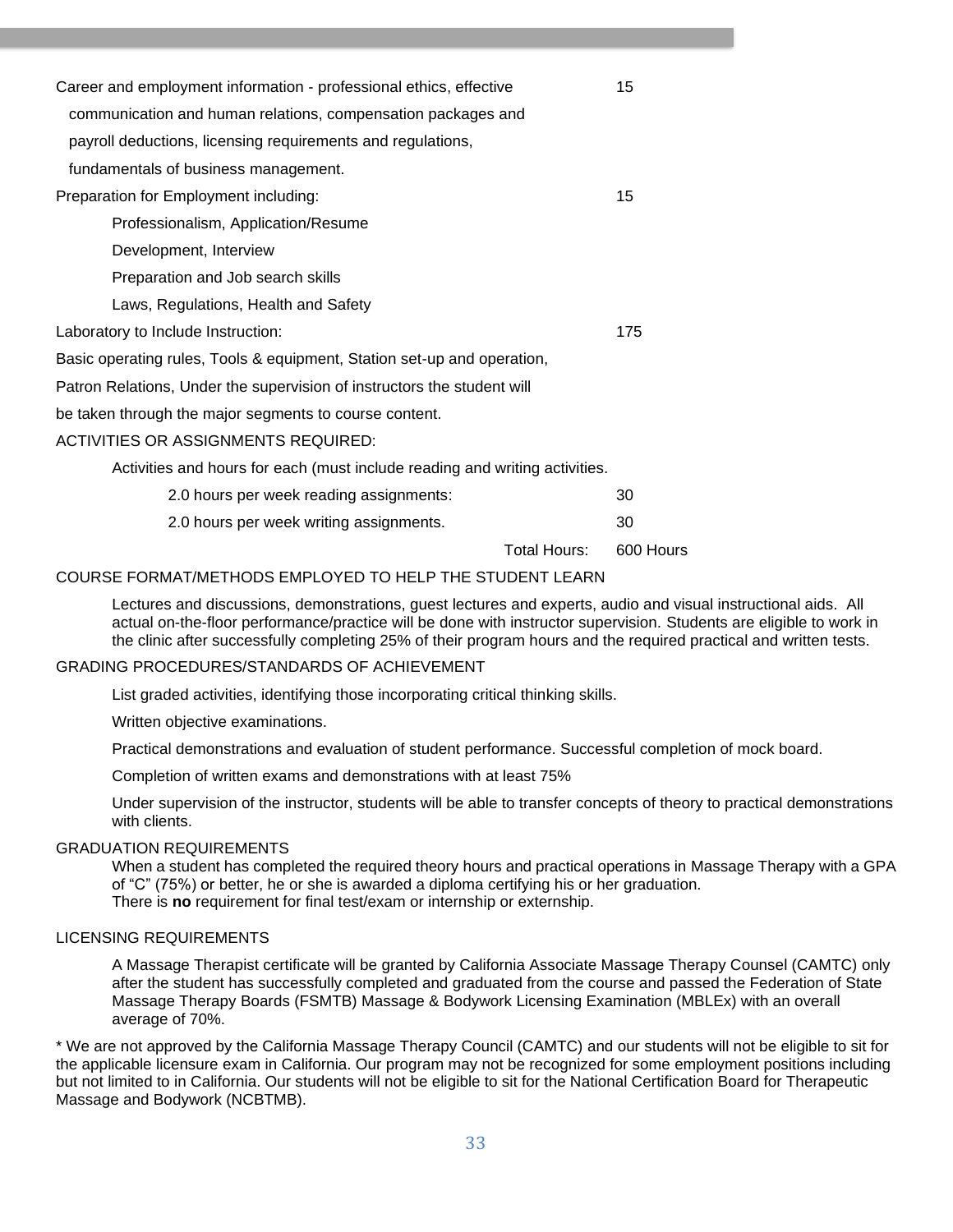# **BARBER COURSE OUTLINE & CURRICULA (1,500 HOURS)**

#### BARBERING CURRICULUM DESCRIPTION

Completing 1500 hours of applied effort including the following technical and operational requirements: Hairstyling, hair analysis, shampooing, finger waving, pin curling, comb outs, straightening, waving, curling with hot combs and hot curling irons and blower styling, shaving, massaging the client's face. Successful graduates will have the knowledge and skills needed to pass the required state board examination for licensure and secure employment as a barber. You must be licensed to practice this profession.

#### COURSE PURPOSE/GOALS

Knowledge of State Board Rules and Regulations, laws, and other administrative requirements of barbering and barber shop management

Assimilation of knowledge in hair chemistry, principles of electricity as they apply to Barbering and principles of hair design and styling, hair goods, and hair coloring

Demonstrations by students that they have met all of the state behavioral objectives prescribed for the course preparatory to state licensor examinations.

#### COURSE MATERIALS

Required texts and/or materials:

"Standard Textbook of Professional Barber-Styling" - Milady Publishing Corporation, 3839 White Plains Road, Bronx, New York, 10467, updated edition.

Recommended readings and/or materials:

"Gould Medical Dictionary" - 2nd edition, McGraw Hill Co.

"Gray's Anatomy"

"Dolan's Illustrated Medical Dictionary"

Basic Barbering kit at student's expense.

#### MAJOR SEGMENTS OF COURSE CONTENT:

Required by the State Board of Barbering and Cosmetology in preparation to take the licensing exam:

Technical instruction means instruction by demonstration, lecture, classroom participation, or examination. Practical operation means actual performance by the student of a complete service on another person or mannequin. Such technical instruction and practical operations shall include:

- 1. Health and safety, disinfection, sanitation, antiseptics, sterilization, hygiene and bacteriology, biology, chemistry, anatomy, laws and regulations. Learn the safe use of products, tools and equipment.
- 2. Haircutting with razors and scissors.
- 3. Shaving and massaging of the scalp, face and neck.
- 4. Shampooing and hair styling, finger wave, pin curl.
- 5. Facials and scalp massages or treatments with creams, lotions, oils or other cosmetic preparations either by hand or mechanical appliances, but, such appliances shall not be galvanic or faradic.
- 6. Shop management, ethics, salesmanship, implements and a brief study of the history of barbering.
- 7. Laws and regulations governing the practice of barbering.
- 8. Common skin and hair diseases of the scalp, face and neck.
- 9. The structure and functions of the skin and hair of the scalp, face and neck.
- 10. Cosmetic preparations used in the practice of barbering.
- 11. Circulation, muscles, nerves and cells of the scalp, face and neck only as such subjects are related to massaging or other acts of barbering.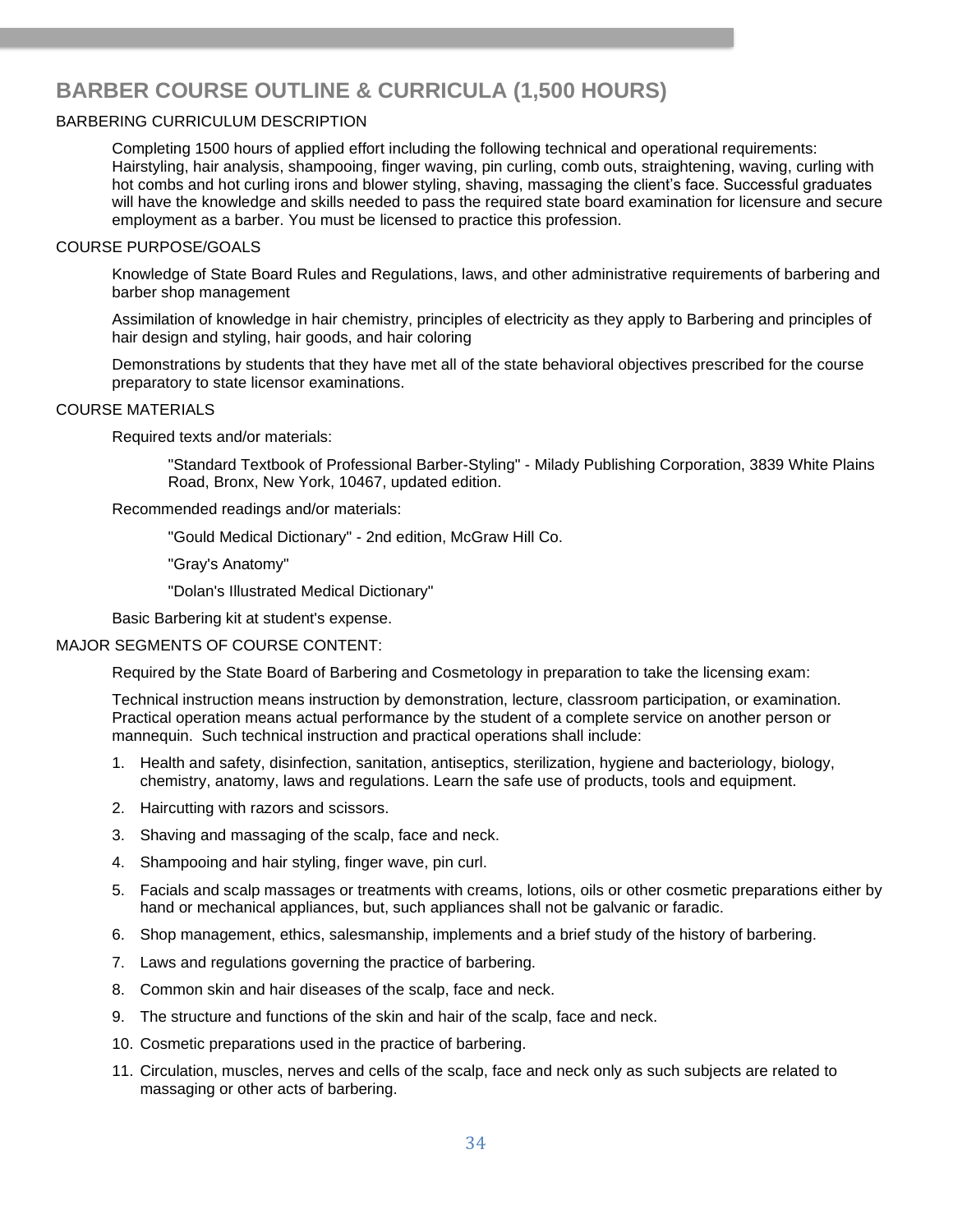- 12. Fundamentals of hair coloring and bleaching.
- 13. Fundamentals of hair straightening (also known as hair relaxing).
- 14. Hairpieces (toupees), measuring, fitting and servicing.
- 15. Chemical waving of hair.
- 16. Hair styling, including use of the blow-dryer, and comb out.
- 17. Product knowledge use and safety.
- 18. Additional Training, including Career & employment information, professional ethics, effective communication and human relations, compensation packages and payroll deductions, licensing requirements & regulations, fundamentals of business management18.Cosmetology Act. Rules & Regulations

MINIMUM THEORY HOURS INSTRUCTION/MINIMUM PRACTICAL OPERATIONS

The course of instruction in the practical phases of Barbering required for student enrolled in a 1,500-hour course.

The curriculum for Barbering consist of not less than 1500 hours of technical instruction and practical training covering all practices of a barber pursuant to Section 7316 of the Barbering and Cosmetology Act.

The course shall cover not less than 1,100 hours of Technical instruction and practical training in Hair dressing 200 hours of technical instruction and practical training in Shaving and 200 hours of technical instruction in Health and Safety

| <b>SUBJECT</b> |                                                                         | Hours of Technical Instruction | Minimum Number of Practical Operations |
|----------------|-------------------------------------------------------------------------|--------------------------------|----------------------------------------|
|                | Laws, Regulation, Health and Safety                                     | 65                             |                                        |
|                | Hairstyling - hair analysis, shampooing, finger waving,                 | 65                             |                                        |
|                | pin curling, comb outs, straightening, waving, curling                  |                                |                                        |
|                | with hot combs and hot curling irons and blower styling                 | 85                             | 240                                    |
|                | Hair cutting                                                            | 20                             | 80                                     |
|                | Shaving. and Facial services                                            | 40                             |                                        |
|                | Preparing client for shaving/facials/massage                            | 70                             |                                        |
|                | Anatomy and Physiology/Bacteriology                                     | 15                             |                                        |
|                | Disinfectant and Sanitation                                             | 20                             |                                        |
|                | <b>Scalp Manipulations</b>                                              |                                |                                        |
|                | Hair Waving and Curling (Permanents)                                    | 40                             | 105                                    |
|                | Hair Coloring and Tinting                                               | 60                             | 50                                     |
|                | Preparation for Employment including:                                   | 25                             |                                        |
|                | Professionalism, Application/Resume                                     |                                |                                        |
|                | Development, Interview                                                  |                                |                                        |
|                | Preparation and Job search skills                                       |                                |                                        |
|                | Law, Regulation, Health and Safety                                      | 65                             |                                        |
|                | Additional training                                                     | 40                             |                                        |
|                | Including training in: professional ethics, personal, hygiene,          |                                |                                        |
|                | good grooming, salesmanship, normal clean-up duties, keeping records,   |                                |                                        |
|                | modeling, desk and reception, payroll deductions, obtaining employment, |                                |                                        |
|                | preparation of employment application, consumer safety,                 |                                |                                        |
|                |                                                                         |                                |                                        |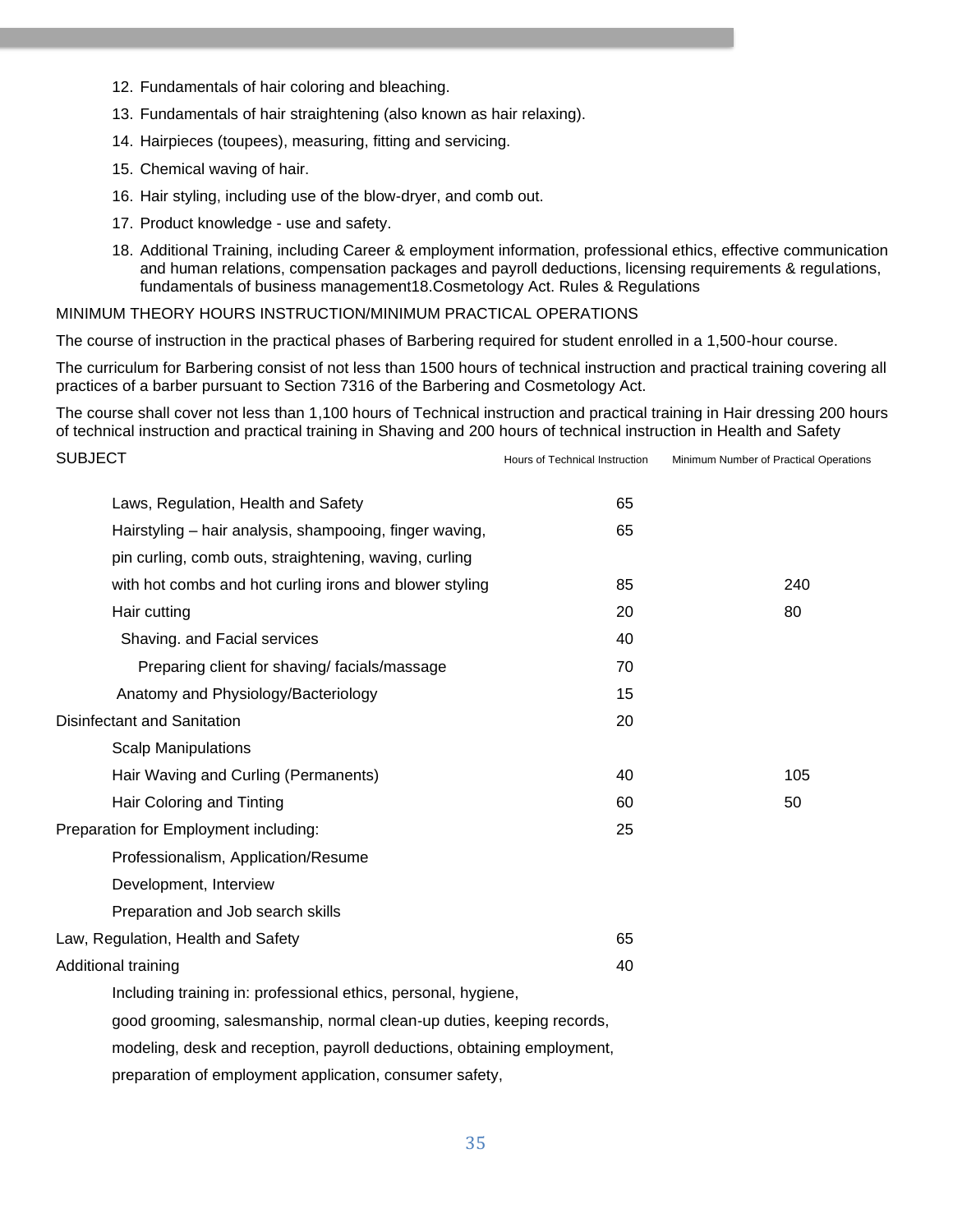Cosmetology Act & Board Rules & Regulations.

Laboratory to Include Instruction: 690

Basic operating rules for tools and equipment, Station set-up and operation, Mannequin care and handling. The subjects listed in Section 6535 of the code, including razor cutting, hair processing, hair coloring and bleach, permanent waving and chemical straightening, Preparing the clients hair for shaving, and facial services, Massaging the client's face, Blow drying, Instruction shall include training in sales techniques which may be completed in practical training at the discretion of the instructor.

#### ACTIVITIES OR ASSIGNMENTS REQUIRED:

List activities and hours for each (must include reading and writing activities).

(50 weeks of instruction)

| 2.0 hours per week reading assignments: | 100 |
|-----------------------------------------|-----|
| 2.0 hours per week writing assignments: | 100 |

**Total Hours: 1500 hours** 

#### COURSE FORMAT/METHODS EMPLOYED TO HELP THE STUDENT LEARN

Lectures and discussions, demonstrations, quest lectures and experts, audio and visual instructional aids. All actual on-the-floor performance/practice will be done with instructor supervision. Students are eligible to work in the clinic after successfully completing 25% of their program hours and the required practical and written tests.

#### GRADING PROCEDURES/STANDARDS OF ACHIEVEMENT

List graded activities, identifying those incorporating critical thinking skills.

Written objective examinations.

Practical demonstrations and evaluation of student performance. Successful completion of mock board.

Completion of written exams and demonstrations with at least 75%

Under supervision of the instructor, students will be able to transfer concepts of theory to practical demonstrations with clients.

#### GRADUATION REQUIREMENTS

When a student has completed the required theory hours and practical operations in Barber with a GPA of "C" (75%) or better, he or she is awarded a diploma certifying his or her graduation.

Students are assisted in completing the necessary documents to file for the appropriate Barbering and Cosmetology Examination.

There is **no** requirement for final test/exam or internship or externship.

#### LICENSING REQUIREMENTS

<span id="page-35-0"></span>Applicant must be 17 years of age or older and have completed the 10th Grade, 1500 hours in an approved School and passing of a California State or National Interstate Council (NIC) Written and Practical examinations with a minimum score of 75 (out of 100).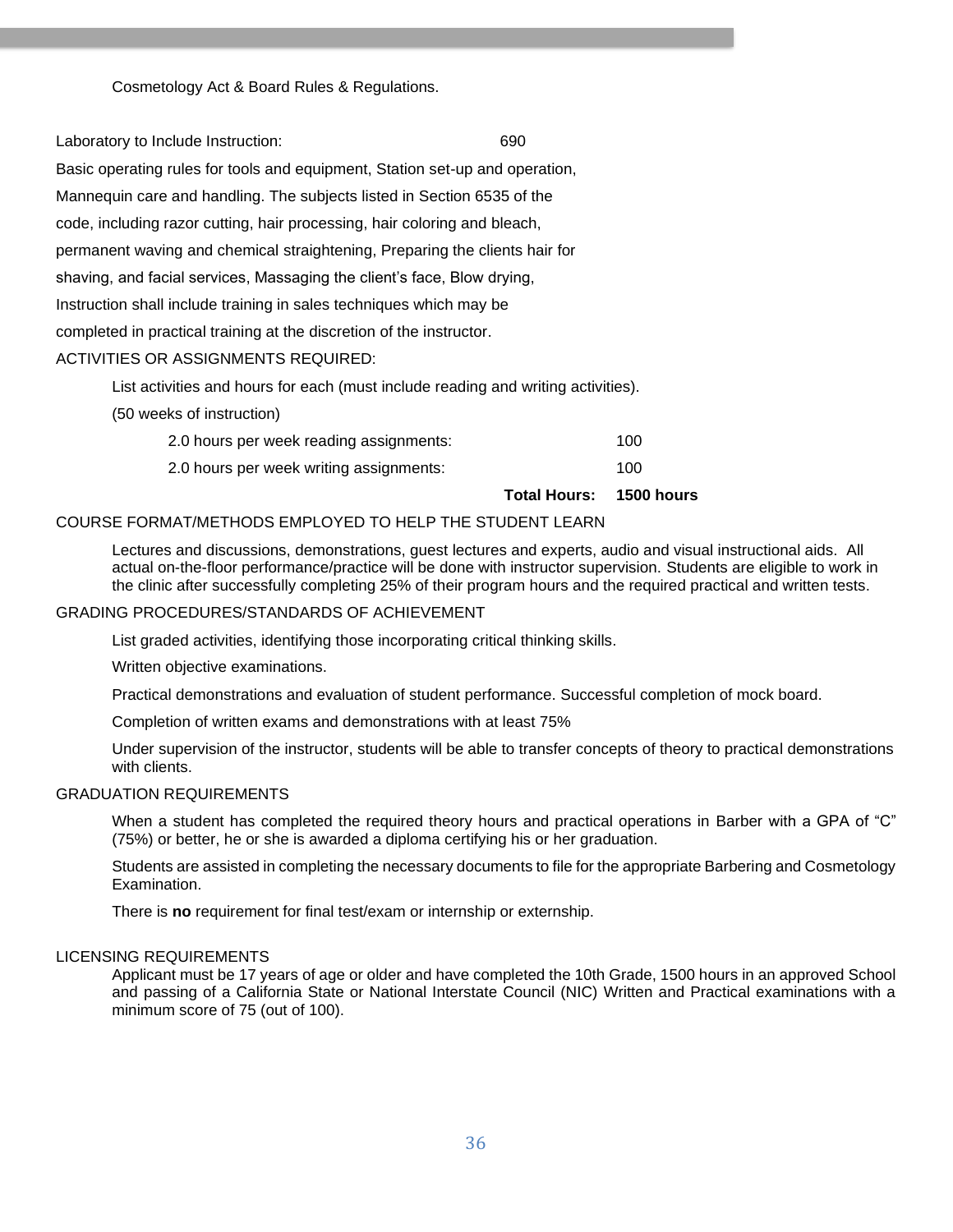# **SCHOOL RULES & REGULATIONS**

Welcome to Saddleback Beauty Academy. We are pleased you have chosen our school and will strive to make the learning process enjoyable. The following set of rules and regulations have been designed to help ensure your success, and define the areas of obligation to which both the student and staff must adhere.

#### **ATTENDANCE POLICY/TIME CARDS**

- A. Students are expected to attend all sessions of the class in which they are enrolled as per the class schedule. Students are to report absences of valid reasoning to their instructor and the administration immediately. Satisfactory progress must be maintained to ensure continuity of education. See your school catalog "Satisfactory Academic Progress" statement.
- B. No absenteeism is allowed except under emergencies substantiated by a valid reason such as a doctor's note.
- C. Saddleback College students will not be allowed in class until they have fully registered and paid for all applicable units.
- D. Absence Drop Policy A student may also be dropped for excessive absences when the total hours of absence exceed 15% of the total scheduled hours of the class.
- E. Under no circumstances are student time cards to be removed from the school. The time cards are used to accumulate the required hours and operations for the completion of the course.
- F. Time cards are used to bill the agency paying your tuition. Any hours that are accumulated must be paid for and the time cards provide the necessary documentation. It is the responsibility of the student to see that their time card is complete and accurate and turned in to the office at the end of each week. Any hours that are turned in late become the responsibility of the student and paid for by the student.
- G. No less than one (1) hour or more than eight (8) hours a day will be accepted unless authorized. An extra half hour will be allowed only if working on a client. The administration must verify any extra time.
- H. Students should arrive at 8:15 AM and must be clocked in for theory class by 8:30 AM for day classes or 6:00 PM for evening classes. Students may not leave class without the permission of the instructor. Students who are late will be sent home for the rest of the day and be written up, going towards the Three Strike Policy.
- I. Under no circumstances shall students clock in or out for another student.
- J. Time cards are not to be removed from the school. They must be available for inspection at all times.
- K. No student is to leave the building unless clocked out. Lunch breaks are 30 minutes.

#### **DRESS CODE /UNIFORMS**

Students found to be in violation of the below listed requirements will be sent home at the discretion of the instructor or school director:

- A. No student will be allowed to remain in school without the proper uniform.
- B. Students must be in dress code while clocked in. Designated program colors are black for cosmetology and white for cosmetician.
- C. White/Black Full-coverage shoes must be worn at all times.
- D. Identification/name badges must be worn while a student is in the school. There is a \$10.00 replace I.D. badge.
- E. Students should be well groomed and look like an industry professional
- F. Rigid adherence to the rules of sanitation and hygiene are required at all times.

#### **CODE OF CONDUCT**

- 1. Freshmen students must stay in the freshman class until the instructor evaluates the ability of the student to perform services on the public. Students must complete 25% of their program and pass all tests as per the school's Satisfactory Academic Procedure Policy before being allowed to work on paying clients.
- 2. Students must stay focused throughout the day as long as they are clocked in. Students are not allowed to engage in any non-curricular activities (horseplay, goofing off, etc.).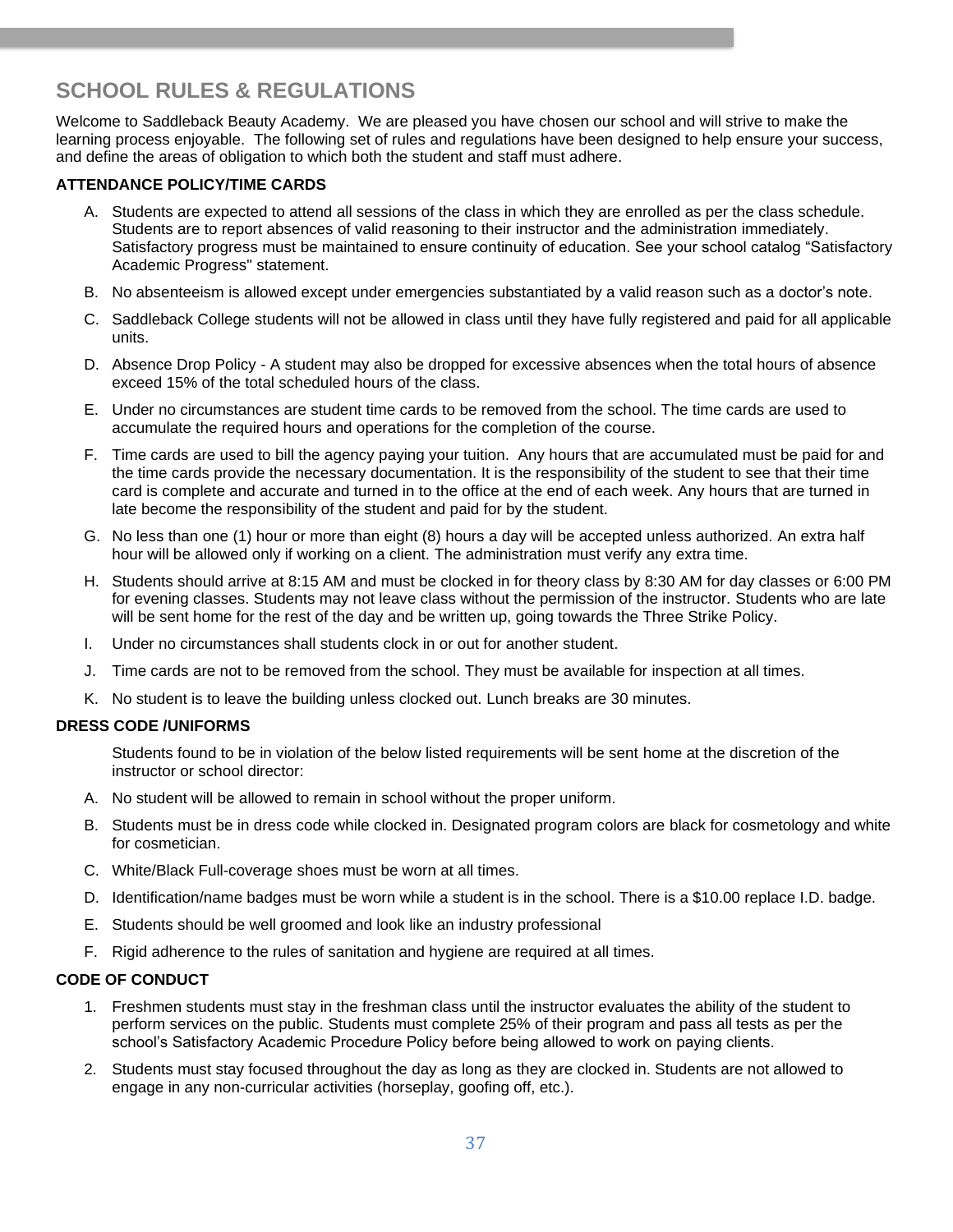- 3. SMOKING smoking is prohibited anywhere on the school premises including parking lot.
- 4. Students are responsible for the return of school equipment and material furnished by the school for customer services. A student must give their time card to the receptionist who will then give the necessary equipment and supplies to the student. Upon return of loaned items, the timecard will be returned. Do not allow another student to "borrow" loaned items. You are responsible for their return.
- 5. When work is assigned, no student shall re-assign the service. If you have a personal reason for not being able to do the service tell the instructor. The instructor will determine the validity and may re-assign the work.
- 6. Never refuse a customer in front of the customer or say, "This is my first time." Take the client to your station, set up and prepare the client for the service. Then excuse yourself and go to the instructor for help. Any student who refuses customer service will be sent home.
- 7. If there is a disagreement with a client, do not argue or become upset. Go get an instructor to mediate.
- 8. Eating, drinking or chewing gum in working area or classroom, is not allowed.
- 9. Under no circumstances will anyone who is under the influence of either alcohol or drugs be allowed on or in school premises. No alcohol or illegal drugs are allowed on campus. Violation of this rule will be met with disciplinary action as Saddleback Beauty Academy is a drug and alcohol zero tolerance zone.
- 10. There are no personal phone calls allowed either while in class or working on a client. Should your family need to contact you, they may call on the school phone at (949) 455-4908.
- 11. No students are allowed behind the front desk unless permitted to do so
- 12. Students may not use abusive language at any time. Students are required to be professionals.
- 13. Visitors are not allowed in the school or on the school property without the permission of the school director. Violation of this rule is grounds for termination. Persons picking up or dropping off students are to wait outside of the school.
- 14. All personal services must be approved by an instructor and service with a patron comes first.
- 15. School products used by students during personal services must be paid for in advance.

*ONLY SCHOOL CHEMICAL PRODUCTS MAY BE USED IN SCHOOL*

*STUDENT'S SERVICE PRICE LIST-THE FOLLOWING PRICES PERTAIN TO SERVICE OF ANY KIND PERFORMED BY SADDLEBACK BEAUTY ACADEMY STUDENTS ON TIME FOR WHICH THEY ARE ACCRUING OFFICIAL TIME CLOCK HOURS TOWARDS THE COMPLETION OF THEIR PROGRAM.*

| Perm       | \$15.00 each                                 |
|------------|----------------------------------------------|
| Tints      | \$10.00 each (add \$5.00 for extra solution) |
| Bleach     | $$10.00$ e.g. tipping etc.                   |
| Foil Weave | \$10.00                                      |
| Cap Frost  | \$10.00                                      |
| Waxing     | \$5.00 per service                           |

*PRICES PERTAIN WHETHER OR NOT STUDENT USES SCHOOL PRODUCT*

*STUDENT MUST BE GRANTED SPECIAL PERMISION BY SENIOR FLOOR INSTRUCTOR TO USE NON-SCHOOL PROVIDED PRODUCTS.*

#### NOTE:

SENIORS can only work on family members at a 20% discount on Tuesdays & Wednesdays.

FRESHMEN can only bring guests on Wednesdays for practice at students' product price.

- 16. No student can work on himself/herself after theory while clocked in for procedure credit.
- 17. Students refusing assignments or services will be sent home for the day.
- 18. Students may only perform services on patrons that have paid for those services.
- 19. Tools, equipment and working areas must be clean and sanitary at all times.